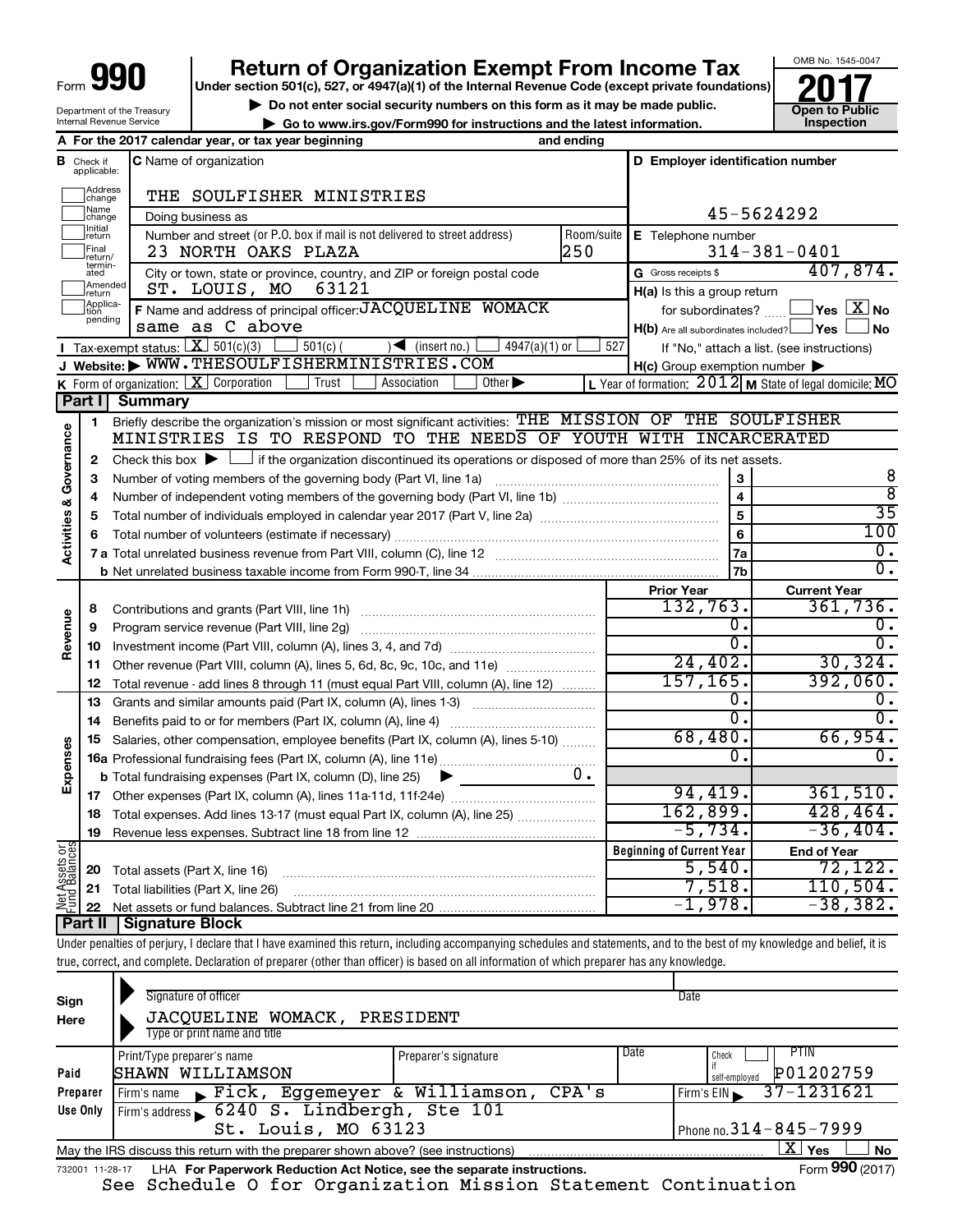|              | THE SOULFISHER MINISTRIES<br>Form 990 (2017)                                                                                                 | 45-5624292    | Page 2                                  |
|--------------|----------------------------------------------------------------------------------------------------------------------------------------------|---------------|-----------------------------------------|
|              | Part III   Statement of Program Service Accomplishments                                                                                      |               |                                         |
|              |                                                                                                                                              |               |                                         |
| $\mathbf 1$  | Briefly describe the organization's mission:                                                                                                 |               |                                         |
|              | THE MISSION OF THE SOULFISHER MINISTRIES IS TO RESPOND TO THE NEEDS OF                                                                       |               |                                         |
|              | YOUTH WITH INCARCERATED PARENTS AND TO PROMOTE RESTORATIVE JUSTICE FOR                                                                       |               |                                         |
|              | THOSE CURRENTLY AND FORMERLY INCARCERATED.                                                                                                   |               |                                         |
|              |                                                                                                                                              |               |                                         |
| $\mathbf{2}$ | Did the organization undertake any significant program services during the year which were not listed on the                                 |               |                                         |
|              | prior Form 990 or 990-EZ?                                                                                                                    |               | $\Box$ Yes $[\overline{\mathrm{X}}]$ No |
|              | If "Yes," describe these new services on Schedule O.                                                                                         |               |                                         |
| 3            | Did the organization cease conducting, or make significant changes in how it conducts, any program services?                                 |               | $\Box$ Yes $[\overline{\mathrm{X}}]$ No |
|              | If "Yes," describe these changes on Schedule O.                                                                                              |               |                                         |
| 4            | Describe the organization's program service accomplishments for each of its three largest program services, as measured by expenses.         |               |                                         |
|              | Section 501(c)(3) and 501(c)(4) organizations are required to report the amount of grants and allocations to others, the total expenses, and |               |                                         |
|              | revenue, if any, for each program service reported.<br>$\overline{371}$ , $949$ . including grants of \$                                     |               |                                         |
| 4a           | ) (Expenses \$<br>(Code:<br>ENAL - SCHOOL-BASED TUTORING PROGRAM SPECIFICALLY DESIGNED TO CAPTIVATE                                          | ) (Revenue \$ |                                         |
|              | AND IMPROVE THE ACADEMIC SUCCESS OF ITS PARTICIPATING STUDENTS.                                                                              |               |                                         |
|              |                                                                                                                                              |               |                                         |
|              | AGAPE - PRE AND POST RELEASE PROGRAM PROVIDING LIFE SKILLS, GOAL                                                                             |               |                                         |
|              | SETTING, RELATIONSHIP RESTORATION, RESTORATIVE JUSTICE OPPORTUNITIES,                                                                        |               |                                         |
|              | AND ACCESS TO TRANSITIONAL HOUSING.                                                                                                          |               |                                         |
|              |                                                                                                                                              |               |                                         |
|              |                                                                                                                                              |               |                                         |
|              |                                                                                                                                              |               |                                         |
|              |                                                                                                                                              |               |                                         |
|              |                                                                                                                                              |               |                                         |
|              |                                                                                                                                              |               |                                         |
| 4b           |                                                                                                                                              |               |                                         |
|              |                                                                                                                                              |               |                                         |
|              |                                                                                                                                              |               |                                         |
|              |                                                                                                                                              |               |                                         |
|              |                                                                                                                                              |               |                                         |
|              |                                                                                                                                              |               |                                         |
|              |                                                                                                                                              |               |                                         |
|              |                                                                                                                                              |               |                                         |
|              |                                                                                                                                              |               |                                         |
|              |                                                                                                                                              |               |                                         |
|              |                                                                                                                                              |               |                                         |
|              |                                                                                                                                              |               |                                         |
|              |                                                                                                                                              |               |                                         |
| 4c           | ) (Expenses \$<br>(Code:<br>including grants of \$                                                                                           | ) (Revenue \$ |                                         |
|              |                                                                                                                                              |               |                                         |
|              |                                                                                                                                              |               |                                         |
|              |                                                                                                                                              |               |                                         |
|              |                                                                                                                                              |               |                                         |
|              |                                                                                                                                              |               |                                         |
|              |                                                                                                                                              |               |                                         |
|              |                                                                                                                                              |               |                                         |
|              |                                                                                                                                              |               |                                         |
|              |                                                                                                                                              |               |                                         |
|              |                                                                                                                                              |               |                                         |
|              |                                                                                                                                              |               |                                         |
|              |                                                                                                                                              |               |                                         |
| 4d           | Other program services (Describe in Schedule O.)                                                                                             |               |                                         |
|              | (Expenses \$<br>including grants of \$<br>(Revenue \$                                                                                        |               |                                         |
|              | 371,949.<br>4e Total program service expenses                                                                                                |               |                                         |
|              |                                                                                                                                              |               | $F_{\text{sum}}$ 000 (2017)             |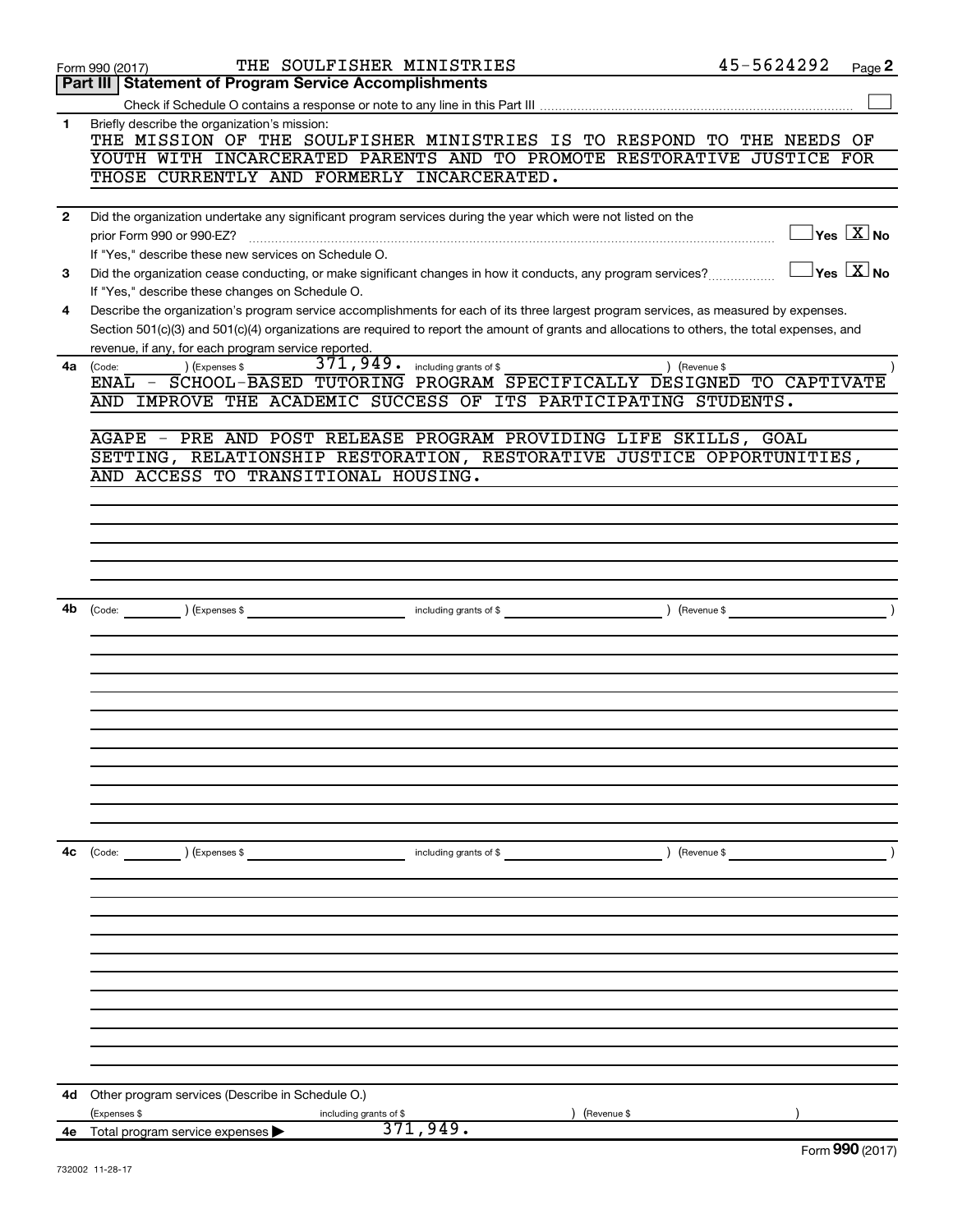|                 |  | <b>Part IV Checklist of Required Schedules</b> |
|-----------------|--|------------------------------------------------|
| Form 990 (2017) |  | THE SOULFISH                                   |

Form 990 (2017)  $\qquad$  THE SOULFISHER MINISTRIES  $\qquad \qquad \qquad \qquad 45-5624292$   $\qquad$   $_{\text{Page}}$ 

|    |                                                                                                                                                                                                                                                                |                | Yes                     | No                           |
|----|----------------------------------------------------------------------------------------------------------------------------------------------------------------------------------------------------------------------------------------------------------------|----------------|-------------------------|------------------------------|
| 1  | Is the organization described in section 501(c)(3) or $4947(a)(1)$ (other than a private foundation)?                                                                                                                                                          |                |                         |                              |
|    | If "Yes," complete Schedule A                                                                                                                                                                                                                                  | 1              | х                       |                              |
| 2  |                                                                                                                                                                                                                                                                | $\overline{2}$ | $\overline{\text{x}}$   |                              |
| 3  | Did the organization engage in direct or indirect political campaign activities on behalf of or in opposition to candidates for                                                                                                                                | З              |                         | x                            |
| 4  | Section 501(c)(3) organizations. Did the organization engage in lobbying activities, or have a section 501(h) election in effect                                                                                                                               | 4              |                         | x                            |
| 5  | Is the organization a section 501(c)(4), 501(c)(5), or 501(c)(6) organization that receives membership dues, assessments, or                                                                                                                                   |                |                         |                              |
|    |                                                                                                                                                                                                                                                                | 5              |                         | x                            |
| 6  | Did the organization maintain any donor advised funds or any similar funds or accounts for which donors have the right to                                                                                                                                      |                |                         |                              |
|    | provide advice on the distribution or investment of amounts in such funds or accounts? If "Yes," complete Schedule D, Part I                                                                                                                                   | 6              |                         | x                            |
| 7  | Did the organization receive or hold a conservation easement, including easements to preserve open space,                                                                                                                                                      |                |                         |                              |
|    |                                                                                                                                                                                                                                                                | 7              |                         | x                            |
| 8  | Did the organization maintain collections of works of art, historical treasures, or other similar assets? If "Yes," complete                                                                                                                                   | 8              |                         | x                            |
| 9  | Did the organization report an amount in Part X, line 21, for escrow or custodial account liability, serve as a custodian for                                                                                                                                  |                |                         |                              |
|    | amounts not listed in Part X; or provide credit counseling, debt management, credit repair, or debt negotiation services?                                                                                                                                      |                |                         |                              |
|    | If "Yes," complete Schedule D, Part IV                                                                                                                                                                                                                         | 9              |                         | x                            |
| 10 | Did the organization, directly or through a related organization, hold assets in temporarily restricted endowments, permanent                                                                                                                                  |                |                         |                              |
|    |                                                                                                                                                                                                                                                                | 10             |                         | x                            |
| 11 | If the organization's answer to any of the following questions is "Yes," then complete Schedule D, Parts VI, VII, VIII, IX, or X                                                                                                                               |                |                         |                              |
|    | as applicable.                                                                                                                                                                                                                                                 |                |                         |                              |
|    | a Did the organization report an amount for land, buildings, and equipment in Part X, line 10? If "Yes," complete Schedule D,<br>Part VI                                                                                                                       | 11a            |                         | x.                           |
|    | <b>b</b> Did the organization report an amount for investments - other securities in Part X, line 12 that is 5% or more of its total                                                                                                                           | 11b            |                         | x                            |
|    | c Did the organization report an amount for investments - program related in Part X, line 13 that is 5% or more of its total                                                                                                                                   |                |                         |                              |
|    |                                                                                                                                                                                                                                                                | 11c            |                         | x                            |
|    | d Did the organization report an amount for other assets in Part X, line 15 that is 5% or more of its total assets reported in                                                                                                                                 |                |                         |                              |
|    |                                                                                                                                                                                                                                                                | 11d            |                         | x                            |
|    | e Did the organization report an amount for other liabilities in Part X, line 25? If "Yes," complete Schedule D, Part X                                                                                                                                        | 11e            | $\overline{\textbf{x}}$ |                              |
| f. | Did the organization's separate or consolidated financial statements for the tax year include a footnote that addresses                                                                                                                                        |                | X                       |                              |
|    | the organization's liability for uncertain tax positions under FIN 48 (ASC 740)? If "Yes," complete Schedule D, Part X                                                                                                                                         | 11f            |                         |                              |
|    | 12a Did the organization obtain separate, independent audited financial statements for the tax year? If "Yes," complete<br>Schedule D, Parts XI and XII                                                                                                        | 12a            | х                       |                              |
|    | <b>b</b> Was the organization included in consolidated, independent audited financial statements for the tax year?                                                                                                                                             |                |                         |                              |
|    | If "Yes," and if the organization answered "No" to line 12a, then completing Schedule D, Parts XI and XII is optional                                                                                                                                          | 12D            |                         | 4<br>$\overline{\textbf{X}}$ |
| 13 | Is the organization a school described in section $170(b)(1)(A)(ii)?$ If "Yes," complete Schedule E                                                                                                                                                            | 13             |                         | x                            |
|    | 14a Did the organization maintain an office, employees, or agents outside of the United States?                                                                                                                                                                | 14a            |                         |                              |
|    | <b>b</b> Did the organization have aggregate revenues or expenses of more than \$10,000 from grantmaking, fundraising, business,<br>investment, and program service activities outside the United States, or aggregate foreign investments valued at \$100,000 |                |                         |                              |
|    |                                                                                                                                                                                                                                                                | 14b            |                         | x                            |
| 15 | Did the organization report on Part IX, column (A), line 3, more than \$5,000 of grants or other assistance to or for any                                                                                                                                      |                |                         |                              |
|    |                                                                                                                                                                                                                                                                | 15             |                         | x                            |
| 16 | Did the organization report on Part IX, column (A), line 3, more than \$5,000 of aggregate grants or other assistance to                                                                                                                                       |                |                         |                              |
|    |                                                                                                                                                                                                                                                                | 16             |                         | х                            |
| 17 | Did the organization report a total of more than \$15,000 of expenses for professional fundraising services on Part IX,                                                                                                                                        |                |                         |                              |
|    |                                                                                                                                                                                                                                                                | 17             |                         | x                            |
| 18 | Did the organization report more than \$15,000 total of fundraising event gross income and contributions on Part VIII, lines                                                                                                                                   |                |                         |                              |
|    |                                                                                                                                                                                                                                                                | 18             | х                       |                              |
| 19 | Did the organization report more than \$15,000 of gross income from gaming activities on Part VIII, line 9a? If "Yes,"                                                                                                                                         |                |                         |                              |
|    |                                                                                                                                                                                                                                                                | 19             |                         | x                            |

Form (2017) **990**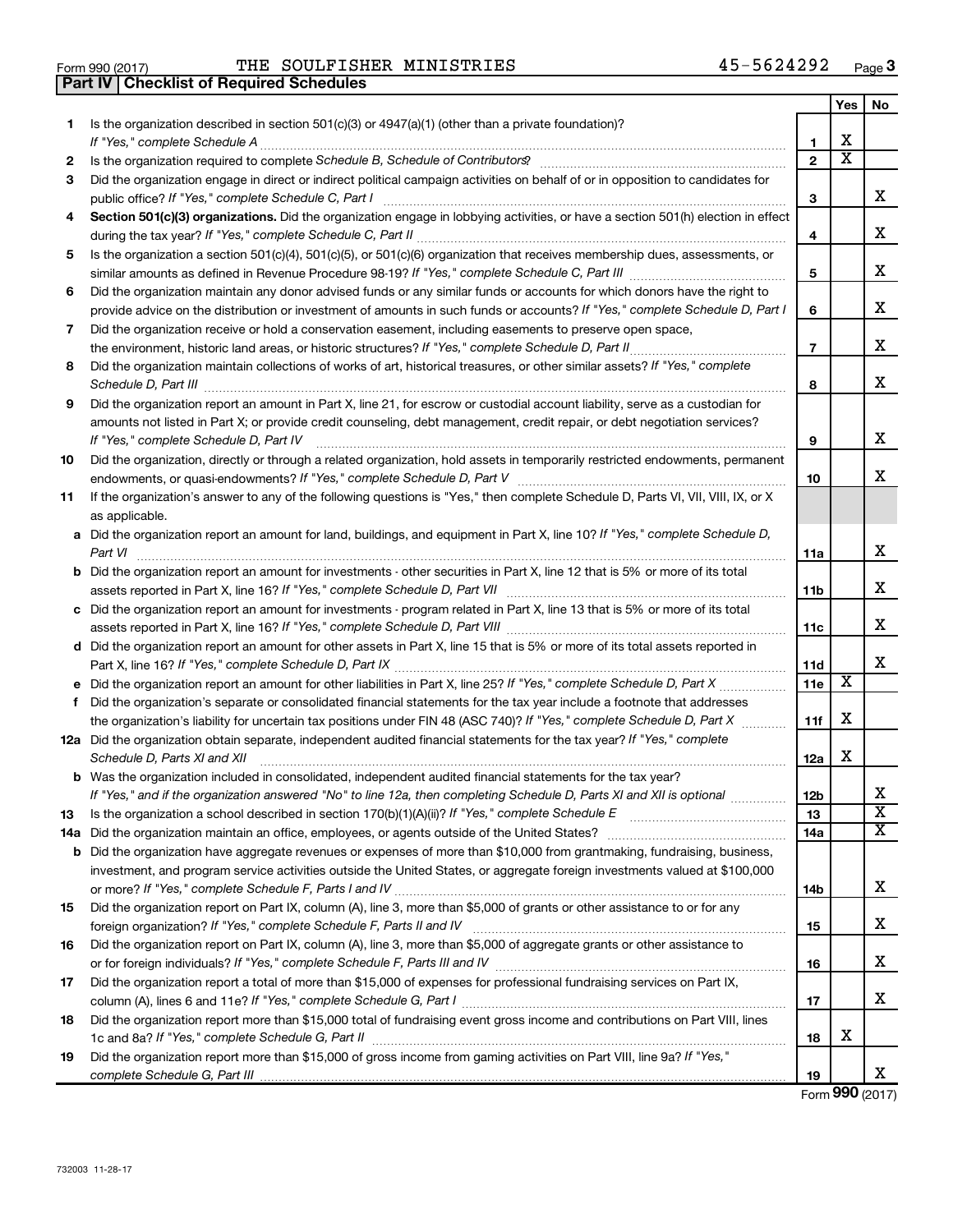|  | Form 990 (2017) |
|--|-----------------|
|  |                 |

Form 990 (2017)  $\qquad$  THE SOULFISHER MINISTRIES  $\qquad \qquad \qquad \qquad 45-5624292$   $\qquad$   $_{\text{Page}}$ 

*(continued)* **Part IV Checklist of Required Schedules**

|          |                                                                                                                                                                                                |                 | Yes                     | No                      |
|----------|------------------------------------------------------------------------------------------------------------------------------------------------------------------------------------------------|-----------------|-------------------------|-------------------------|
|          | 20a Did the organization operate one or more hospital facilities? If "Yes," complete Schedule H                                                                                                | 20a             |                         | X                       |
|          | <b>b</b> If "Yes" to line 20a, did the organization attach a copy of its audited financial statements to this return?                                                                          | 20 <sub>b</sub> |                         |                         |
| 21       | Did the organization report more than \$5,000 of grants or other assistance to any domestic organization or                                                                                    |                 |                         |                         |
|          |                                                                                                                                                                                                | 21              |                         | x                       |
| 22       | Did the organization report more than \$5,000 of grants or other assistance to or for domestic individuals on                                                                                  |                 |                         |                         |
|          | Part IX, column (A), line 2? If "Yes," complete Schedule I, Parts I and III                                                                                                                    | 22              |                         | x                       |
| 23       | Did the organization answer "Yes" to Part VII, Section A, line 3, 4, or 5 about compensation of the organization's current                                                                     |                 |                         |                         |
|          | and former officers, directors, trustees, key employees, and highest compensated employees? If "Yes," complete                                                                                 |                 |                         |                         |
|          | Schedule J                                                                                                                                                                                     | 23              |                         | x                       |
|          | 24a Did the organization have a tax-exempt bond issue with an outstanding principal amount of more than \$100,000 as of the                                                                    |                 |                         |                         |
|          | last day of the year, that was issued after December 31, 2002? If "Yes," answer lines 24b through 24d and complete                                                                             |                 |                         |                         |
|          | Schedule K. If "No", go to line 25a                                                                                                                                                            | 24a             |                         | x                       |
| b        |                                                                                                                                                                                                | 24 <sub>b</sub> |                         |                         |
| с        | Did the organization maintain an escrow account other than a refunding escrow at any time during the year to defease                                                                           |                 |                         |                         |
|          |                                                                                                                                                                                                | 24c             |                         |                         |
|          |                                                                                                                                                                                                | 24d             |                         |                         |
|          | 25a Section 501(c)(3), 501(c)(4), and 501(c)(29) organizations. Did the organization engage in an excess benefit                                                                               |                 |                         |                         |
|          | transaction with a disqualified person during the year? If "Yes," complete Schedule L, Part I manual content to the disqualified person during the year? If "Yes," complete Schedule L, Part I | 25a             |                         | x                       |
| b        | Is the organization aware that it engaged in an excess benefit transaction with a disqualified person in a prior year, and                                                                     |                 |                         |                         |
|          | that the transaction has not been reported on any of the organization's prior Forms 990 or 990-EZ? If "Yes," complete                                                                          |                 |                         |                         |
|          | Schedule L, Part I                                                                                                                                                                             | 25 <sub>b</sub> |                         | x                       |
| 26       | Did the organization report any amount on Part X, line 5, 6, or 22 for receivables from or payables to any current or                                                                          |                 |                         |                         |
|          | former officers, directors, trustees, key employees, highest compensated employees, or disqualified persons? If "Yes,"                                                                         |                 |                         |                         |
|          | complete Schedule L, Part II                                                                                                                                                                   | 26              | x                       |                         |
| 27       | Did the organization provide a grant or other assistance to an officer, director, trustee, key employee, substantial                                                                           |                 |                         |                         |
|          | contributor or employee thereof, a grant selection committee member, or to a 35% controlled entity or family member                                                                            |                 |                         |                         |
|          |                                                                                                                                                                                                | 27              |                         | x                       |
| 28       | Was the organization a party to a business transaction with one of the following parties (see Schedule L, Part IV                                                                              |                 |                         |                         |
|          | instructions for applicable filing thresholds, conditions, and exceptions):                                                                                                                    |                 |                         | x                       |
| а        | A current or former officer, director, trustee, or key employee? If "Yes," complete Schedule L, Part IV                                                                                        | 28a             |                         | $\overline{\textbf{X}}$ |
| b        | A family member of a current or former officer, director, trustee, or key employee? If "Yes," complete Schedule L, Part IV                                                                     | 28 <sub>b</sub> |                         |                         |
|          | c An entity of which a current or former officer, director, trustee, or key employee (or a family member thereof) was an officer,                                                              |                 |                         | х                       |
|          | director, trustee, or direct or indirect owner? If "Yes," complete Schedule L, Part IV                                                                                                         | 28c<br>29       | $\overline{\textbf{x}}$ |                         |
| 29<br>30 | Did the organization receive contributions of art, historical treasures, or other similar assets, or qualified conservation                                                                    |                 |                         |                         |
|          |                                                                                                                                                                                                | 30              |                         | x                       |
| 31       | Did the organization liquidate, terminate, or dissolve and cease operations?                                                                                                                   |                 |                         |                         |
|          |                                                                                                                                                                                                | 31              |                         | x                       |
| 32       | Did the organization sell, exchange, dispose of, or transfer more than 25% of its net assets? If "Yes," complete                                                                               |                 |                         |                         |
|          | Schedule N, Part II <u>www.communication.communication.communication.communication.com</u>                                                                                                     | 32              |                         | x                       |
| 33       | Did the organization own 100% of an entity disregarded as separate from the organization under Regulations                                                                                     |                 |                         |                         |
|          |                                                                                                                                                                                                | 33              |                         | х                       |
| 34       | Was the organization related to any tax-exempt or taxable entity? If "Yes," complete Schedule R, Part II, III, or IV, and                                                                      |                 |                         |                         |
|          | Part V, line 1                                                                                                                                                                                 | 34              |                         | х                       |
|          |                                                                                                                                                                                                | <b>35a</b>      |                         | х                       |
| b        | If "Yes" to line 35a, did the organization receive any payment from or engage in any transaction with a controlled entity                                                                      |                 |                         |                         |
|          |                                                                                                                                                                                                | 35 <sub>b</sub> |                         |                         |
| 36       | Section 501(c)(3) organizations. Did the organization make any transfers to an exempt non-charitable related organization?                                                                     |                 |                         |                         |
|          |                                                                                                                                                                                                | 36              |                         | X.                      |
| 37       | Did the organization conduct more than 5% of its activities through an entity that is not a related organization                                                                               |                 |                         |                         |
|          |                                                                                                                                                                                                | 37              |                         | x                       |
| 38       | Did the organization complete Schedule O and provide explanations in Schedule O for Part VI, lines 11b and 19?                                                                                 |                 |                         |                         |
|          |                                                                                                                                                                                                | 38              | х                       |                         |

Form (2017) **990**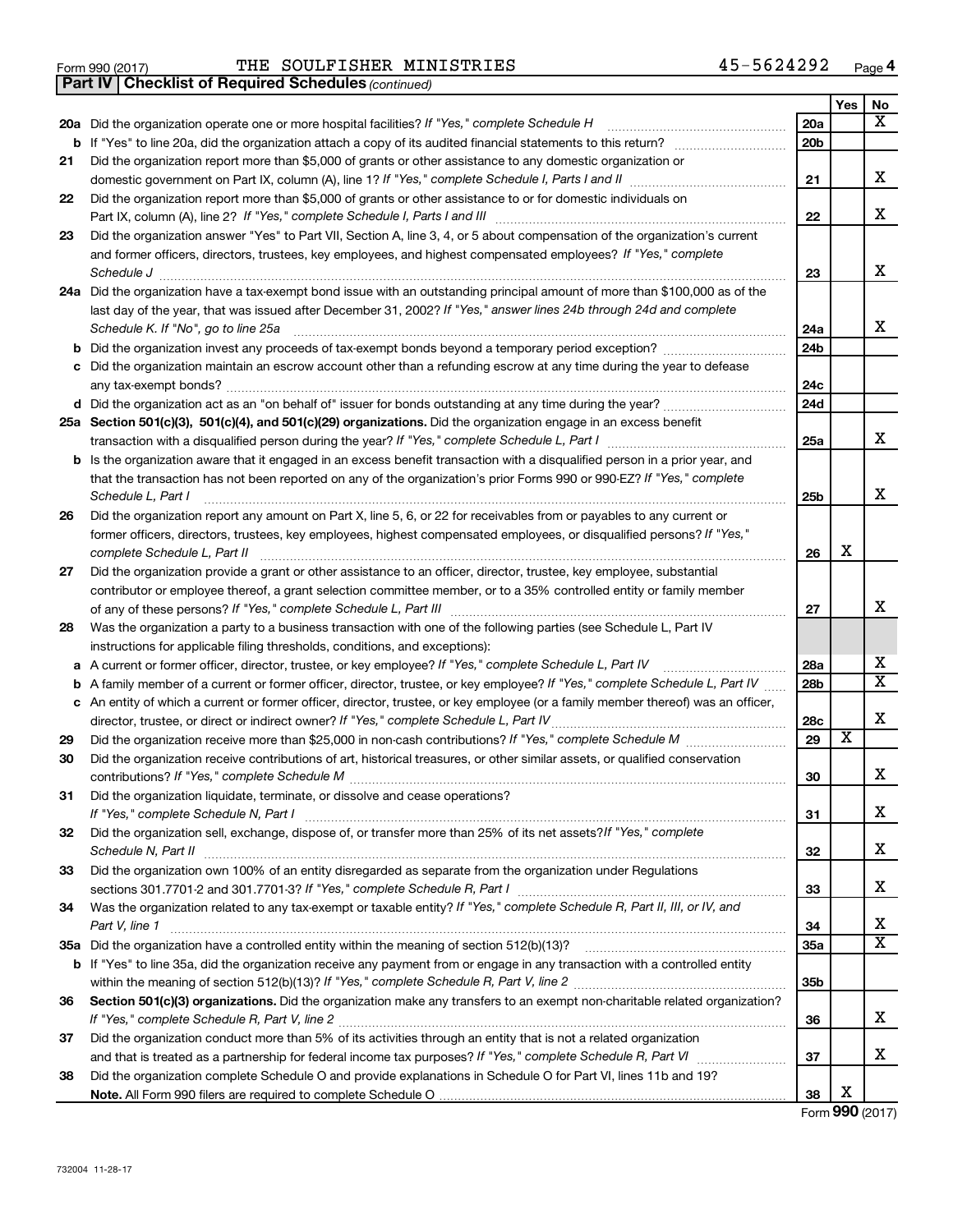|               | THE SOULFISHER MINISTRIES<br>Form 990 (2017)                                                                                                    |                 | 45-5624292 |     |     | Page 5                  |
|---------------|-------------------------------------------------------------------------------------------------------------------------------------------------|-----------------|------------|-----|-----|-------------------------|
| <b>Part V</b> | <b>Statements Regarding Other IRS Filings and Tax Compliance</b>                                                                                |                 |            |     |     |                         |
|               | Check if Schedule O contains a response or note to any line in this Part V                                                                      |                 |            |     |     |                         |
|               |                                                                                                                                                 |                 |            |     | Yes | No                      |
|               |                                                                                                                                                 | 1a              |            |     |     |                         |
|               | Enter the number of Forms W-2G included in line 1a. Enter -0- if not applicable                                                                 | 1b              |            |     |     |                         |
|               | c Did the organization comply with backup withholding rules for reportable payments to vendors and reportable gaming                            |                 |            |     |     |                         |
|               |                                                                                                                                                 |                 |            | 1c  |     |                         |
|               | 2a Enter the number of employees reported on Form W-3, Transmittal of Wage and Tax Statements,                                                  |                 |            |     |     |                         |
|               | filed for the calendar year ending with or within the year covered by this return                                                               | 2a              | 35         |     |     |                         |
|               | <b>b</b> If at least one is reported on line 2a, did the organization file all required federal employment tax returns?                         |                 |            | 2b  | х   |                         |
|               |                                                                                                                                                 |                 |            |     |     |                         |
|               |                                                                                                                                                 |                 |            | За  |     | x                       |
|               | 3a Did the organization have unrelated business gross income of \$1,000 or more during the year?                                                |                 |            | 3b  |     |                         |
|               | b If "Yes," has it filed a Form 990-T for this year? If "No," to line 3b, provide an explanation in Schedule O                                  |                 |            |     |     |                         |
|               | 4a At any time during the calendar year, did the organization have an interest in, or a signature or other authority over, a                    |                 |            |     |     | х                       |
|               | financial account in a foreign country (such as a bank account, securities account, or other financial account)?                                |                 |            | 4a  |     |                         |
|               | <b>b</b> If "Yes," enter the name of the foreign country:                                                                                       |                 |            |     |     |                         |
|               | See instructions for filing requirements for FinCEN Form 114, Report of Foreign Bank and Financial Accounts (FBAR).                             |                 |            |     |     | х                       |
|               |                                                                                                                                                 |                 |            | 5a  |     | $\overline{\texttt{x}}$ |
| b             | Did any taxable party notify the organization that it was or is a party to a prohibited tax shelter transaction?                                |                 |            | 5b  |     |                         |
|               | c If "Yes," to line 5a or 5b, did the organization file Form 8886-T?                                                                            |                 |            | 5c  |     |                         |
|               | 6a Does the organization have annual gross receipts that are normally greater than \$100,000, and did the organization solicit                  |                 |            |     |     | X                       |
|               | any contributions that were not tax deductible as charitable contributions?                                                                     |                 |            | 6a  |     |                         |
|               | b If "Yes," did the organization include with every solicitation an express statement that such contributions or gifts                          |                 |            |     |     |                         |
|               | were not tax deductible?                                                                                                                        |                 |            | 6b  |     |                         |
| 7             | Organizations that may receive deductible contributions under section 170(c).                                                                   |                 |            |     |     |                         |
| a             | Did the organization receive a payment in excess of \$75 made partly as a contribution and partly for goods and services provided to the payor? |                 |            | 7a  |     | x                       |
|               | <b>b</b> If "Yes," did the organization notify the donor of the value of the goods or services provided?                                        |                 |            | 7b  |     |                         |
|               | c Did the organization sell, exchange, or otherwise dispose of tangible personal property for which it was required                             |                 |            |     |     |                         |
|               | to file Form 8282?                                                                                                                              |                 |            | 7c  |     | x                       |
|               | d If "Yes," indicate the number of Forms 8282 filed during the year                                                                             | 7d              |            |     |     |                         |
| е             | Did the organization receive any funds, directly or indirectly, to pay premiums on a personal benefit contract?                                 |                 |            | 7е  |     |                         |
| Ť.            |                                                                                                                                                 |                 |            | 7f  |     |                         |
|               | If the organization received a contribution of qualified intellectual property, did the organization file Form 8899 as required?                |                 |            | 7g  |     |                         |
| h.            | If the organization received a contribution of cars, boats, airplanes, or other vehicles, did the organization file a Form 1098-C?              |                 |            | 7h  |     |                         |
| 8             | Sponsoring organizations maintaining donor advised funds. Did a donor advised fund maintained by the                                            |                 |            |     |     |                         |
|               | sponsoring organization have excess business holdings at any time during the year?                                                              |                 |            | 8   |     |                         |
| 9             | Sponsoring organizations maintaining donor advised funds.                                                                                       |                 |            |     |     |                         |
| а             | Did the sponsoring organization make any taxable distributions under section 4966?                                                              |                 |            | 9а  |     |                         |
| b             | Did the sponsoring organization make a distribution to a donor, donor advisor, or related person?                                               |                 |            | 9b  |     |                         |
| 10            | Section 501(c)(7) organizations. Enter:                                                                                                         |                 |            |     |     |                         |
| а             |                                                                                                                                                 | 10a             |            |     |     |                         |
| b             | Gross receipts, included on Form 990, Part VIII, line 12, for public use of club facilities                                                     | 10 <sub>b</sub> |            |     |     |                         |
| 11            | Section 501(c)(12) organizations. Enter:                                                                                                        |                 |            |     |     |                         |
| а             |                                                                                                                                                 | 11a             |            |     |     |                         |
| b             | Gross income from other sources (Do not net amounts due or paid to other sources against                                                        |                 |            |     |     |                         |
|               |                                                                                                                                                 | 11 <sub>b</sub> |            |     |     |                         |
|               | 12a Section 4947(a)(1) non-exempt charitable trusts. Is the organization filing Form 990 in lieu of Form 1041?                                  |                 |            | 12a |     |                         |
|               | <b>b</b> If "Yes," enter the amount of tax-exempt interest received or accrued during the year                                                  | 12 <sub>b</sub> |            |     |     |                         |
| 13            | Section 501(c)(29) qualified nonprofit health insurance issuers.                                                                                |                 |            |     |     |                         |
| а             |                                                                                                                                                 |                 |            | 13a |     |                         |
|               | Note. See the instructions for additional information the organization must report on Schedule O.                                               |                 |            |     |     |                         |
| b             | Enter the amount of reserves the organization is required to maintain by the states in which the                                                |                 |            |     |     |                         |
|               |                                                                                                                                                 | 13b             |            |     |     |                         |
| c             |                                                                                                                                                 | 13c             |            |     |     |                         |
|               | <b>14a</b> Did the organization receive any payments for indoor tanning services during the tax year?                                           |                 |            | 14a |     | X                       |
|               |                                                                                                                                                 |                 |            | 14b |     |                         |

| Form 990 (2017) |  |  |  |
|-----------------|--|--|--|
|-----------------|--|--|--|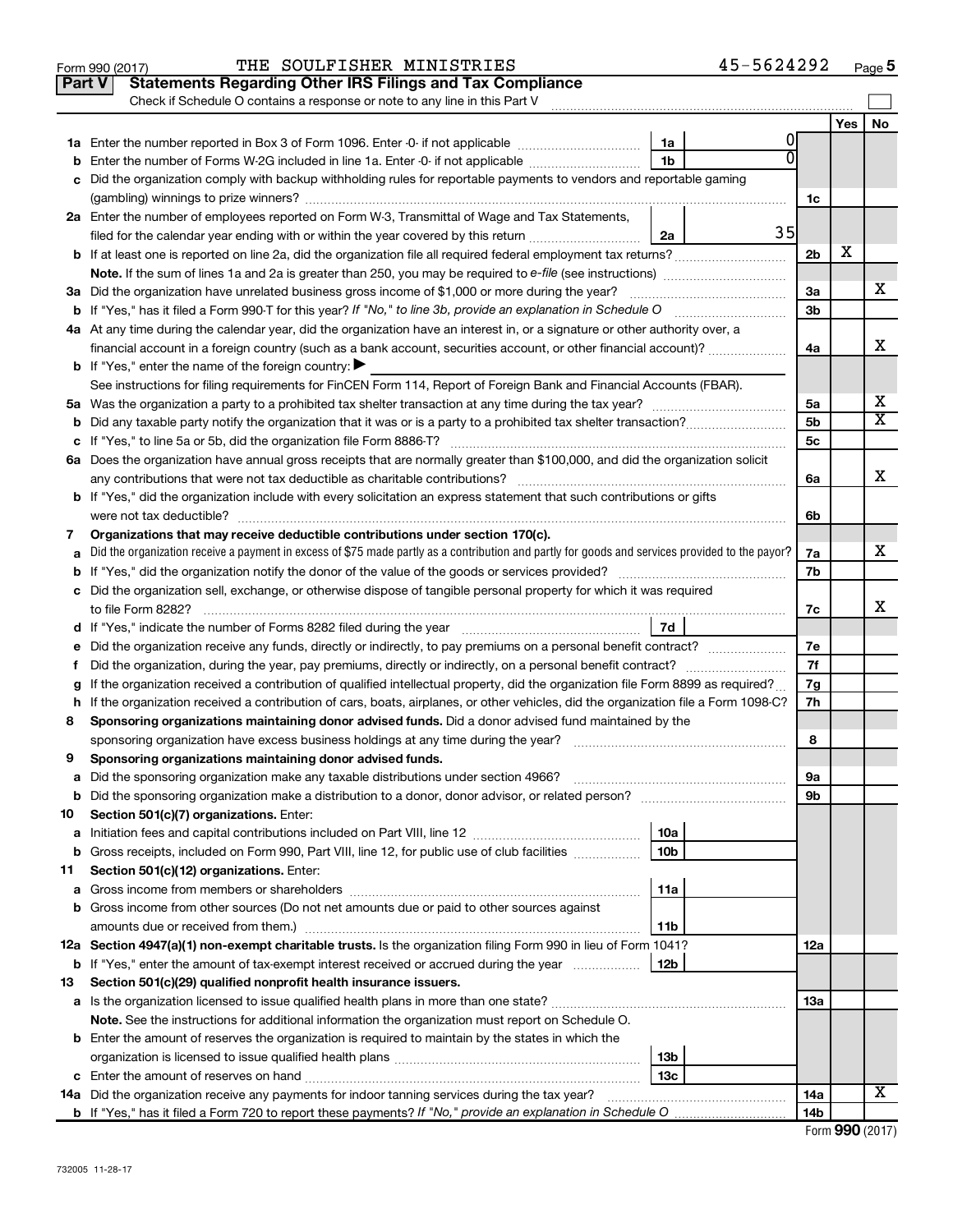| Form 990 (2017) |
|-----------------|
|-----------------|

### Form 990 (2017)  $\qquad$  THE SOULFISHER MINISTRIES  $\qquad \qquad \qquad \qquad 45-5624292$   $\qquad$   $_{\text{Page}}$

**Part VI** Governance, Management, and Disclosure For each "Yes" response to lines 2 through 7b below, and for a "No" response *to line 8a, 8b, or 10b below, describe the circumstances, processes, or changes in Schedule O. See instructions.*

|     |                                                                                                                                                                                                                                |    |       |   |                 |                         | $\overline{\mathbf{X}}$ |
|-----|--------------------------------------------------------------------------------------------------------------------------------------------------------------------------------------------------------------------------------|----|-------|---|-----------------|-------------------------|-------------------------|
|     | <b>Section A. Governing Body and Management</b>                                                                                                                                                                                |    |       |   |                 |                         |                         |
|     |                                                                                                                                                                                                                                |    |       |   |                 | Yes                     | No                      |
|     | <b>1a</b> Enter the number of voting members of the governing body at the end of the tax year                                                                                                                                  | 1a |       | 8 |                 |                         |                         |
|     | If there are material differences in voting rights among members of the governing body, or if the governing                                                                                                                    |    |       |   |                 |                         |                         |
|     | body delegated broad authority to an executive committee or similar committee, explain in Schedule O.                                                                                                                          |    |       |   |                 |                         |                         |
| b   | Enter the number of voting members included in line 1a, above, who are independent                                                                                                                                             | 1b |       | 8 |                 |                         |                         |
| 2   | Did any officer, director, trustee, or key employee have a family relationship or a business relationship with any other                                                                                                       |    |       |   |                 |                         |                         |
|     | officer, director, trustee, or key employee?                                                                                                                                                                                   |    |       |   | $\mathbf{2}$    |                         | х                       |
| 3   | Did the organization delegate control over management duties customarily performed by or under the direct supervision                                                                                                          |    |       |   |                 |                         |                         |
|     |                                                                                                                                                                                                                                |    |       |   | 3               |                         | x                       |
| 4   | Did the organization make any significant changes to its governing documents since the prior Form 990 was filed?                                                                                                               |    |       |   | 4               |                         | $\overline{\textbf{x}}$ |
| 5   |                                                                                                                                                                                                                                |    |       |   | 5               |                         | $\overline{\mathbf{X}}$ |
| 6   | Did the organization have members or stockholders?                                                                                                                                                                             |    |       |   | 6               |                         | $\overline{\textbf{X}}$ |
| 7a  | Did the organization have members, stockholders, or other persons who had the power to elect or appoint one or                                                                                                                 |    |       |   |                 |                         |                         |
|     | more members of the governing body?                                                                                                                                                                                            |    |       |   | 7a              |                         | х                       |
|     | <b>b</b> Are any governance decisions of the organization reserved to (or subject to approval by) members, stockholders, or                                                                                                    |    |       |   |                 |                         |                         |
|     | persons other than the governing body?                                                                                                                                                                                         |    |       |   | 7b              |                         | X.                      |
| 8   | Did the organization contemporaneously document the meetings held or written actions undertaken during the year by the following:                                                                                              |    |       |   |                 |                         |                         |
| a   | The governing body?                                                                                                                                                                                                            |    |       |   | 8а              | х                       |                         |
| b   |                                                                                                                                                                                                                                |    |       |   | 8b              | х                       |                         |
| 9   | Is there any officer, director, trustee, or key employee listed in Part VII, Section A, who cannot be reached at the                                                                                                           |    |       |   |                 |                         |                         |
|     |                                                                                                                                                                                                                                |    |       |   | 9               |                         | x.                      |
|     | Section B. Policies (This Section B requests information about policies not required by the Internal Revenue Code.)                                                                                                            |    |       |   |                 |                         |                         |
|     |                                                                                                                                                                                                                                |    |       |   |                 | Yes                     | No                      |
|     |                                                                                                                                                                                                                                |    |       |   | 10a             |                         | x                       |
|     | <b>b</b> If "Yes," did the organization have written policies and procedures governing the activities of such chapters, affiliates,                                                                                            |    |       |   |                 |                         |                         |
|     |                                                                                                                                                                                                                                |    |       |   | 10 <sub>b</sub> |                         |                         |
|     | 11a Has the organization provided a complete copy of this Form 990 to all members of its governing body before filing the form?                                                                                                |    |       |   | 11a             |                         | $\overline{\mathbf{X}}$ |
| b   | Describe in Schedule O the process, if any, used by the organization to review this Form 990.                                                                                                                                  |    |       |   |                 |                         |                         |
| 12a | Did the organization have a written conflict of interest policy? If "No," go to line 13                                                                                                                                        |    |       |   | 12a             | х                       |                         |
| b   | Were officers, directors, or trustees, and key employees required to disclose annually interests that could give rise to conflicts?                                                                                            |    |       |   | 12 <sub>b</sub> |                         | X                       |
| с   | Did the organization regularly and consistently monitor and enforce compliance with the policy? If "Yes," describe                                                                                                             |    |       |   |                 |                         |                         |
|     | in Schedule O how this was done                                                                                                                                                                                                |    |       |   | 12c             |                         | х                       |
| 13  | Did the organization have a written whistleblower policy?                                                                                                                                                                      |    |       |   | 13              | $\overline{\text{X}}$   |                         |
| 14  |                                                                                                                                                                                                                                |    |       |   | 14              | $\overline{\textbf{x}}$ |                         |
| 15  | Did the process for determining compensation of the following persons include a review and approval by independent                                                                                                             |    |       |   |                 |                         |                         |
|     | persons, comparability data, and contemporaneous substantiation of the deliberation and decision?                                                                                                                              |    |       |   |                 |                         |                         |
| а   | The organization's CEO, Executive Director, or top management official manufactured content of the organization's CEO, Executive Director, or top management official manufactured content of the organization's CEO, Executiv |    |       |   | 15a             |                         | х                       |
|     |                                                                                                                                                                                                                                |    |       |   | 15b             |                         | $\overline{\text{X}}$   |
|     | If "Yes" to line 15a or 15b, describe the process in Schedule O (see instructions).                                                                                                                                            |    |       |   |                 |                         |                         |
|     | 16a Did the organization invest in, contribute assets to, or participate in a joint venture or similar arrangement with a                                                                                                      |    |       |   |                 |                         |                         |
|     | taxable entity during the year?                                                                                                                                                                                                |    |       |   | 16a             |                         | х                       |
|     | <b>b</b> If "Yes," did the organization follow a written policy or procedure requiring the organization to evaluate its participation                                                                                          |    |       |   |                 |                         |                         |
|     | in joint venture arrangements under applicable federal tax law, and take steps to safeguard the organization's                                                                                                                 |    |       |   |                 |                         |                         |
|     | exempt status with respect to such arrangements?                                                                                                                                                                               |    |       |   | 16b             |                         |                         |
|     | <b>Section C. Disclosure</b>                                                                                                                                                                                                   |    |       |   |                 |                         |                         |
| 17  | List the states with which a copy of this Form 990 is required to be filed $\blacktriangleright$ MO                                                                                                                            |    |       |   |                 |                         |                         |
| 18  | Section 6104 requires an organization to make its Forms 1023 (or 1024 if applicable), 990, and 990-T (Section 501(c)(3)s only) available                                                                                       |    |       |   |                 |                         |                         |
|     | for public inspection. Indicate how you made these available. Check all that apply.                                                                                                                                            |    |       |   |                 |                         |                         |
|     | $\lfloor x \rfloor$ Upon request<br>Another's website<br>Other (explain in Schedule O)<br>Own website                                                                                                                          |    |       |   |                 |                         |                         |
| 19  | Describe in Schedule O whether (and if so, how) the organization made its governing documents, conflict of interest policy, and financial                                                                                      |    |       |   |                 |                         |                         |
|     | statements available to the public during the tax year.                                                                                                                                                                        |    |       |   |                 |                         |                         |
| 20  | State the name, address, and telephone number of the person who possesses the organization's books and records:                                                                                                                |    |       |   |                 |                         |                         |
|     | LEE SNYDER - 314-603-4180                                                                                                                                                                                                      |    |       |   |                 |                         |                         |
|     | 15450 SOUTH OUTER ROAD FORTY STE 135, CHESTERFIELD, MO                                                                                                                                                                         |    | 63017 |   |                 |                         |                         |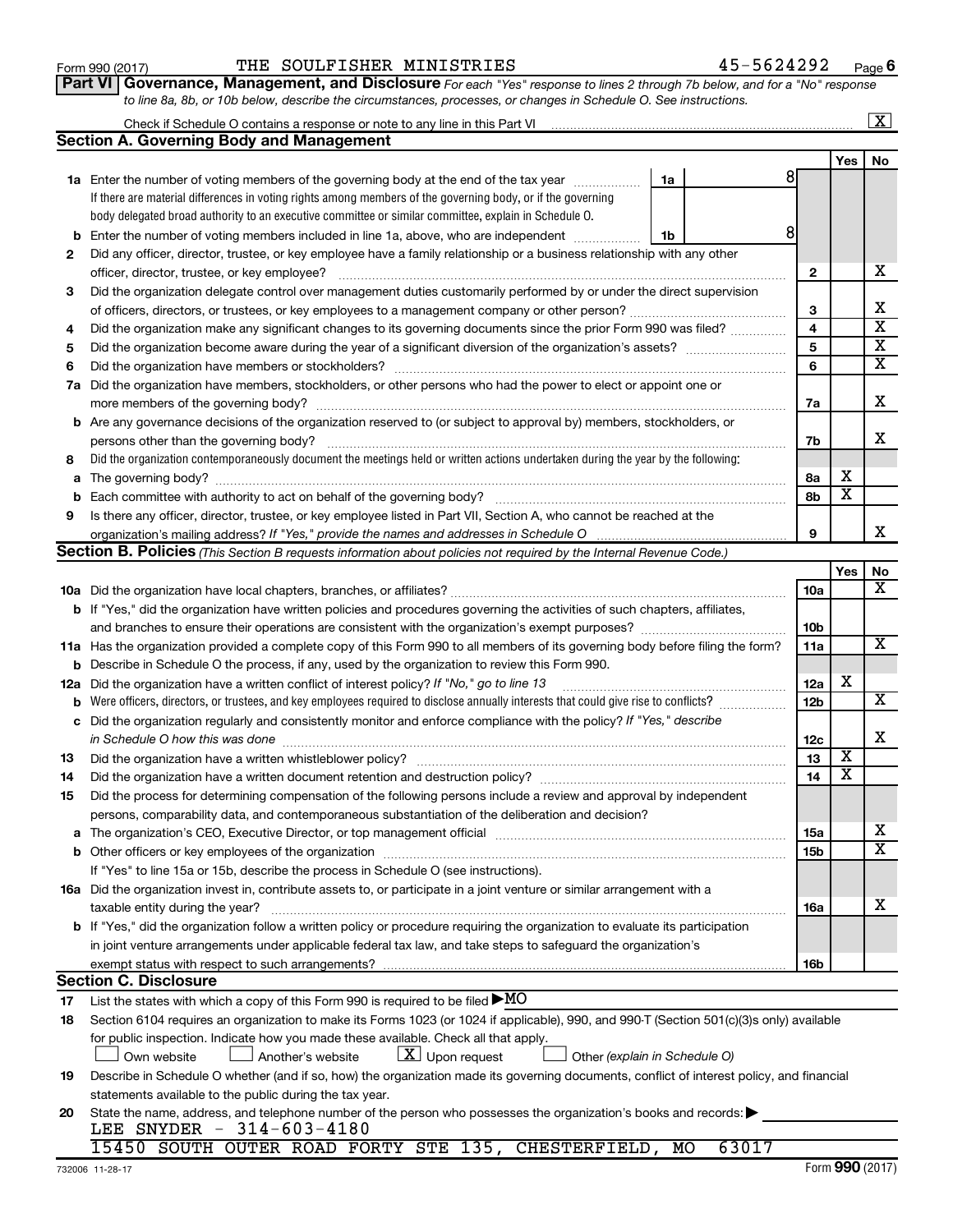$\Box$ 

| Part VII Compensation of Officers, Directors, Trustees, Key Employees, Highest Compensated |  |  |  |
|--------------------------------------------------------------------------------------------|--|--|--|
| <b>Employees, and Independent Contractors</b>                                              |  |  |  |

#### Check if Schedule O contains a response or note to any line in this Part VII

**Section A. Officers, Directors, Trustees, Key Employees, and Highest Compensated Employees**

**1a**  Complete this table for all persons required to be listed. Report compensation for the calendar year ending with or within the organization's tax year.

**•** List all of the organization's current officers, directors, trustees (whether individuals or organizations), regardless of amount of compensation. Enter -0- in columns  $(D)$ ,  $(E)$ , and  $(F)$  if no compensation was paid.

**•** List all of the organization's **current** key employees, if any. See instructions for definition of "key employee."

**•** List the organization's five current highest compensated employees (other than an officer, director, trustee, or key employee) who received reportable compensation (Box 5 of Form W-2 and/or Box 7 of Form 1099-MISC) of more than \$100,000 from the organization and any related organizations.

**•** List all of the organization's former officers, key employees, and highest compensated employees who received more than \$100,000 of reportable compensation from the organization and any related organizations.

**•** List all of the organization's former directors or trustees that received, in the capacity as a former director or trustee of the organization, more than \$10,000 of reportable compensation from the organization and any related organizations.

List persons in the following order: individual trustees or directors; institutional trustees; officers; key employees; highest compensated employees; and former such persons.

Check this box if neither the organization nor any related organization compensated any current officer, director, or trustee.  $\Box$ 

| (A)                       | (B)                    | (C)                                     |                                                                  |             |              |                                   |           | (D)             | (E)             | (F)                          |
|---------------------------|------------------------|-----------------------------------------|------------------------------------------------------------------|-------------|--------------|-----------------------------------|-----------|-----------------|-----------------|------------------------------|
| Name and Title            | Average                | Position<br>(do not check more than one |                                                                  | Reportable  | Reportable   | Estimated                         |           |                 |                 |                              |
|                           | hours per              |                                         | box, unless person is both an<br>officer and a director/trustee) |             | compensation | compensation                      | amount of |                 |                 |                              |
|                           | week                   |                                         |                                                                  |             |              |                                   |           | from            | from related    | other                        |
|                           | (list any              |                                         |                                                                  |             |              |                                   |           | the             | organizations   | compensation                 |
|                           | hours for              |                                         |                                                                  |             |              |                                   |           | organization    | (W-2/1099-MISC) | from the                     |
|                           | related                |                                         |                                                                  |             |              |                                   |           | (W-2/1099-MISC) |                 | organization                 |
|                           | organizations<br>below |                                         |                                                                  |             |              |                                   |           |                 |                 | and related<br>organizations |
|                           | line)                  | Individual trustee or director          | Institutional trustee                                            | Officer     | Key employee | Highest compensated<br>  employee | Former    |                 |                 |                              |
| (1) JACQUELINE WOMACK     | 1.00                   |                                         |                                                                  |             |              |                                   |           |                 |                 |                              |
| PRESIDENT                 |                        | $\mathbf X$                             |                                                                  | $\mathbf X$ |              |                                   |           | 0.              | 0.              | $0$ .                        |
| (2) VICTORIA HARRIS       | 1.00                   |                                         |                                                                  |             |              |                                   |           |                 |                 |                              |
| SECRETARY                 |                        | $\mathbf X$                             |                                                                  | $\mathbf X$ |              |                                   |           | $\mathbf 0$ .   | 0.              | $\mathbf 0$ .                |
| (3) LEE SNYDER            | 2.00                   |                                         |                                                                  |             |              |                                   |           |                 |                 |                              |
| <b>TREASURER</b>          |                        | $\mathbf X$                             |                                                                  | $\mathbf x$ |              |                                   |           | $\mathbf 0$ .   | 0.              | $\mathbf 0$ .                |
| (4) WESLEY BELL           | 1.00                   |                                         |                                                                  |             |              |                                   |           |                 |                 |                              |
| BOARD MEMBER              |                        | $\mathbf X$                             |                                                                  |             |              |                                   |           | $\mathbf 0$ .   | 0.              | $\mathbf 0$ .                |
| (5) DEACON RODGER LIGGINS | 1.00                   |                                         |                                                                  |             |              |                                   |           |                 |                 |                              |
| VICE PRESIDENT            |                        | $\mathbf X$                             |                                                                  | $\mathbf X$ |              |                                   |           | 0.              | $\mathbf 0$ .   | $\mathbf 0$ .                |
| (6) ERIC'EL JOHNSON       | 1.00                   |                                         |                                                                  |             |              |                                   |           |                 |                 |                              |
| BOARD MEMBER              |                        | $\mathbf X$                             |                                                                  |             |              |                                   |           | $\mathbf 0$     | $\mathbf 0$ .   | $\mathbf 0$ .                |
| (7) SHERYL FIKES          | 1.00                   |                                         |                                                                  |             |              |                                   |           |                 |                 |                              |
| BOARD MEMBER              |                        | $\mathbf X$                             |                                                                  |             |              |                                   |           | $\mathbf 0$     | $\mathbf 0$ .   | $\mathbf 0$ .                |
| (8) BLAKE LAWRENCE        | 1.00                   |                                         |                                                                  |             |              |                                   |           |                 |                 |                              |
| <b>BOARD MEMBER</b>       |                        | $\mathbf X$                             |                                                                  |             |              |                                   |           | 0.              | 0.              | $0$ .                        |
| (9) SHAWNTELLE FISHER     | 40.00                  |                                         |                                                                  |             |              |                                   |           |                 |                 |                              |
| CEO                       |                        |                                         |                                                                  |             |              |                                   |           | 0.              | 11,077.         | 0.                           |
|                           |                        |                                         |                                                                  |             |              |                                   |           |                 |                 |                              |
|                           |                        |                                         |                                                                  |             |              |                                   |           |                 |                 |                              |
|                           |                        |                                         |                                                                  |             |              |                                   |           |                 |                 |                              |
|                           |                        |                                         |                                                                  |             |              |                                   |           |                 |                 |                              |
|                           |                        |                                         |                                                                  |             |              |                                   |           |                 |                 |                              |
|                           |                        |                                         |                                                                  |             |              |                                   |           |                 |                 |                              |
|                           |                        |                                         |                                                                  |             |              |                                   |           |                 |                 |                              |
|                           |                        |                                         |                                                                  |             |              |                                   |           |                 |                 |                              |
|                           |                        |                                         |                                                                  |             |              |                                   |           |                 |                 |                              |
|                           |                        |                                         |                                                                  |             |              |                                   |           |                 |                 |                              |
|                           |                        |                                         |                                                                  |             |              |                                   |           |                 |                 |                              |
|                           |                        |                                         |                                                                  |             |              |                                   |           |                 |                 |                              |
|                           |                        |                                         |                                                                  |             |              |                                   |           |                 |                 |                              |
|                           |                        |                                         |                                                                  |             |              |                                   |           |                 |                 |                              |
|                           |                        |                                         |                                                                  |             |              |                                   |           |                 |                 |                              |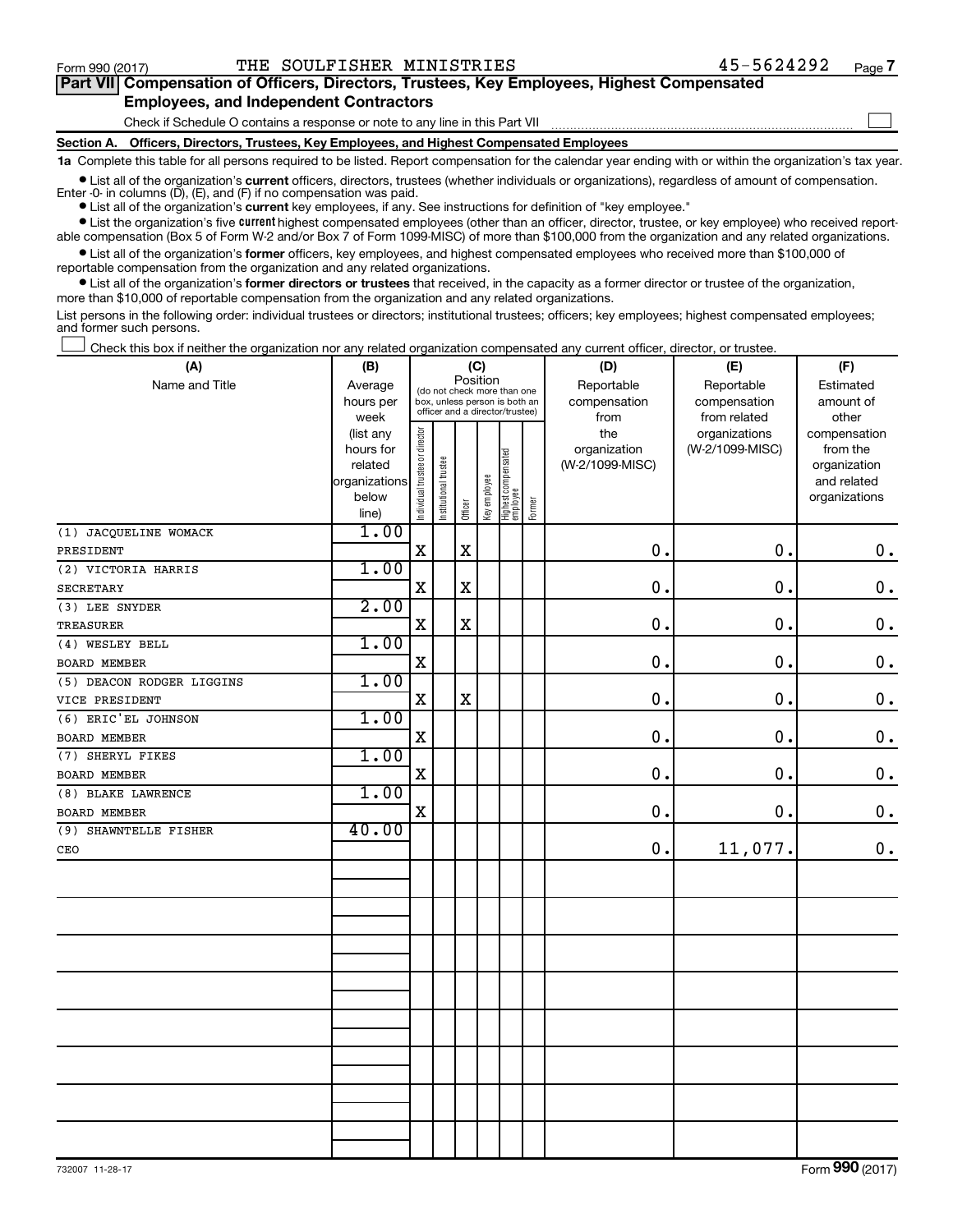|    | THE SOULFISHER MINISTRIES<br>Form 990 (2017)                                                                                                                                                                                                           |                                                                      |                                                                                                                    |                       |         |              |                                           |                                                   |                                        | 45-5624292                       |              |                                                                          | Page 8                               |
|----|--------------------------------------------------------------------------------------------------------------------------------------------------------------------------------------------------------------------------------------------------------|----------------------------------------------------------------------|--------------------------------------------------------------------------------------------------------------------|-----------------------|---------|--------------|-------------------------------------------|---------------------------------------------------|----------------------------------------|----------------------------------|--------------|--------------------------------------------------------------------------|--------------------------------------|
|    | <b>Part VII</b><br>Section A. Officers, Directors, Trustees, Key Employees, and Highest Compensated Employees (continued)                                                                                                                              |                                                                      |                                                                                                                    |                       |         |              |                                           |                                                   |                                        |                                  |              |                                                                          |                                      |
|    | (A)<br>Name and title                                                                                                                                                                                                                                  | (B)<br>Average<br>hours per<br>week                                  | (C)<br>Position<br>(do not check more than one<br>box, unless person is both an<br>officer and a director/trustee) |                       |         |              | (D)<br>Reportable<br>compensation<br>from | (E)<br>Reportable<br>compensation<br>from related | (F)<br>Estimated<br>amount of<br>other |                                  |              |                                                                          |                                      |
|    |                                                                                                                                                                                                                                                        | (list any<br>hours for<br>related<br>organizations<br>below<br>line) | Individual trustee or director                                                                                     | Institutional trustee | Officer | Key employee | Highest compensated<br>  employee         | Former                                            | the<br>organization<br>(W-2/1099-MISC) | organizations<br>(W-2/1099-MISC) |              | compensation<br>from the<br>organization<br>and related<br>organizations |                                      |
|    |                                                                                                                                                                                                                                                        |                                                                      |                                                                                                                    |                       |         |              |                                           |                                                   |                                        |                                  |              |                                                                          |                                      |
|    |                                                                                                                                                                                                                                                        |                                                                      |                                                                                                                    |                       |         |              |                                           |                                                   |                                        |                                  |              |                                                                          |                                      |
|    |                                                                                                                                                                                                                                                        |                                                                      |                                                                                                                    |                       |         |              |                                           |                                                   |                                        |                                  |              |                                                                          |                                      |
|    |                                                                                                                                                                                                                                                        |                                                                      |                                                                                                                    |                       |         |              |                                           |                                                   |                                        |                                  |              |                                                                          |                                      |
|    |                                                                                                                                                                                                                                                        |                                                                      |                                                                                                                    |                       |         |              |                                           |                                                   |                                        |                                  |              |                                                                          |                                      |
|    |                                                                                                                                                                                                                                                        |                                                                      |                                                                                                                    |                       |         |              |                                           |                                                   |                                        |                                  |              |                                                                          |                                      |
|    |                                                                                                                                                                                                                                                        |                                                                      |                                                                                                                    |                       |         |              |                                           |                                                   |                                        |                                  |              |                                                                          |                                      |
|    |                                                                                                                                                                                                                                                        |                                                                      |                                                                                                                    |                       |         |              |                                           |                                                   |                                        |                                  |              |                                                                          |                                      |
|    | 1b Sub-total                                                                                                                                                                                                                                           |                                                                      |                                                                                                                    |                       |         |              |                                           |                                                   | $0$ .                                  | 11,077.                          |              |                                                                          | $\overline{0}$ .                     |
|    | c Total from continuation sheets to Part VII, Section A manufactured by                                                                                                                                                                                |                                                                      |                                                                                                                    |                       |         |              |                                           |                                                   | $\overline{0}$ .<br>$\overline{0}$ .   | σ.<br>11,077.                    |              |                                                                          | $\overline{0}$ .<br>$\overline{0}$ . |
| 2  | Total number of individuals (including but not limited to those listed above) who received more than \$100,000 of reportable<br>compensation from the organization $\blacktriangleright$                                                               |                                                                      |                                                                                                                    |                       |         |              |                                           |                                                   |                                        |                                  |              |                                                                          | 0                                    |
| 3  | Did the organization list any former officer, director, or trustee, key employee, or highest compensated employee on                                                                                                                                   |                                                                      |                                                                                                                    |                       |         |              |                                           |                                                   |                                        |                                  |              | Yes                                                                      | No                                   |
|    | line 1a? If "Yes," complete Schedule J for such individual [11] manufacture manufacture in the set of the set o<br>For any individual listed on line 1a, is the sum of reportable compensation and other compensation from the organization            |                                                                      |                                                                                                                    |                       |         |              |                                           |                                                   |                                        |                                  | 3            |                                                                          | х                                    |
| 5  | and related organizations greater than \$150,000? If "Yes," complete Schedule J for such individual<br>Did any person listed on line 1a receive or accrue compensation from any unrelated organization or individual for services                      |                                                                      |                                                                                                                    |                       |         |              |                                           |                                                   |                                        |                                  | 4            |                                                                          | x                                    |
|    | <b>Section B. Independent Contractors</b>                                                                                                                                                                                                              |                                                                      |                                                                                                                    |                       |         |              |                                           |                                                   |                                        |                                  | 5            |                                                                          | x                                    |
| 1. | Complete this table for your five highest compensated independent contractors that received more than \$100,000 of compensation from<br>the organization. Report compensation for the calendar year ending with or within the organization's tax year. |                                                                      |                                                                                                                    |                       |         |              |                                           |                                                   |                                        |                                  |              |                                                                          |                                      |
|    | (A)<br>Name and business address                                                                                                                                                                                                                       |                                                                      |                                                                                                                    | <b>NONE</b>           |         |              |                                           |                                                   | (B)<br>Description of services         |                                  | Compensation | (C)                                                                      |                                      |
|    |                                                                                                                                                                                                                                                        |                                                                      |                                                                                                                    |                       |         |              |                                           |                                                   |                                        |                                  |              |                                                                          |                                      |
|    |                                                                                                                                                                                                                                                        |                                                                      |                                                                                                                    |                       |         |              |                                           |                                                   |                                        |                                  |              |                                                                          |                                      |
|    |                                                                                                                                                                                                                                                        |                                                                      |                                                                                                                    |                       |         |              |                                           |                                                   |                                        |                                  |              |                                                                          |                                      |
|    |                                                                                                                                                                                                                                                        |                                                                      |                                                                                                                    |                       |         |              |                                           |                                                   |                                        |                                  |              |                                                                          |                                      |
| 2  | Total number of independent contractors (including but not limited to those listed above) who received more than                                                                                                                                       |                                                                      |                                                                                                                    |                       |         |              |                                           |                                                   |                                        |                                  |              |                                                                          |                                      |
|    | \$100,000 of compensation from the organization                                                                                                                                                                                                        |                                                                      |                                                                                                                    |                       |         |              | 0                                         |                                                   |                                        |                                  |              |                                                                          |                                      |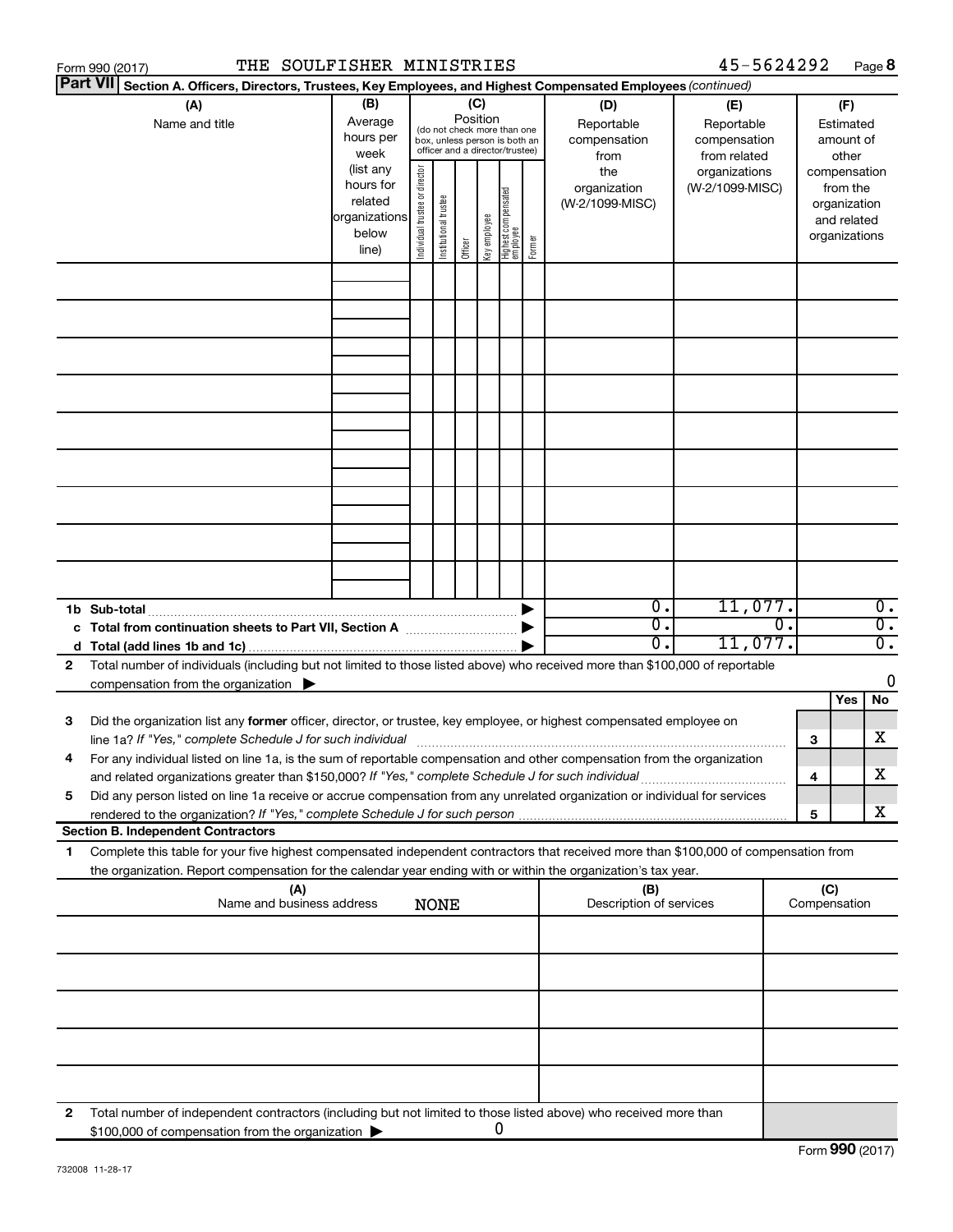|                                                           | Form 990 (2017)  |                                                                                                                                                                              |                | THE SOULFISHER MINISTRIES |                      |                                                 | 45-5624292                              | Page 9                                                             |
|-----------------------------------------------------------|------------------|------------------------------------------------------------------------------------------------------------------------------------------------------------------------------|----------------|---------------------------|----------------------|-------------------------------------------------|-----------------------------------------|--------------------------------------------------------------------|
|                                                           | <b>Part VIII</b> | <b>Statement of Revenue</b>                                                                                                                                                  |                |                           |                      |                                                 |                                         |                                                                    |
|                                                           |                  |                                                                                                                                                                              |                |                           |                      |                                                 |                                         |                                                                    |
|                                                           |                  |                                                                                                                                                                              |                |                           | (A)<br>Total revenue | (B)<br>Related or<br>exempt function<br>revenue | (C)<br>Unrelated<br>business<br>revenue | (D)<br>Revenue excluded<br>from tax under<br>sections<br>512 - 514 |
|                                                           |                  | 1 a Federated campaigns                                                                                                                                                      | 1a             |                           |                      |                                                 |                                         |                                                                    |
| Contributions, Gifts, Grants<br>and Other Similar Amounts |                  | <b>b</b> Membership dues                                                                                                                                                     | 1 <sub>b</sub> |                           |                      |                                                 |                                         |                                                                    |
|                                                           |                  | c Fundraising events                                                                                                                                                         | 1 <sub>c</sub> |                           |                      |                                                 |                                         |                                                                    |
|                                                           |                  | d Related organizations                                                                                                                                                      | 1 <sub>d</sub> |                           |                      |                                                 |                                         |                                                                    |
|                                                           |                  | e Government grants (contributions)                                                                                                                                          | 1e             | 177,706.                  |                      |                                                 |                                         |                                                                    |
|                                                           |                  | f All other contributions, gifts, grants, and                                                                                                                                |                |                           |                      |                                                 |                                         |                                                                    |
|                                                           |                  | similar amounts not included above                                                                                                                                           | 1f             | 184,030.<br>164, 763.     |                      |                                                 |                                         |                                                                    |
|                                                           |                  | g Noncash contributions included in lines 1a-1f: \$                                                                                                                          |                |                           | 361,736.             |                                                 |                                         |                                                                    |
|                                                           |                  |                                                                                                                                                                              |                | <b>Business Code</b>      |                      |                                                 |                                         |                                                                    |
|                                                           | 2a               |                                                                                                                                                                              |                |                           |                      |                                                 |                                         |                                                                    |
|                                                           | b                | the control of the control of the control of the control of the control of                                                                                                   |                |                           |                      |                                                 |                                         |                                                                    |
|                                                           | с                | <u> 1989 - Johann Barbara, martin amerikan basar dan berasal dan berasal dalam basar dalam basar dalam basar dala</u>                                                        |                |                           |                      |                                                 |                                         |                                                                    |
|                                                           | d                | <u> 1989 - Johann Barbara, martxa alemaniar arg</u><br><u> 1989 - Johann Barbara, martin amerikan basar dan berasal dalam basar dalam basar dalam basar dalam basar dala</u> |                |                           |                      |                                                 |                                         |                                                                    |
| Program Service<br>Revenue                                | е                |                                                                                                                                                                              |                |                           |                      |                                                 |                                         |                                                                    |
|                                                           | Ť.               |                                                                                                                                                                              |                |                           |                      |                                                 |                                         |                                                                    |
|                                                           | a                |                                                                                                                                                                              |                | $\blacktriangleright$     |                      |                                                 |                                         |                                                                    |
|                                                           | 3                | Investment income (including dividends, interest, and                                                                                                                        |                |                           |                      |                                                 |                                         |                                                                    |
|                                                           |                  |                                                                                                                                                                              |                |                           |                      |                                                 |                                         |                                                                    |
|                                                           | 4                | Income from investment of tax-exempt bond proceeds                                                                                                                           |                |                           |                      |                                                 |                                         |                                                                    |
|                                                           | 5                |                                                                                                                                                                              |                |                           |                      |                                                 |                                         |                                                                    |
|                                                           |                  |                                                                                                                                                                              | (i) Real       | (ii) Personal             |                      |                                                 |                                         |                                                                    |
|                                                           |                  | 6 a Gross rents<br>$\ldots \ldots \ldots \ldots \ldots$                                                                                                                      |                |                           |                      |                                                 |                                         |                                                                    |
|                                                           | b                | Less: rental expenses                                                                                                                                                        |                |                           |                      |                                                 |                                         |                                                                    |
|                                                           | с                | Rental income or (loss)                                                                                                                                                      |                |                           |                      |                                                 |                                         |                                                                    |
|                                                           |                  |                                                                                                                                                                              |                |                           |                      |                                                 |                                         |                                                                    |
|                                                           |                  | 7 a Gross amount from sales of                                                                                                                                               | (i) Securities | (ii) Other                |                      |                                                 |                                         |                                                                    |
|                                                           |                  | assets other than inventory<br><b>b</b> Less: cost or other basis                                                                                                            |                |                           |                      |                                                 |                                         |                                                                    |
|                                                           |                  | and sales expenses                                                                                                                                                           |                |                           |                      |                                                 |                                         |                                                                    |
|                                                           |                  | c Gain or (loss)                                                                                                                                                             |                |                           |                      |                                                 |                                         |                                                                    |
|                                                           |                  |                                                                                                                                                                              |                |                           |                      |                                                 |                                         |                                                                    |
|                                                           |                  | 8 a Gross income from fundraising events (not                                                                                                                                |                |                           |                      |                                                 |                                         |                                                                    |
| <b>Other Revenue</b>                                      |                  |                                                                                                                                                                              |                |                           |                      |                                                 |                                         |                                                                    |
|                                                           |                  | contributions reported on line 1c). See                                                                                                                                      |                |                           |                      |                                                 |                                         |                                                                    |
|                                                           |                  |                                                                                                                                                                              |                |                           |                      |                                                 |                                         |                                                                    |
|                                                           |                  |                                                                                                                                                                              | b              | 15,814.                   |                      |                                                 |                                         |                                                                    |
|                                                           |                  | c Net income or (loss) from fundraising events                                                                                                                               |                | .                         | 30,324.              |                                                 |                                         | 30, 324.                                                           |
|                                                           |                  | 9 a Gross income from gaming activities. See                                                                                                                                 |                |                           |                      |                                                 |                                         |                                                                    |
|                                                           |                  |                                                                                                                                                                              |                |                           |                      |                                                 |                                         |                                                                    |
|                                                           |                  |                                                                                                                                                                              |                |                           |                      |                                                 |                                         |                                                                    |
|                                                           |                  | c Net income or (loss) from gaming activities                                                                                                                                |                |                           |                      |                                                 |                                         |                                                                    |
|                                                           |                  | 10 a Gross sales of inventory, less returns                                                                                                                                  |                |                           |                      |                                                 |                                         |                                                                    |
|                                                           |                  |                                                                                                                                                                              |                |                           |                      |                                                 |                                         |                                                                    |
|                                                           |                  | c Net income or (loss) from sales of inventory                                                                                                                               |                |                           |                      |                                                 |                                         |                                                                    |
|                                                           |                  | Miscellaneous Revenue                                                                                                                                                        |                | <b>Business Code</b>      |                      |                                                 |                                         |                                                                    |
|                                                           | 11 $a$           | the control of the control of the control of the control of the control of                                                                                                   |                |                           |                      |                                                 |                                         |                                                                    |
|                                                           | b                | the control of the control of the control of the control of the control of                                                                                                   |                |                           |                      |                                                 |                                         |                                                                    |
|                                                           | c                | <u> 1989 - John Stein, mars and de Branch and de Branch and de Branch and de Branch and de Branch and de Branch a</u>                                                        |                |                           |                      |                                                 |                                         |                                                                    |
|                                                           | d                |                                                                                                                                                                              |                |                           |                      |                                                 |                                         |                                                                    |
|                                                           | е                |                                                                                                                                                                              |                |                           |                      |                                                 |                                         |                                                                    |
|                                                           | 12               |                                                                                                                                                                              |                |                           | 392,060.             | $\overline{0}$ .                                | $\overline{0}$ .                        | 30, 324.                                                           |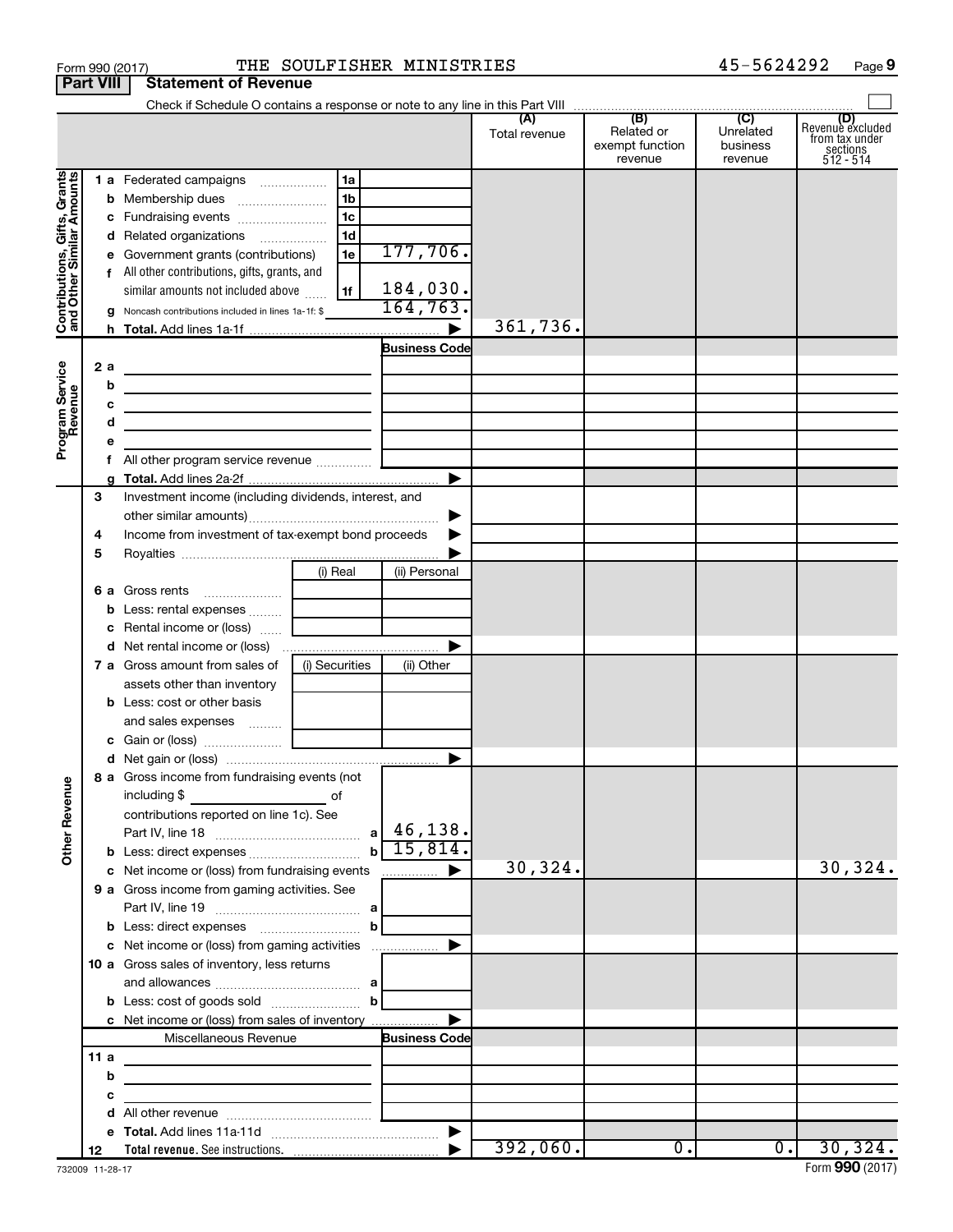**Part IX Statement of Functional Expenses** 

Form 990 (2017)  $\qquad$  THE SOULFISHER MINISTRIES  $\qquad \qquad 45-5624292$   $_{\text{Page}}$ 

|    | Section 501(c)(3) and 501(c)(4) organizations must complete all columns. All other organizations must complete column (A).                                  |                       |                                    |                                           |                                |
|----|-------------------------------------------------------------------------------------------------------------------------------------------------------------|-----------------------|------------------------------------|-------------------------------------------|--------------------------------|
|    | Check if Schedule O contains a response or note to any line in this Part IX                                                                                 |                       |                                    |                                           |                                |
|    | Do not include amounts reported on lines 6b,<br>7b, 8b, 9b, and 10b of Part VIII.                                                                           | (A)<br>Total expenses | (B)<br>Program service<br>expenses | (C)<br>Management and<br>general expenses | (D)<br>Fundraising<br>expenses |
| 1. | Grants and other assistance to domestic organizations                                                                                                       |                       |                                    |                                           |                                |
|    | and domestic governments. See Part IV, line 21                                                                                                              |                       |                                    |                                           |                                |
| 2  | Grants and other assistance to domestic                                                                                                                     |                       |                                    |                                           |                                |
|    | individuals. See Part IV, line 22                                                                                                                           |                       |                                    |                                           |                                |
| 3  | Grants and other assistance to foreign                                                                                                                      |                       |                                    |                                           |                                |
|    | organizations, foreign governments, and foreign                                                                                                             |                       |                                    |                                           |                                |
|    | individuals. See Part IV, lines 15 and 16                                                                                                                   |                       |                                    |                                           |                                |
| 4  | Benefits paid to or for members                                                                                                                             |                       |                                    |                                           |                                |
| 5  | Compensation of current officers, directors,                                                                                                                |                       |                                    |                                           |                                |
|    | trustees, and key employees                                                                                                                                 |                       |                                    |                                           |                                |
| 6  | Compensation not included above, to disqualified                                                                                                            |                       |                                    |                                           |                                |
|    | persons (as defined under section 4958(f)(1)) and                                                                                                           |                       |                                    |                                           |                                |
|    | persons described in section 4958(c)(3)(B)                                                                                                                  |                       |                                    |                                           |                                |
| 7  | Other salaries and wages                                                                                                                                    | 66,954.               | 44,636.                            | 22,318.                                   |                                |
| 8  | Pension plan accruals and contributions (include                                                                                                            |                       |                                    |                                           |                                |
|    | section 401(k) and 403(b) employer contributions)                                                                                                           |                       |                                    |                                           |                                |
| 9  |                                                                                                                                                             |                       |                                    |                                           |                                |
| 10 |                                                                                                                                                             |                       |                                    |                                           |                                |
| 11 | Fees for services (non-employees):                                                                                                                          |                       |                                    |                                           |                                |
| a  |                                                                                                                                                             |                       |                                    |                                           |                                |
| b  |                                                                                                                                                             | 1,500.                |                                    | 1,500.                                    |                                |
|    |                                                                                                                                                             | 10,000.               |                                    | 10,000.                                   |                                |
| d  |                                                                                                                                                             |                       |                                    |                                           |                                |
|    | Professional fundraising services. See Part IV, line 17                                                                                                     |                       |                                    |                                           |                                |
| f  | Investment management fees                                                                                                                                  |                       |                                    |                                           |                                |
| g  | Other. (If line 11g amount exceeds 10% of line 25,                                                                                                          |                       |                                    |                                           |                                |
|    | column (A) amount, list line 11g expenses on Sch O.)                                                                                                        | $\frac{1,000}{875}$   |                                    | 1,000.                                    |                                |
| 12 |                                                                                                                                                             |                       | 875.                               |                                           |                                |
| 13 |                                                                                                                                                             | 2,474.                |                                    | 2,474.                                    |                                |
| 14 |                                                                                                                                                             | 311                   |                                    | 311                                       |                                |
| 15 |                                                                                                                                                             |                       |                                    |                                           |                                |
| 16 |                                                                                                                                                             |                       |                                    |                                           |                                |
| 17 |                                                                                                                                                             | 4,780.                | 4,780.                             |                                           |                                |
| 18 | Payments of travel or entertainment expenses                                                                                                                |                       |                                    |                                           |                                |
|    | for any federal, state, or local public officials                                                                                                           |                       |                                    |                                           |                                |
| 19 | Conferences, conventions, and meetings                                                                                                                      | 870.                  |                                    | 870.                                      |                                |
| 20 | Interest                                                                                                                                                    |                       |                                    |                                           |                                |
| 21 |                                                                                                                                                             |                       |                                    |                                           |                                |
| 22 | Depreciation, depletion, and amortization                                                                                                                   | 3,665.                |                                    | 3,665.                                    |                                |
| 23 | Insurance<br>Other expenses. Itemize expenses not covered                                                                                                   |                       |                                    |                                           |                                |
| 24 | above. (List miscellaneous expenses in line 24e. If line<br>24e amount exceeds 10% of line 25, column (A)<br>amount, list line 24e expenses on Schedule O.) |                       |                                    |                                           |                                |
| a  | ENAL AFTER SCHOOL PROGR                                                                                                                                     | 140,857.              | 140,857.                           |                                           |                                |
| b  | <b>AMERICORP NCCC</b>                                                                                                                                       | 120,994.              | 120,994.                           |                                           |                                |
|    | SUMMER INITIATIVE                                                                                                                                           | 33,464.               | 33,464.                            |                                           |                                |
| d  | ROBOTICS PROGRAM                                                                                                                                            | 15,389.               | 15,389.                            |                                           |                                |
|    | e All other expenses                                                                                                                                        | 25, 331.              | 10,954.                            | 14,377.                                   |                                |
| 25 | Total functional expenses. Add lines 1 through 24e                                                                                                          | 428, 464.             | 371,949.                           | 56, 515.                                  | $\overline{0}$ .               |
| 26 | Joint costs. Complete this line only if the organization                                                                                                    |                       |                                    |                                           |                                |
|    | reported in column (B) joint costs from a combined                                                                                                          |                       |                                    |                                           |                                |
|    | educational campaign and fundraising solicitation.                                                                                                          |                       |                                    |                                           |                                |
|    | Check here $\blacktriangleright$<br>if following SOP 98-2 (ASC 958-720)                                                                                     |                       |                                    |                                           |                                |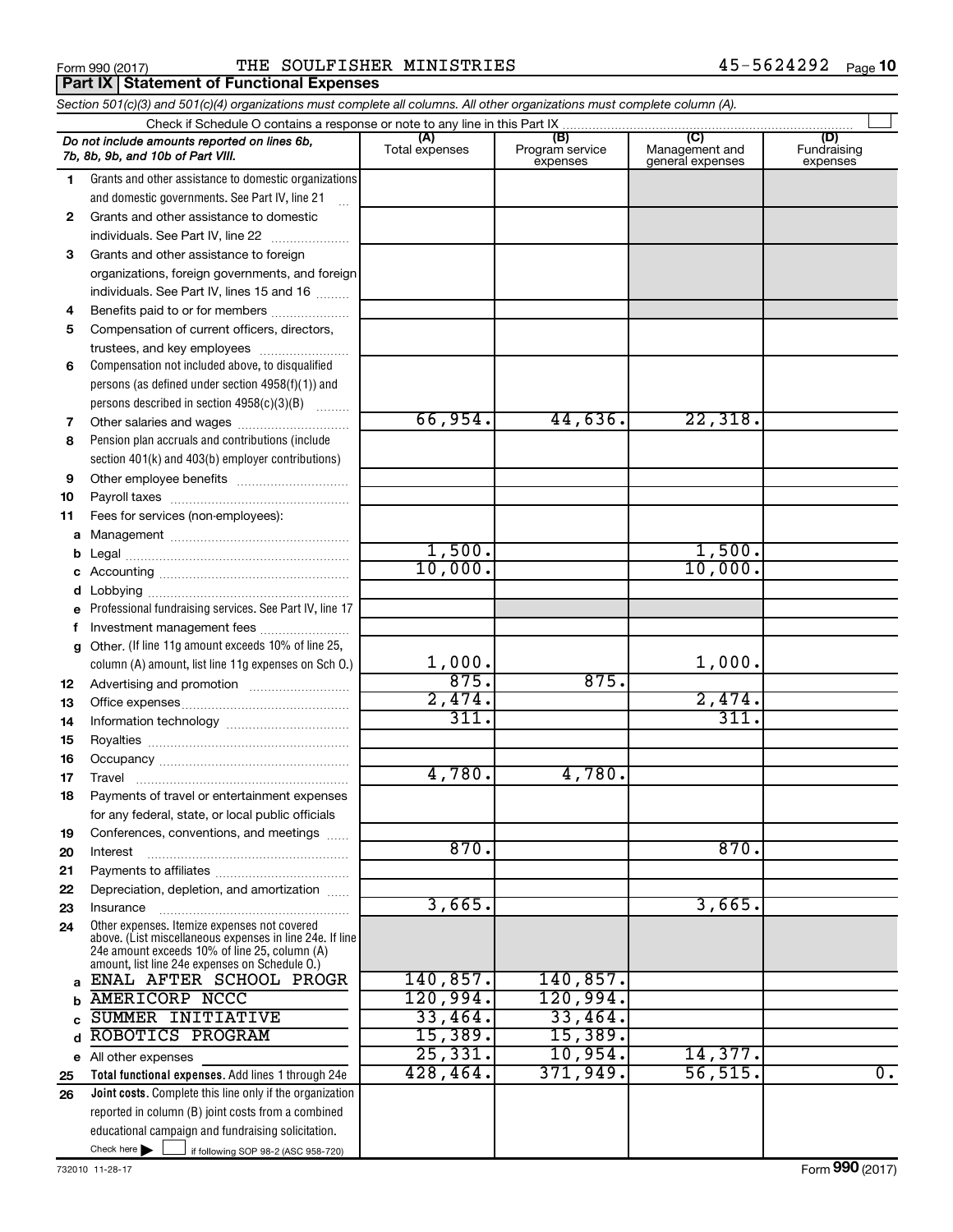| Form 990 (2017) | MINISTRIES<br>SOULFISHER<br>THE | 5624292<br>Page |
|-----------------|---------------------------------|-----------------|
|-----------------|---------------------------------|-----------------|

|                             |              |                                                                                                                                                                                                                                |     | (A)<br>Beginning of year |                          | (B)<br>End of year |
|-----------------------------|--------------|--------------------------------------------------------------------------------------------------------------------------------------------------------------------------------------------------------------------------------|-----|--------------------------|--------------------------|--------------------|
|                             | 1            |                                                                                                                                                                                                                                |     | 2,643.                   | 1                        | 37,580.            |
|                             | $\mathbf{2}$ |                                                                                                                                                                                                                                |     |                          | $\mathbf{2}$             |                    |
|                             | 3            |                                                                                                                                                                                                                                |     |                          | 3                        | 32,542.            |
|                             | 4            |                                                                                                                                                                                                                                |     | 898.                     | 4                        |                    |
|                             | 5            | Loans and other receivables from current and former officers, directors,                                                                                                                                                       |     |                          |                          |                    |
|                             |              | trustees, key employees, and highest compensated employees. Complete                                                                                                                                                           |     |                          |                          |                    |
|                             |              | Part II of Schedule Laterman and Contract in the Schedule Laterman and Contract in the Schedule Laterman and S                                                                                                                 |     |                          | 5                        |                    |
|                             | 6            | Loans and other receivables from other disqualified persons (as defined under                                                                                                                                                  |     |                          |                          |                    |
|                             |              | section 4958(f)(1)), persons described in section $4958(c)(3)(B)$ , and contributing                                                                                                                                           |     |                          |                          |                    |
|                             |              | employers and sponsoring organizations of section 501(c)(9) voluntary                                                                                                                                                          |     |                          |                          |                    |
|                             |              | employees' beneficiary organizations (see instr). Complete Part II of Sch L                                                                                                                                                    |     |                          | 6                        |                    |
| Assets                      | 7            |                                                                                                                                                                                                                                |     |                          | $\overline{\phantom{a}}$ |                    |
|                             | 8            |                                                                                                                                                                                                                                |     |                          | 8                        |                    |
|                             | 9            | Prepaid expenses and deferred charges [11] [11] prepaid expenses and deferred charges [11] [11] presummation and the Prepaid expension and the Prepaid expension and the Prepaid experiment of Prepaid experiment and the Prep |     | 1,999.                   | 9                        | 2,000.             |
|                             |              | <b>10a</b> Land, buildings, and equipment: cost or other                                                                                                                                                                       |     |                          |                          |                    |
|                             |              | basis. Complete Part VI of Schedule D    10a                                                                                                                                                                                   |     |                          |                          |                    |
|                             |              |                                                                                                                                                                                                                                | 10b |                          | 10 <sub>c</sub>          |                    |
|                             | 11           |                                                                                                                                                                                                                                |     |                          | 11                       |                    |
|                             | 12           |                                                                                                                                                                                                                                |     |                          | 12                       |                    |
|                             | 13<br>14     |                                                                                                                                                                                                                                |     |                          | 13<br>14                 |                    |
|                             | 15           |                                                                                                                                                                                                                                |     |                          | 15                       |                    |
|                             | 16           | <b>Total assets.</b> Add lines 1 through 15 (must equal line 34) <i></i>                                                                                                                                                       |     | 5,540.                   | 16                       | 72,122.            |
|                             | 17           |                                                                                                                                                                                                                                |     | 1,446.                   | 17                       | 32,930.            |
|                             | 18           |                                                                                                                                                                                                                                |     |                          | 18                       |                    |
|                             | 19           |                                                                                                                                                                                                                                |     | 19                       |                          |                    |
|                             | 20           |                                                                                                                                                                                                                                |     | 20                       |                          |                    |
|                             | 21           | Escrow or custodial account liability. Complete Part IV of Schedule D                                                                                                                                                          |     |                          | 21                       |                    |
|                             | 22           | Loans and other payables to current and former officers, directors, trustees,                                                                                                                                                  |     |                          |                          |                    |
| Liabilities                 |              | key employees, highest compensated employees, and disqualified persons.                                                                                                                                                        |     |                          |                          |                    |
|                             |              |                                                                                                                                                                                                                                |     | 5,000.                   | 22                       | 14,729.            |
|                             | 23           | Secured mortgages and notes payable to unrelated third parties <i>manumum</i>                                                                                                                                                  |     |                          | 23                       | 25, 250.           |
|                             | 24           | Unsecured notes and loans payable to unrelated third parties                                                                                                                                                                   |     |                          | 24                       |                    |
|                             | 25           | Other liabilities (including federal income tax, payables to related third                                                                                                                                                     |     |                          |                          |                    |
|                             |              | parties, and other liabilities not included on lines 17-24). Complete Part X of                                                                                                                                                |     |                          |                          |                    |
|                             |              | Schedule D                                                                                                                                                                                                                     |     | 1,072.                   | 25                       | 37,595.            |
|                             | 26           | Total liabilities. Add lines 17 through 25                                                                                                                                                                                     |     | 7,518.                   | 26                       | 110,504.           |
|                             |              | Organizations that follow SFAS 117 (ASC 958), check here $\blacktriangleright \begin{array}{c} \boxed{X} \\ \end{array}$ and                                                                                                   |     |                          |                          |                    |
|                             |              | complete lines 27 through 29, and lines 33 and 34.                                                                                                                                                                             |     |                          |                          |                    |
|                             | 27           |                                                                                                                                                                                                                                |     | $-1,978.$                | 27                       | $-38,382.$         |
|                             | 28           |                                                                                                                                                                                                                                |     |                          | 28                       |                    |
|                             | 29           | Permanently restricted net assets                                                                                                                                                                                              |     |                          | 29                       |                    |
|                             |              | Organizations that do not follow SFAS 117 (ASC 958), check here $\blacktriangleright$                                                                                                                                          |     |                          |                          |                    |
| Net Assets or Fund Balances |              | and complete lines 30 through 34.                                                                                                                                                                                              |     |                          |                          |                    |
|                             | 30           |                                                                                                                                                                                                                                |     |                          | 30                       |                    |
|                             | 31           | Paid-in or capital surplus, or land, building, or equipment fund                                                                                                                                                               |     |                          | 31                       |                    |
|                             | 32           | Retained earnings, endowment, accumulated income, or other funds                                                                                                                                                               |     | $-1,978.$                | 32                       | $-38,382.$         |
|                             | 33           |                                                                                                                                                                                                                                |     | 5,540.                   | 33<br>34                 | 72,122.            |
|                             | 34           |                                                                                                                                                                                                                                |     |                          |                          |                    |

Form (2017) **990**

### **Part X Balance Sheet**

|  | Form 990 (2017 |  |
|--|----------------|--|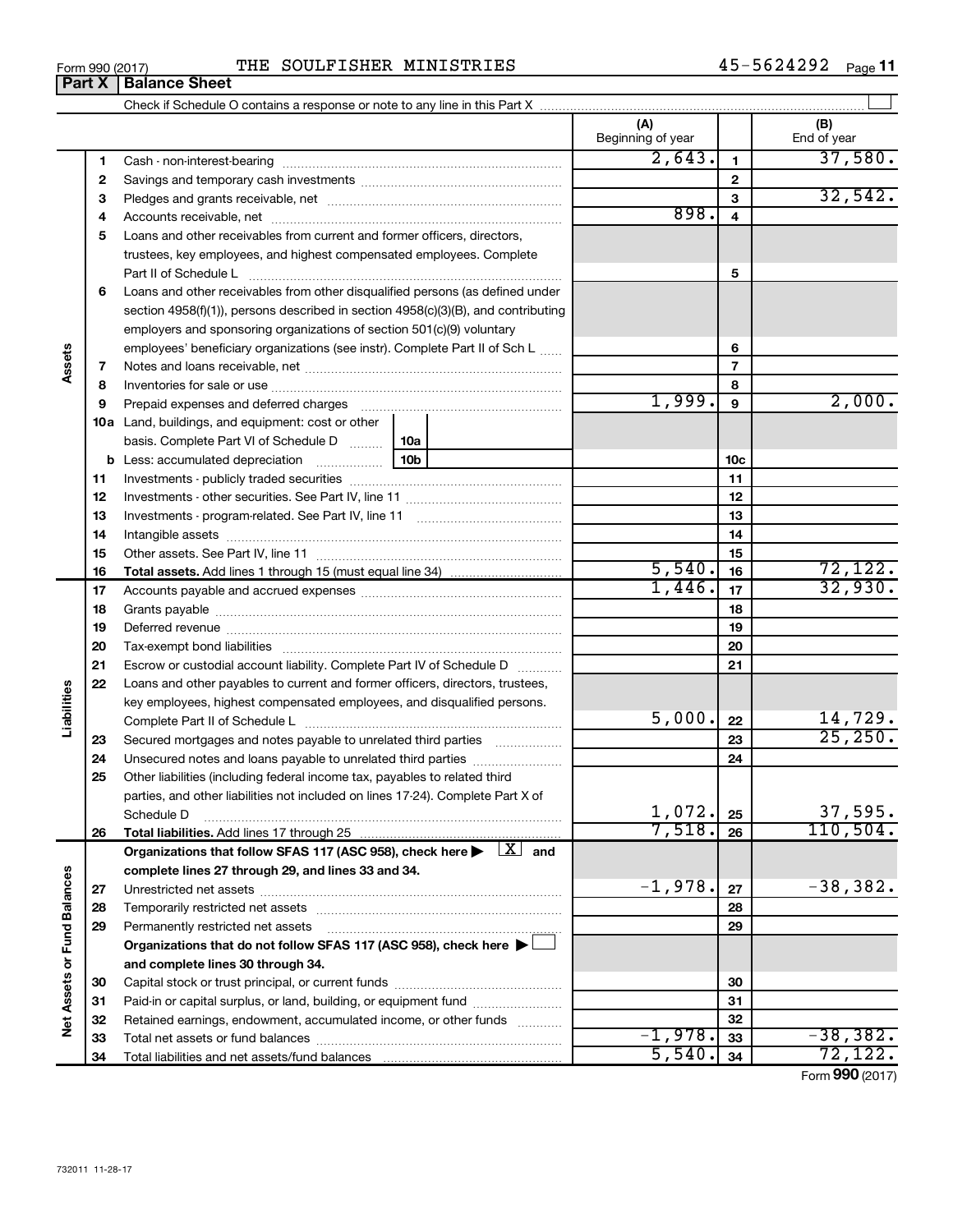| <b>Part XI</b><br><b>Reconciliation of Net Assets</b><br>Check if Schedule O contains a response or note to any line in this Part XI<br>392,060.<br>$\mathbf{1}$<br>1<br>428, 464.<br>$\overline{2}$<br>2<br>$-36,404.$<br>3<br>Revenue less expenses. Subtract line 2 from line 1<br>З<br>$-1,978.$<br>4<br>4<br>5<br>5<br>6<br>Donated services and use of facilities<br>6<br>$\overline{7}$<br>Investment expenses<br>7<br>8<br>Prior period adjustments<br>8<br>$\overline{0}$ .<br>9<br>9<br>Net assets or fund balances at end of year. Combine lines 3 through 9 (must equal Part X, line 33,<br>10<br>$-38,382.$<br>10<br>column (B))<br><b>Part XII</b> Financial Statements and Reporting |
|-----------------------------------------------------------------------------------------------------------------------------------------------------------------------------------------------------------------------------------------------------------------------------------------------------------------------------------------------------------------------------------------------------------------------------------------------------------------------------------------------------------------------------------------------------------------------------------------------------------------------------------------------------------------------------------------------------|
|                                                                                                                                                                                                                                                                                                                                                                                                                                                                                                                                                                                                                                                                                                     |
|                                                                                                                                                                                                                                                                                                                                                                                                                                                                                                                                                                                                                                                                                                     |
|                                                                                                                                                                                                                                                                                                                                                                                                                                                                                                                                                                                                                                                                                                     |
|                                                                                                                                                                                                                                                                                                                                                                                                                                                                                                                                                                                                                                                                                                     |
|                                                                                                                                                                                                                                                                                                                                                                                                                                                                                                                                                                                                                                                                                                     |
|                                                                                                                                                                                                                                                                                                                                                                                                                                                                                                                                                                                                                                                                                                     |
|                                                                                                                                                                                                                                                                                                                                                                                                                                                                                                                                                                                                                                                                                                     |
|                                                                                                                                                                                                                                                                                                                                                                                                                                                                                                                                                                                                                                                                                                     |
|                                                                                                                                                                                                                                                                                                                                                                                                                                                                                                                                                                                                                                                                                                     |
|                                                                                                                                                                                                                                                                                                                                                                                                                                                                                                                                                                                                                                                                                                     |
|                                                                                                                                                                                                                                                                                                                                                                                                                                                                                                                                                                                                                                                                                                     |
|                                                                                                                                                                                                                                                                                                                                                                                                                                                                                                                                                                                                                                                                                                     |
|                                                                                                                                                                                                                                                                                                                                                                                                                                                                                                                                                                                                                                                                                                     |
|                                                                                                                                                                                                                                                                                                                                                                                                                                                                                                                                                                                                                                                                                                     |
|                                                                                                                                                                                                                                                                                                                                                                                                                                                                                                                                                                                                                                                                                                     |
| $\vert$ X $\vert$                                                                                                                                                                                                                                                                                                                                                                                                                                                                                                                                                                                                                                                                                   |
| Yes<br><b>No</b>                                                                                                                                                                                                                                                                                                                                                                                                                                                                                                                                                                                                                                                                                    |
| $\lfloor \mathbf{X} \rfloor$ Accrual<br>Accounting method used to prepare the Form 990: [130] Cash<br>Other<br>a kacamatan ing Kabupatén Ing Kabupatén<br>1.                                                                                                                                                                                                                                                                                                                                                                                                                                                                                                                                        |
| If the organization changed its method of accounting from a prior year or checked "Other," explain in Schedule O.                                                                                                                                                                                                                                                                                                                                                                                                                                                                                                                                                                                   |
| х<br>2a                                                                                                                                                                                                                                                                                                                                                                                                                                                                                                                                                                                                                                                                                             |
| If "Yes," check a box below to indicate whether the financial statements for the year were compiled or reviewed on a                                                                                                                                                                                                                                                                                                                                                                                                                                                                                                                                                                                |
| separate basis, consolidated basis, or both:                                                                                                                                                                                                                                                                                                                                                                                                                                                                                                                                                                                                                                                        |
| Separate basis<br>Consolidated basis<br>Both consolidated and separate basis                                                                                                                                                                                                                                                                                                                                                                                                                                                                                                                                                                                                                        |
| х<br>2 <sub>b</sub>                                                                                                                                                                                                                                                                                                                                                                                                                                                                                                                                                                                                                                                                                 |
| If "Yes," check a box below to indicate whether the financial statements for the year were audited on a separate basis,                                                                                                                                                                                                                                                                                                                                                                                                                                                                                                                                                                             |
| consolidated basis, or both:                                                                                                                                                                                                                                                                                                                                                                                                                                                                                                                                                                                                                                                                        |
| $ \mathbf{X} $ Separate basis<br>Consolidated basis<br>Both consolidated and separate basis                                                                                                                                                                                                                                                                                                                                                                                                                                                                                                                                                                                                         |
| c If "Yes" to line 2a or 2b, does the organization have a committee that assumes responsibility for oversight of the audit,                                                                                                                                                                                                                                                                                                                                                                                                                                                                                                                                                                         |
| х<br>2c                                                                                                                                                                                                                                                                                                                                                                                                                                                                                                                                                                                                                                                                                             |
| If the organization changed either its oversight process or selection process during the tax year, explain in Schedule O.                                                                                                                                                                                                                                                                                                                                                                                                                                                                                                                                                                           |
| 3a As a result of a federal award, was the organization required to undergo an audit or audits as set forth in the Single Audit                                                                                                                                                                                                                                                                                                                                                                                                                                                                                                                                                                     |
| x<br>Act and OMB Circular A-133?<br>За                                                                                                                                                                                                                                                                                                                                                                                                                                                                                                                                                                                                                                                              |
| <b>b</b> If "Yes," did the organization undergo the required audit or audits? If the organization did not undergo the required audit                                                                                                                                                                                                                                                                                                                                                                                                                                                                                                                                                                |
| 3b<br>$000 \approx$                                                                                                                                                                                                                                                                                                                                                                                                                                                                                                                                                                                                                                                                                 |

Form (2017) **990**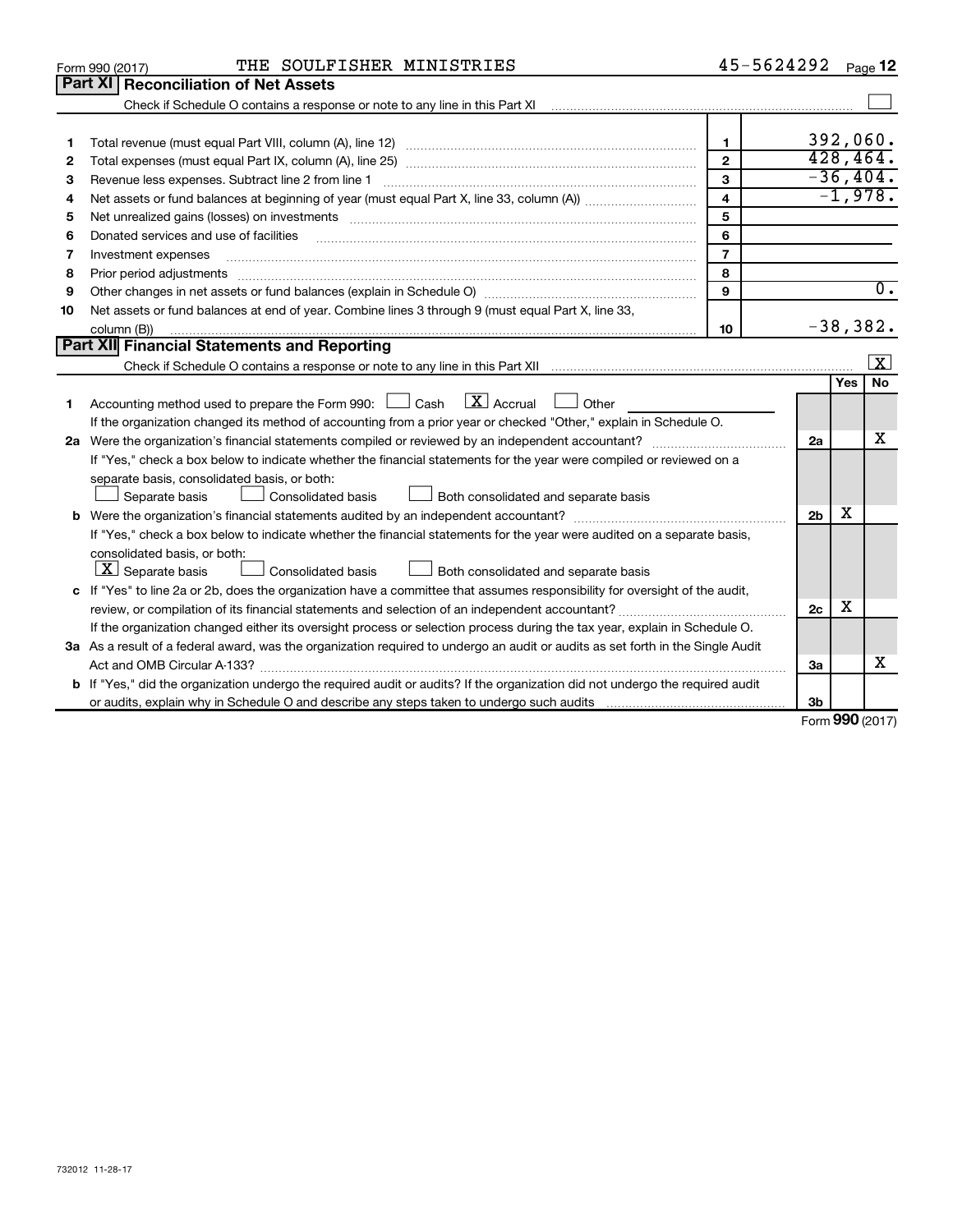| <b>SCHEDULE A</b> |  |
|-------------------|--|
|-------------------|--|

| (Form 990 or 990-EZ) |  |  |  |  |
|----------------------|--|--|--|--|
|----------------------|--|--|--|--|

Department of the Treasury<br>Internal Revenue Service

# Form 990 or 990-EZ)<br>
Complete if the organization is a section 501(c)(3) organization or a section<br> **Public Charity Status and Public Support**

**4947(a)(1) nonexempt charitable trust.**

**| Attach to Form 990 or Form 990-EZ.** 

| OMB No 1545-0047                    |
|-------------------------------------|
|                                     |
| <b>Open to Public</b><br>Inspection |
|                                     |

| nternal Revenue Service<br>Go to www.irs.gov/Form990 for instructions and the latest information. |                     |                                             |  |                                                                                    |                                                                                                                                            | Inspection                         |    |                            |  |                                                                                                                                               |
|---------------------------------------------------------------------------------------------------|---------------------|---------------------------------------------|--|------------------------------------------------------------------------------------|--------------------------------------------------------------------------------------------------------------------------------------------|------------------------------------|----|----------------------------|--|-----------------------------------------------------------------------------------------------------------------------------------------------|
|                                                                                                   |                     | Name of the organization                    |  |                                                                                    |                                                                                                                                            |                                    |    |                            |  | <b>Employer identification number</b>                                                                                                         |
|                                                                                                   | Part I              |                                             |  |                                                                                    | THE SOULFISHER MINISTRIES                                                                                                                  |                                    |    |                            |  | 45-5624292                                                                                                                                    |
|                                                                                                   |                     |                                             |  |                                                                                    | Reason for Public Charity Status (All organizations must complete this part.) See instructions.                                            |                                    |    |                            |  |                                                                                                                                               |
|                                                                                                   |                     |                                             |  |                                                                                    | The organization is not a private foundation because it is: (For lines 1 through 12, check only one box.)                                  |                                    |    |                            |  |                                                                                                                                               |
| 1                                                                                                 |                     |                                             |  |                                                                                    | A church, convention of churches, or association of churches described in section 170(b)(1)(A)(i).                                         |                                    |    |                            |  |                                                                                                                                               |
| 2                                                                                                 |                     |                                             |  |                                                                                    | A school described in section 170(b)(1)(A)(ii). (Attach Schedule E (Form 990 or 990-EZ).)                                                  |                                    |    |                            |  |                                                                                                                                               |
| З                                                                                                 |                     |                                             |  |                                                                                    | A hospital or a cooperative hospital service organization described in section 170(b)(1)(A)(iii).                                          |                                    |    |                            |  |                                                                                                                                               |
| 4                                                                                                 |                     | city, and state:                            |  |                                                                                    | A medical research organization operated in conjunction with a hospital described in section 170(b)(1)(A)(iii). Enter the hospital's name, |                                    |    |                            |  |                                                                                                                                               |
|                                                                                                   |                     |                                             |  |                                                                                    |                                                                                                                                            |                                    |    |                            |  |                                                                                                                                               |
| 5.                                                                                                |                     |                                             |  |                                                                                    | An organization operated for the benefit of a college or university owned or operated by a governmental unit described in                  |                                    |    |                            |  |                                                                                                                                               |
| 6                                                                                                 |                     |                                             |  | section 170(b)(1)(A)(iv). (Complete Part II.)                                      | A federal, state, or local government or governmental unit described in section 170(b)(1)(A)(v).                                           |                                    |    |                            |  |                                                                                                                                               |
| $\overline{7}$                                                                                    | $\lfloor x \rfloor$ |                                             |  |                                                                                    | An organization that normally receives a substantial part of its support from a governmental unit or from the general public described in  |                                    |    |                            |  |                                                                                                                                               |
|                                                                                                   |                     |                                             |  |                                                                                    |                                                                                                                                            |                                    |    |                            |  |                                                                                                                                               |
| 8                                                                                                 |                     |                                             |  | section 170(b)(1)(A)(vi). (Complete Part II.)                                      | A community trust described in section 170(b)(1)(A)(vi). (Complete Part II.)                                                               |                                    |    |                            |  |                                                                                                                                               |
| 9                                                                                                 |                     |                                             |  |                                                                                    | An agricultural research organization described in section 170(b)(1)(A)(ix) operated in conjunction with a land-grant college              |                                    |    |                            |  |                                                                                                                                               |
|                                                                                                   |                     |                                             |  |                                                                                    | or university or a non-land-grant college of agriculture (see instructions). Enter the name, city, and state of the college or             |                                    |    |                            |  |                                                                                                                                               |
|                                                                                                   |                     | university:                                 |  |                                                                                    |                                                                                                                                            |                                    |    |                            |  |                                                                                                                                               |
| 10                                                                                                |                     |                                             |  |                                                                                    | An organization that normally receives: (1) more than 33 1/3% of its support from contributions, membership fees, and gross receipts from  |                                    |    |                            |  |                                                                                                                                               |
|                                                                                                   |                     |                                             |  |                                                                                    |                                                                                                                                            |                                    |    |                            |  | activities related to its exempt functions - subject to certain exceptions, and (2) no more than 33 1/3% of its support from gross investment |
|                                                                                                   |                     |                                             |  |                                                                                    | income and unrelated business taxable income (less section 511 tax) from businesses acquired by the organization after June 30, 1975.      |                                    |    |                            |  |                                                                                                                                               |
|                                                                                                   |                     |                                             |  | See section 509(a)(2). (Complete Part III.)                                        |                                                                                                                                            |                                    |    |                            |  |                                                                                                                                               |
| 11                                                                                                |                     |                                             |  |                                                                                    | An organization organized and operated exclusively to test for public safety. See section 509(a)(4).                                       |                                    |    |                            |  |                                                                                                                                               |
| 12                                                                                                |                     |                                             |  |                                                                                    | An organization organized and operated exclusively for the benefit of, to perform the functions of, or to carry out the purposes of one or |                                    |    |                            |  |                                                                                                                                               |
|                                                                                                   |                     |                                             |  |                                                                                    | more publicly supported organizations described in section 509(a)(1) or section 509(a)(2). See section 509(a)(3). Check the box in         |                                    |    |                            |  |                                                                                                                                               |
|                                                                                                   |                     |                                             |  |                                                                                    | lines 12a through 12d that describes the type of supporting organization and complete lines 12e, 12f, and 12g.                             |                                    |    |                            |  |                                                                                                                                               |
| а                                                                                                 |                     |                                             |  |                                                                                    | Type I. A supporting organization operated, supervised, or controlled by its supported organization(s), typically by giving                |                                    |    |                            |  |                                                                                                                                               |
|                                                                                                   |                     |                                             |  |                                                                                    | the supported organization(s) the power to regularly appoint or elect a majority of the directors or trustees of the supporting            |                                    |    |                            |  |                                                                                                                                               |
|                                                                                                   |                     |                                             |  | organization. You must complete Part IV, Sections A and B.                         |                                                                                                                                            |                                    |    |                            |  |                                                                                                                                               |
| b                                                                                                 |                     |                                             |  |                                                                                    | Type II. A supporting organization supervised or controlled in connection with its supported organization(s), by having                    |                                    |    |                            |  |                                                                                                                                               |
|                                                                                                   |                     |                                             |  |                                                                                    | control or management of the supporting organization vested in the same persons that control or manage the supported                       |                                    |    |                            |  |                                                                                                                                               |
|                                                                                                   |                     |                                             |  | organization(s). You must complete Part IV, Sections A and C.                      |                                                                                                                                            |                                    |    |                            |  |                                                                                                                                               |
|                                                                                                   |                     |                                             |  |                                                                                    | Type III functionally integrated. A supporting organization operated in connection with, and functionally integrated with,                 |                                    |    |                            |  |                                                                                                                                               |
|                                                                                                   |                     |                                             |  |                                                                                    | its supported organization(s) (see instructions). You must complete Part IV, Sections A, D, and E.                                         |                                    |    |                            |  |                                                                                                                                               |
| d                                                                                                 |                     |                                             |  |                                                                                    | Type III non-functionally integrated. A supporting organization operated in connection with its supported organization(s)                  |                                    |    |                            |  |                                                                                                                                               |
|                                                                                                   |                     |                                             |  |                                                                                    | that is not functionally integrated. The organization generally must satisfy a distribution requirement and an attentiveness               |                                    |    |                            |  |                                                                                                                                               |
|                                                                                                   |                     |                                             |  |                                                                                    | requirement (see instructions). You must complete Part IV, Sections A and D, and Part V.                                                   |                                    |    |                            |  |                                                                                                                                               |
| е                                                                                                 |                     |                                             |  |                                                                                    | Check this box if the organization received a written determination from the IRS that it is a Type I, Type II, Type III                    |                                    |    |                            |  |                                                                                                                                               |
|                                                                                                   |                     |                                             |  |                                                                                    | functionally integrated, or Type III non-functionally integrated supporting organization.                                                  |                                    |    |                            |  |                                                                                                                                               |
| f                                                                                                 |                     | Enter the number of supported organizations |  |                                                                                    |                                                                                                                                            |                                    |    |                            |  |                                                                                                                                               |
|                                                                                                   |                     | (i) Name of supported                       |  | Provide the following information about the supported organization(s).<br>(ii) EIN | (iii) Type of organization                                                                                                                 | (iv) Is the organization listed    |    | (v) Amount of monetary     |  | (vi) Amount of other                                                                                                                          |
|                                                                                                   |                     | organization                                |  |                                                                                    | (described on lines 1-10                                                                                                                   | in your governing document?<br>Yes | No | support (see instructions) |  | support (see instructions)                                                                                                                    |
|                                                                                                   |                     |                                             |  |                                                                                    | above (see instructions))                                                                                                                  |                                    |    |                            |  |                                                                                                                                               |
|                                                                                                   |                     |                                             |  |                                                                                    |                                                                                                                                            |                                    |    |                            |  |                                                                                                                                               |
|                                                                                                   |                     |                                             |  |                                                                                    |                                                                                                                                            |                                    |    |                            |  |                                                                                                                                               |
|                                                                                                   |                     |                                             |  |                                                                                    |                                                                                                                                            |                                    |    |                            |  |                                                                                                                                               |
|                                                                                                   |                     |                                             |  |                                                                                    |                                                                                                                                            |                                    |    |                            |  |                                                                                                                                               |
|                                                                                                   |                     |                                             |  |                                                                                    |                                                                                                                                            |                                    |    |                            |  |                                                                                                                                               |
|                                                                                                   |                     |                                             |  |                                                                                    |                                                                                                                                            |                                    |    |                            |  |                                                                                                                                               |
|                                                                                                   |                     |                                             |  |                                                                                    |                                                                                                                                            |                                    |    |                            |  |                                                                                                                                               |
|                                                                                                   |                     |                                             |  |                                                                                    |                                                                                                                                            |                                    |    |                            |  |                                                                                                                                               |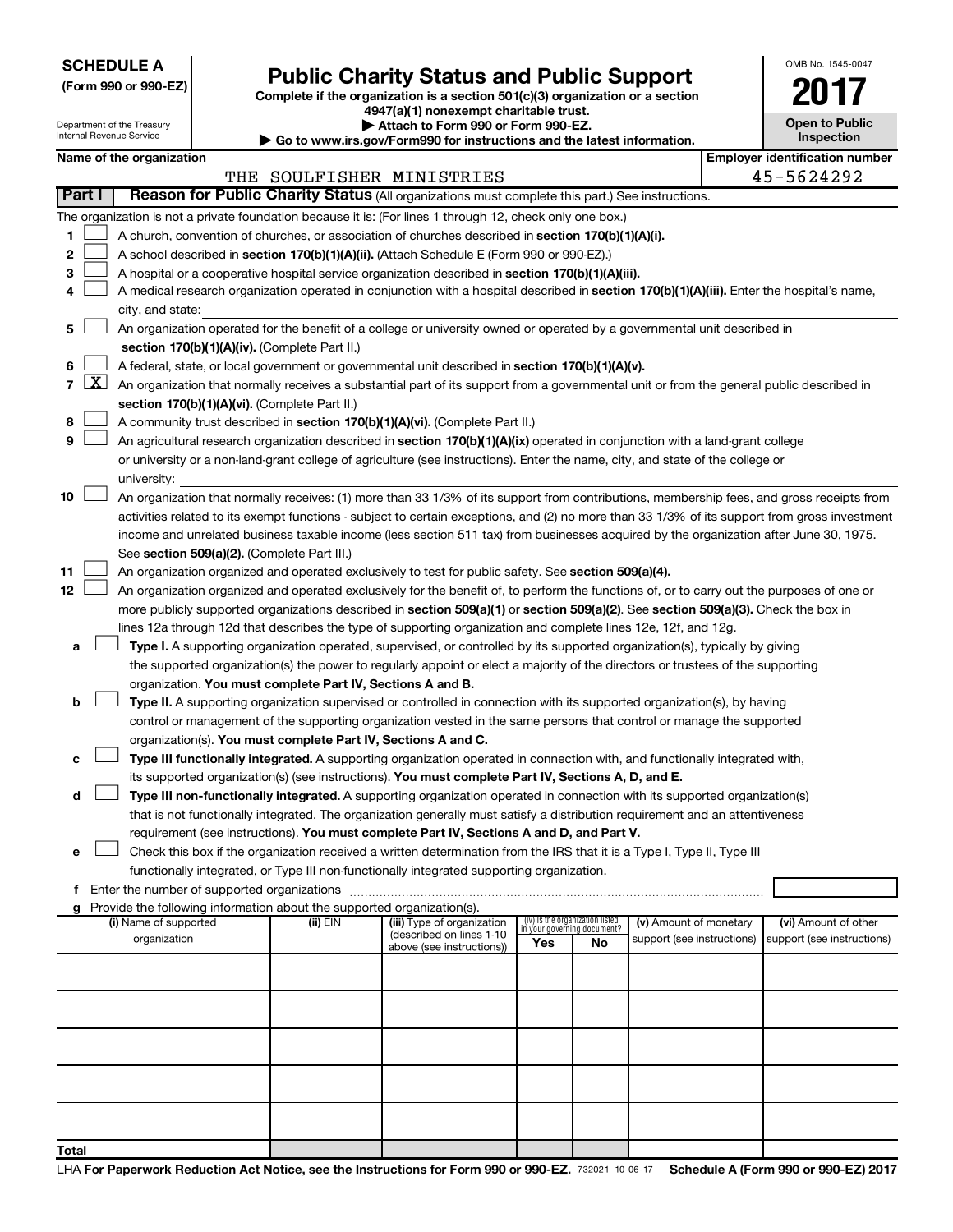### Schedule A (Form 990 or 990-EZ) 2017  $\, {\rm THE} \,$  <code>SOULFISHER MINISTRIES</code>  $\, 45-5624292 \,$  <code>Page</code>

45-5624292 Page 2

(Complete only if you checked the box on line 5, 7, or 8 of Part I or if the organization failed to qualify under Part III. If the organization fails to qualify under the tests listed below, please complete Part III.) **Part II Support Schedule for Organizations Described in Sections 170(b)(1)(A)(iv) and 170(b)(1)(A)(vi)**

|    | <b>Section A. Public Support</b>                                                                                                                                                                                               |          |                      |            |                             |          |                    |
|----|--------------------------------------------------------------------------------------------------------------------------------------------------------------------------------------------------------------------------------|----------|----------------------|------------|-----------------------------|----------|--------------------|
|    | Calendar year (or fiscal year beginning in)                                                                                                                                                                                    | (a) 2013 | (b) 2014             | $(c)$ 2015 | $(d)$ 2016                  | (e) 2017 | (f) Total          |
|    | 1 Gifts, grants, contributions, and                                                                                                                                                                                            |          |                      |            |                             |          |                    |
|    | membership fees received. (Do not                                                                                                                                                                                              |          |                      |            |                             |          |                    |
|    | include any "unusual grants.")                                                                                                                                                                                                 | 598.     | 3,078.               |            | $62, 212.$ 132, 763.        | 361,736. | 560, 387.          |
|    | 2 Tax revenues levied for the organ-                                                                                                                                                                                           |          |                      |            |                             |          |                    |
|    | ization's benefit and either paid to                                                                                                                                                                                           |          |                      |            |                             |          |                    |
|    | or expended on its behalf                                                                                                                                                                                                      |          |                      |            |                             |          |                    |
|    | 3 The value of services or facilities                                                                                                                                                                                          |          |                      |            |                             |          |                    |
|    | furnished by a governmental unit to                                                                                                                                                                                            |          |                      |            |                             |          |                    |
|    | the organization without charge                                                                                                                                                                                                |          |                      |            |                             |          |                    |
|    | 4 Total. Add lines 1 through 3                                                                                                                                                                                                 | 598.     | 3,078.               | 62, 212.   | 132,763.                    | 361,736. | 560, 387.          |
| 5. | The portion of total contributions                                                                                                                                                                                             |          |                      |            |                             |          |                    |
|    | by each person (other than a                                                                                                                                                                                                   |          |                      |            |                             |          |                    |
|    | governmental unit or publicly                                                                                                                                                                                                  |          |                      |            |                             |          |                    |
|    | supported organization) included                                                                                                                                                                                               |          |                      |            |                             |          |                    |
|    | on line 1 that exceeds 2% of the                                                                                                                                                                                               |          |                      |            |                             |          |                    |
|    | amount shown on line 11,                                                                                                                                                                                                       |          |                      |            |                             |          |                    |
|    | column (f)                                                                                                                                                                                                                     |          |                      |            |                             |          |                    |
|    | 6 Public support. Subtract line 5 from line 4.                                                                                                                                                                                 |          |                      |            |                             |          | 560, 387.          |
|    | <b>Section B. Total Support</b>                                                                                                                                                                                                |          |                      |            |                             |          |                    |
|    | Calendar year (or fiscal year beginning in)                                                                                                                                                                                    | (a) 2013 |                      | $(c)$ 2015 |                             | (e) 2017 | (f) Total          |
|    | <b>7</b> Amounts from line 4                                                                                                                                                                                                   | 598.     | $\frac{1}{3}$ , 078. | 62,212.    | $\frac{(d) 2016}{132, 763}$ | 361,736. | $\frac{60}{387}$ . |
| 8  | Gross income from interest,                                                                                                                                                                                                    |          |                      |            |                             |          |                    |
|    | dividends, payments received on                                                                                                                                                                                                |          |                      |            |                             |          |                    |
|    | securities loans, rents, royalties,                                                                                                                                                                                            |          |                      |            |                             |          |                    |
|    | and income from similar sources                                                                                                                                                                                                |          |                      |            |                             |          |                    |
| 9  | Net income from unrelated business                                                                                                                                                                                             |          |                      |            |                             |          |                    |
|    | activities, whether or not the                                                                                                                                                                                                 |          |                      |            |                             |          |                    |
|    | business is regularly carried on                                                                                                                                                                                               |          |                      |            |                             |          |                    |
|    | 10 Other income. Do not include gain                                                                                                                                                                                           |          |                      |            |                             |          |                    |
|    | or loss from the sale of capital                                                                                                                                                                                               |          |                      |            |                             |          |                    |
|    | assets (Explain in Part VI.)                                                                                                                                                                                                   |          | 6,433.               | 42,191.    | 42,967.                     |          | 46, 138. 137, 729. |
|    | 11 Total support. Add lines 7 through 10                                                                                                                                                                                       |          |                      |            |                             |          | 698, 116.          |
|    | 12 Gross receipts from related activities, etc. (see instructions)                                                                                                                                                             |          |                      |            |                             | 12       |                    |
|    | 13 First five years. If the Form 990 is for the organization's first, second, third, fourth, or fifth tax year as a section 501(c)(3)                                                                                          |          |                      |            |                             |          |                    |
|    | organization, check this box and stop here                                                                                                                                                                                     |          |                      |            |                             |          |                    |
|    | <b>Section C. Computation of Public Support Percentage</b>                                                                                                                                                                     |          |                      |            |                             |          |                    |
|    |                                                                                                                                                                                                                                |          |                      |            |                             | 14       | 80.27<br>%         |
|    |                                                                                                                                                                                                                                |          |                      |            |                             | 15       | 68.44<br>%         |
|    | 16a 33 1/3% support test - 2017. If the organization did not check the box on line 13, and line 14 is 33 1/3% or more, check this box and                                                                                      |          |                      |            |                             |          |                    |
|    | stop here. The organization qualifies as a publicly supported organization manufactured content and the support of the state of the state of the state of the state of the state of the state of the state of the state of the |          |                      |            |                             |          | $\mathbf{X}$       |
|    | b 33 1/3% support test - 2016. If the organization did not check a box on line 13 or 16a, and line 15 is 33 1/3% or more, check this box                                                                                       |          |                      |            |                             |          |                    |
|    |                                                                                                                                                                                                                                |          |                      |            |                             |          |                    |
|    | 17a 10% -facts-and-circumstances test - 2017. If the organization did not check a box on line 13, 16a, or 16b, and line 14 is 10% or more,                                                                                     |          |                      |            |                             |          |                    |
|    | and if the organization meets the "facts-and-circumstances" test, check this box and stop here. Explain in Part VI how the organization                                                                                        |          |                      |            |                             |          |                    |
|    | meets the "facts-and-circumstances" test. The organization qualifies as a publicly supported organization <i>manumumum</i>                                                                                                     |          |                      |            |                             |          |                    |
|    | b 10% -facts-and-circumstances test - 2016. If the organization did not check a box on line 13, 16a, 16b, or 17a, and line 15 is 10% or                                                                                        |          |                      |            |                             |          |                    |
|    | more, and if the organization meets the "facts-and-circumstances" test, check this box and stop here. Explain in Part VI how the                                                                                               |          |                      |            |                             |          |                    |
|    | organization meets the "facts-and-circumstances" test. The organization qualifies as a publicly supported organization                                                                                                         |          |                      |            |                             |          |                    |
| 18 | Private foundation. If the organization did not check a box on line 13, 16a, 16b, 17a, or 17b, check this box and see instructions                                                                                             |          |                      |            |                             |          |                    |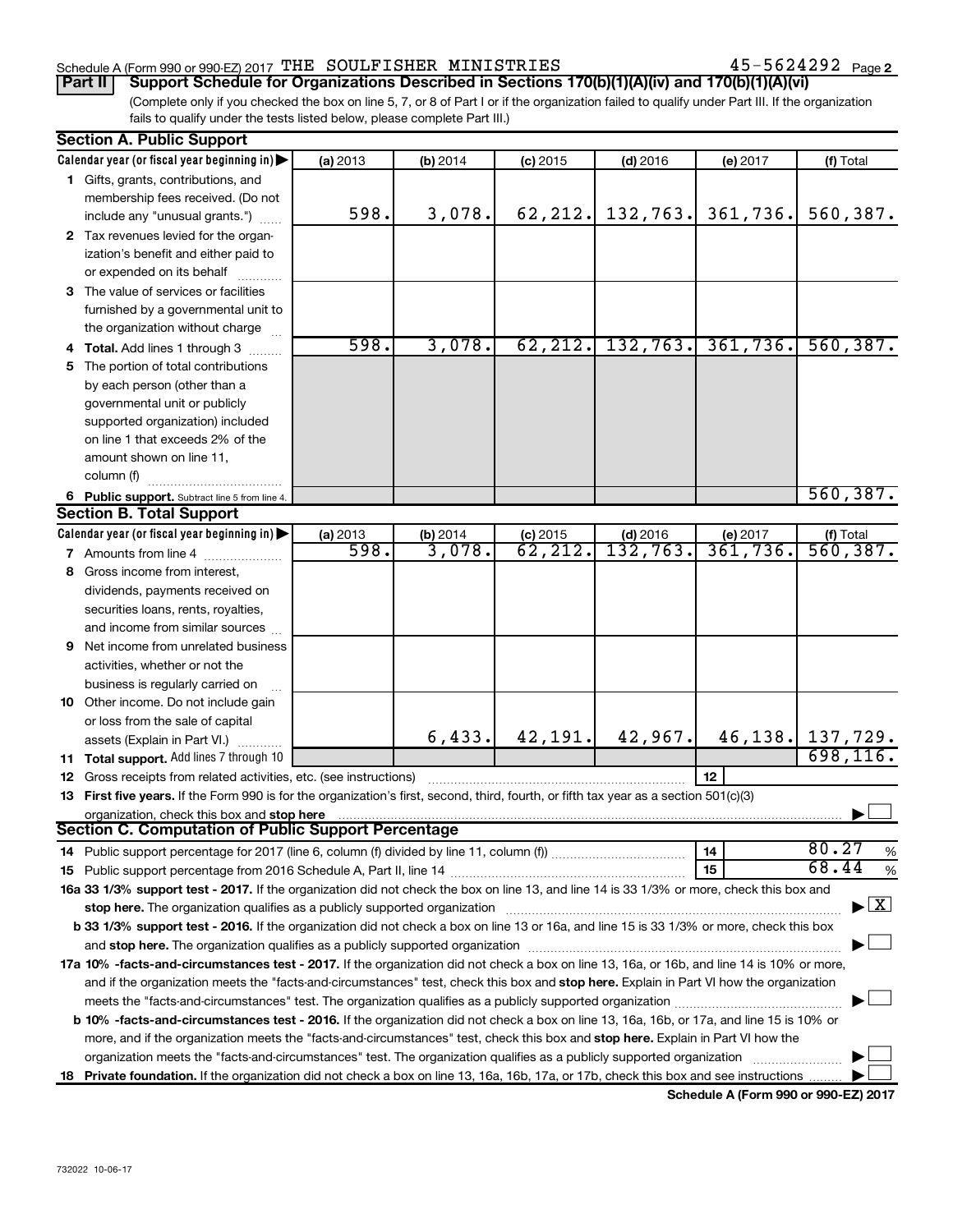### Schedule A (Form 990 or 990-EZ) 2017  $\, {\rm THE} \,$  <code>SOULFISHER MINISTRIES</code>  $\, 45-5624292 \,$  <code>Page</code> **Part III Support Schedule for Organizations Described in Section 509(a)(2)**

(Complete only if you checked the box on line 10 of Part I or if the organization failed to qualify under Part II. If the organization fails to qualify under the tests listed below, please complete Part II.)

| <b>Section A. Public Support</b>                                                                                                                                                                                                                                                                                           |          |          |          |            |          |           |
|----------------------------------------------------------------------------------------------------------------------------------------------------------------------------------------------------------------------------------------------------------------------------------------------------------------------------|----------|----------|----------|------------|----------|-----------|
| Calendar year (or fiscal year beginning in)                                                                                                                                                                                                                                                                                | (a) 2013 | (b) 2014 | (c) 2015 | $(d)$ 2016 | (e) 2017 | (f) Total |
| 1 Gifts, grants, contributions, and                                                                                                                                                                                                                                                                                        |          |          |          |            |          |           |
| membership fees received. (Do not                                                                                                                                                                                                                                                                                          |          |          |          |            |          |           |
| include any "unusual grants.")                                                                                                                                                                                                                                                                                             |          |          |          |            |          |           |
| <b>2</b> Gross receipts from admissions,                                                                                                                                                                                                                                                                                   |          |          |          |            |          |           |
| merchandise sold or services per-                                                                                                                                                                                                                                                                                          |          |          |          |            |          |           |
| formed, or facilities furnished in                                                                                                                                                                                                                                                                                         |          |          |          |            |          |           |
| any activity that is related to the<br>organization's tax-exempt purpose                                                                                                                                                                                                                                                   |          |          |          |            |          |           |
| 3 Gross receipts from activities that                                                                                                                                                                                                                                                                                      |          |          |          |            |          |           |
| are not an unrelated trade or bus-                                                                                                                                                                                                                                                                                         |          |          |          |            |          |           |
| iness under section 513                                                                                                                                                                                                                                                                                                    |          |          |          |            |          |           |
| 4 Tax revenues levied for the organ-                                                                                                                                                                                                                                                                                       |          |          |          |            |          |           |
| ization's benefit and either paid to                                                                                                                                                                                                                                                                                       |          |          |          |            |          |           |
| or expended on its behalf                                                                                                                                                                                                                                                                                                  |          |          |          |            |          |           |
| .                                                                                                                                                                                                                                                                                                                          |          |          |          |            |          |           |
| 5 The value of services or facilities                                                                                                                                                                                                                                                                                      |          |          |          |            |          |           |
| furnished by a governmental unit to                                                                                                                                                                                                                                                                                        |          |          |          |            |          |           |
| the organization without charge                                                                                                                                                                                                                                                                                            |          |          |          |            |          |           |
| <b>6 Total.</b> Add lines 1 through 5                                                                                                                                                                                                                                                                                      |          |          |          |            |          |           |
| 7a Amounts included on lines 1, 2, and                                                                                                                                                                                                                                                                                     |          |          |          |            |          |           |
| 3 received from disqualified persons                                                                                                                                                                                                                                                                                       |          |          |          |            |          |           |
| <b>b</b> Amounts included on lines 2 and 3 received<br>from other than disqualified persons that                                                                                                                                                                                                                           |          |          |          |            |          |           |
| exceed the greater of \$5,000 or 1% of the                                                                                                                                                                                                                                                                                 |          |          |          |            |          |           |
| amount on line 13 for the year                                                                                                                                                                                                                                                                                             |          |          |          |            |          |           |
| c Add lines 7a and 7b                                                                                                                                                                                                                                                                                                      |          |          |          |            |          |           |
| 8 Public support. (Subtract line 7c from line 6.)                                                                                                                                                                                                                                                                          |          |          |          |            |          |           |
| <b>Section B. Total Support</b>                                                                                                                                                                                                                                                                                            |          |          |          |            |          |           |
| Calendar year (or fiscal year beginning in)                                                                                                                                                                                                                                                                                | (a) 2013 | (b) 2014 | (c) 2015 | $(d)$ 2016 | (e) 2017 | (f) Total |
| <b>9</b> Amounts from line 6                                                                                                                                                                                                                                                                                               |          |          |          |            |          |           |
| <b>10a</b> Gross income from interest,                                                                                                                                                                                                                                                                                     |          |          |          |            |          |           |
| dividends, payments received on<br>securities loans, rents, royalties,                                                                                                                                                                                                                                                     |          |          |          |            |          |           |
| and income from similar sources                                                                                                                                                                                                                                                                                            |          |          |          |            |          |           |
| <b>b</b> Unrelated business taxable income                                                                                                                                                                                                                                                                                 |          |          |          |            |          |           |
| (less section 511 taxes) from businesses                                                                                                                                                                                                                                                                                   |          |          |          |            |          |           |
| acquired after June 30, 1975                                                                                                                                                                                                                                                                                               |          |          |          |            |          |           |
| c Add lines 10a and 10b                                                                                                                                                                                                                                                                                                    |          |          |          |            |          |           |
| <b>11</b> Net income from unrelated business                                                                                                                                                                                                                                                                               |          |          |          |            |          |           |
| activities not included in line 10b.                                                                                                                                                                                                                                                                                       |          |          |          |            |          |           |
| whether or not the business is<br>regularly carried on                                                                                                                                                                                                                                                                     |          |          |          |            |          |           |
| 12 Other income. Do not include gain                                                                                                                                                                                                                                                                                       |          |          |          |            |          |           |
| or loss from the sale of capital                                                                                                                                                                                                                                                                                           |          |          |          |            |          |           |
| assets (Explain in Part VI.)<br><b>13</b> Total support. (Add lines 9, 10c, 11, and 12.)                                                                                                                                                                                                                                   |          |          |          |            |          |           |
| 14 First five years. If the Form 990 is for the organization's first, second, third, fourth, or fifth tax year as a section 501(c)(3) organization,                                                                                                                                                                        |          |          |          |            |          |           |
|                                                                                                                                                                                                                                                                                                                            |          |          |          |            |          |           |
| check this box and stop here <b>construction and construction</b> and stop here <b>constructed</b> and stop here <b>constructed</b> and <b>stop here construction</b> and <b>stop here construction</b> and <b>stop here constructed</b> and <b>stop her</b><br><b>Section C. Computation of Public Support Percentage</b> |          |          |          |            |          |           |
|                                                                                                                                                                                                                                                                                                                            |          |          |          |            | 15       | %         |
| 16 Public support percentage from 2016 Schedule A, Part III, line 15                                                                                                                                                                                                                                                       |          |          |          |            | 16       | %         |
| Section D. Computation of Investment Income Percentage                                                                                                                                                                                                                                                                     |          |          |          |            |          |           |
| 17 Investment income percentage for 2017 (line 10c, column (f) divided by line 13, column (f))                                                                                                                                                                                                                             |          |          |          |            | 17       | %         |
|                                                                                                                                                                                                                                                                                                                            |          |          |          |            | 18       | %         |
| 18 Investment income percentage from 2016 Schedule A, Part III, line 17<br>19a 33 1/3% support tests - 2017. If the organization did not check the box on line 14, and line 15 is more than 33 1/3%, and line 17 is not                                                                                                    |          |          |          |            |          |           |
|                                                                                                                                                                                                                                                                                                                            |          |          |          |            |          |           |
| more than 33 1/3%, check this box and stop here. The organization qualifies as a publicly supported organization                                                                                                                                                                                                           |          |          |          |            |          |           |
| b 33 1/3% support tests - 2016. If the organization did not check a box on line 14 or line 19a, and line 16 is more than 33 1/3%, and                                                                                                                                                                                      |          |          |          |            |          |           |
| line 18 is not more than 33 1/3%, check this box and stop here. The organization qualifies as a publicly supported organization                                                                                                                                                                                            |          |          |          |            |          |           |
|                                                                                                                                                                                                                                                                                                                            |          |          |          |            |          |           |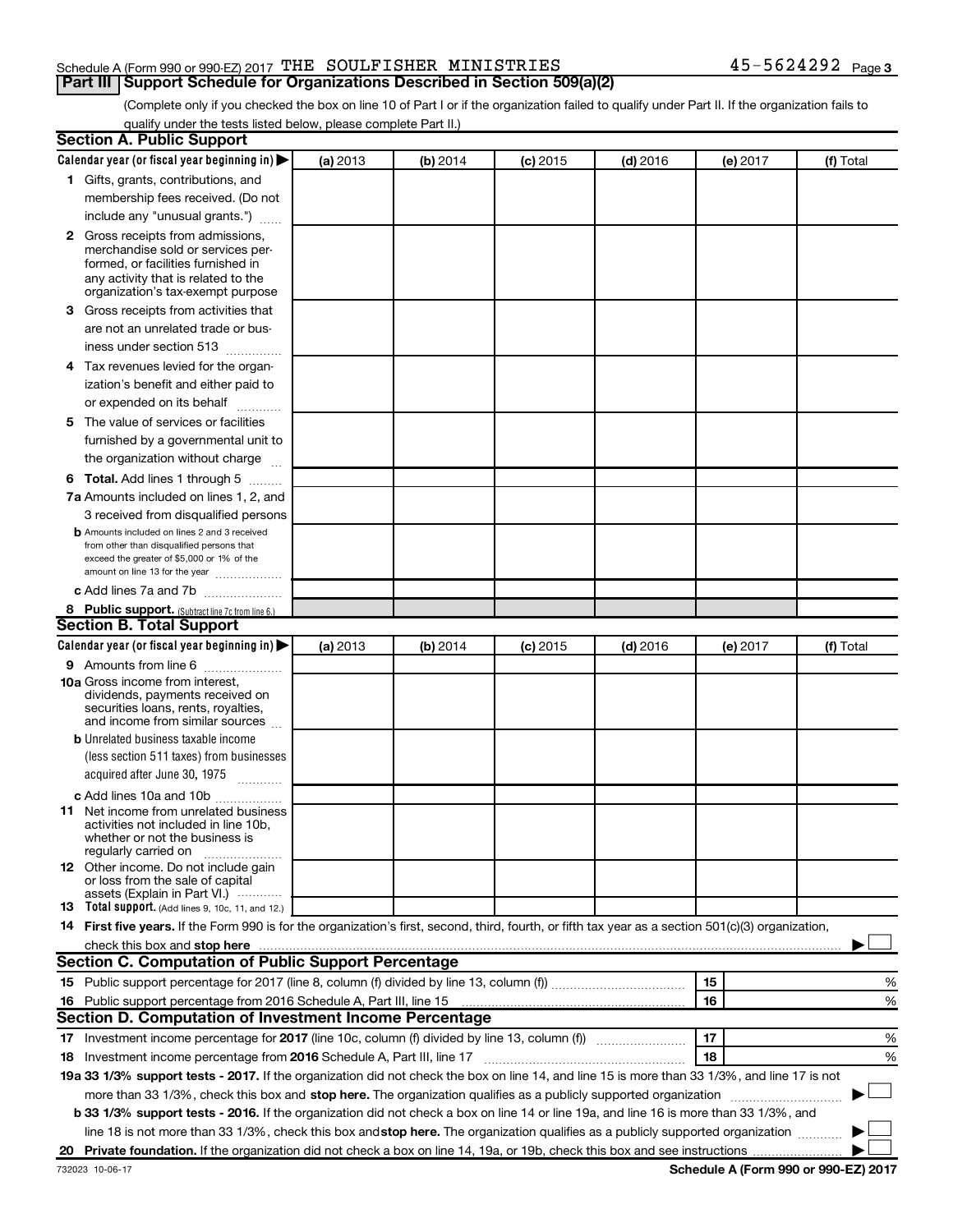**Yes No**

### **Part IV Supporting Organizations**

(Complete only if you checked a box in line 12 on Part I. If you checked 12a of Part I, complete Sections A and B. If you checked 12b of Part I, complete Sections A and C. If you checked 12c of Part I, complete Sections A, D, and E. If you checked 12d of Part I, complete Sections A and D, and complete Part V.)

### **Section A. All Supporting Organizations**

- **1** Are all of the organization's supported organizations listed by name in the organization's governing documents? If "No," describe in Part VI how the supported organizations are designated. If designated by *class or purpose, describe the designation. If historic and continuing relationship, explain.*
- **2** Did the organization have any supported organization that does not have an IRS determination of status under section 509(a)(1) or (2)? If "Yes," explain in Part **VI** how the organization determined that the supported *organization was described in section 509(a)(1) or (2).*
- **3a** Did the organization have a supported organization described in section 501(c)(4), (5), or (6)? If "Yes," answer *(b) and (c) below.*
- **b** Did the organization confirm that each supported organization qualified under section 501(c)(4), (5), or (6) and satisfied the public support tests under section 509(a)(2)? If "Yes," describe in Part VI when and how the *organization made the determination.*
- **c** Did the organization ensure that all support to such organizations was used exclusively for section 170(c)(2)(B) purposes? If "Yes," explain in Part VI what controls the organization put in place to ensure such use.
- **4 a** *If* Was any supported organization not organized in the United States ("foreign supported organization")? *"Yes," and if you checked 12a or 12b in Part I, answer (b) and (c) below.*
- **b** Did the organization have ultimate control and discretion in deciding whether to make grants to the foreign supported organization? If "Yes," describe in Part VI how the organization had such control and discretion *despite being controlled or supervised by or in connection with its supported organizations.*
- **c** Did the organization support any foreign supported organization that does not have an IRS determination under sections 501(c)(3) and 509(a)(1) or (2)? If "Yes," explain in Part VI what controls the organization used *to ensure that all support to the foreign supported organization was used exclusively for section 170(c)(2)(B) purposes.*
- **5a** Did the organization add, substitute, or remove any supported organizations during the tax year? If "Yes," answer (b) and (c) below (if applicable). Also, provide detail in **Part VI,** including (i) the names and EIN *numbers of the supported organizations added, substituted, or removed; (ii) the reasons for each such action; (iii) the authority under the organization's organizing document authorizing such action; and (iv) how the action was accomplished (such as by amendment to the organizing document).*
- **b** Type I or Type II only. Was any added or substituted supported organization part of a class already designated in the organization's organizing document?
- **c Substitutions only.**  Was the substitution the result of an event beyond the organization's control?
- **6** Did the organization provide support (whether in the form of grants or the provision of services or facilities) to **Part VI.** support or benefit one or more of the filing organization's supported organizations? If "Yes," provide detail in anyone other than (i) its supported organizations, (ii) individuals that are part of the charitable class benefited by one or more of its supported organizations, or (iii) other supporting organizations that also
- **7** Did the organization provide a grant, loan, compensation, or other similar payment to a substantial contributor regard to a substantial contributor? If "Yes," complete Part I of Schedule L (Form 990 or 990-EZ). (defined in section 4958(c)(3)(C)), a family member of a substantial contributor, or a 35% controlled entity with
- **8** Did the organization make a loan to a disqualified person (as defined in section 4958) not described in line 7? *If "Yes," complete Part I of Schedule L (Form 990 or 990-EZ).*
- **9 a** Was the organization controlled directly or indirectly at any time during the tax year by one or more in section 509(a)(1) or (2))? If "Yes," provide detail in **Part VI.** disqualified persons as defined in section 4946 (other than foundation managers and organizations described
- **b** Did one or more disqualified persons (as defined in line 9a) hold a controlling interest in any entity in which the supporting organization had an interest? If "Yes," provide detail in Part VI.
- **c** Did a disqualified person (as defined in line 9a) have an ownership interest in, or derive any personal benefit from, assets in which the supporting organization also had an interest? If "Yes," provide detail in Part VI.
- **10 a** Was the organization subject to the excess business holdings rules of section 4943 because of section supporting organizations)? If "Yes," answer 10b below. 4943(f) (regarding certain Type II supporting organizations, and all Type III non-functionally integrated
	- **b** Did the organization have any excess business holdings in the tax year? (Use Schedule C, Form 4720, to *determine whether the organization had excess business holdings.)*

**1 2 3a 3b 3c 4a 4b 4c 5a 5b 5c 6 7 8 9a 9b 9c 10a**

**10b**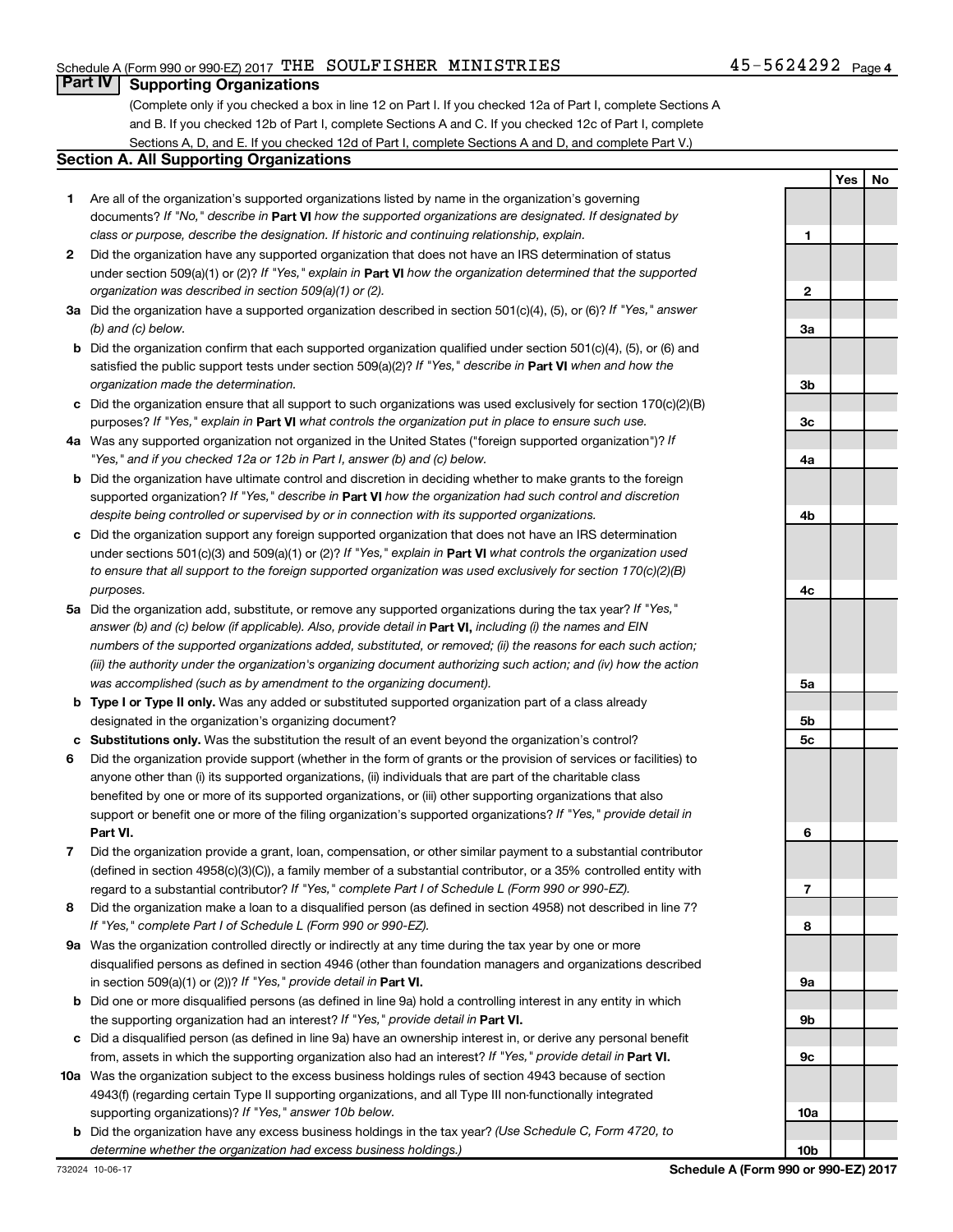### Schedule A (Form 990 or 990-EZ) 2017  $\, {\rm THE} \,$  <code>SOULFISHER MINISTRIES</code>  $\, 45-5624292 \,$  <code>Page</code> **Part IV Supporting Organizations** *(continued)*

|    |                                                                                                                                 |                 | Yes | No |
|----|---------------------------------------------------------------------------------------------------------------------------------|-----------------|-----|----|
| 11 | Has the organization accepted a gift or contribution from any of the following persons?                                         |                 |     |    |
|    | a A person who directly or indirectly controls, either alone or together with persons described in (b) and (c)                  |                 |     |    |
|    | below, the governing body of a supported organization?                                                                          | 11a             |     |    |
|    | <b>b</b> A family member of a person described in (a) above?                                                                    | 11 <sub>b</sub> |     |    |
|    | c A 35% controlled entity of a person described in (a) or (b) above? If "Yes" to a, b, or c, provide detail in Part VI.         | 11c             |     |    |
|    | <b>Section B. Type I Supporting Organizations</b>                                                                               |                 |     |    |
|    |                                                                                                                                 |                 | Yes | No |
| 1  | Did the directors, trustees, or membership of one or more supported organizations have the power to                             |                 |     |    |
|    | regularly appoint or elect at least a majority of the organization's directors or trustees at all times during the              |                 |     |    |
|    | tax year? If "No," describe in Part VI how the supported organization(s) effectively operated, supervised, or                   |                 |     |    |
|    | controlled the organization's activities. If the organization had more than one supported organization,                         |                 |     |    |
|    |                                                                                                                                 |                 |     |    |
|    | describe how the powers to appoint and/or remove directors or trustees were allocated among the supported                       |                 |     |    |
|    | organizations and what conditions or restrictions, if any, applied to such powers during the tax year.                          | 1               |     |    |
| 2  | Did the organization operate for the benefit of any supported organization other than the supported                             |                 |     |    |
|    | organization(s) that operated, supervised, or controlled the supporting organization? If "Yes," explain in                      |                 |     |    |
|    | Part VI how providing such benefit carried out the purposes of the supported organization(s) that operated,                     |                 |     |    |
|    | supervised, or controlled the supporting organization.                                                                          | 2               |     |    |
|    | <b>Section C. Type II Supporting Organizations</b>                                                                              |                 |     |    |
|    |                                                                                                                                 |                 | Yes | No |
| 1. | Were a majority of the organization's directors or trustees during the tax year also a majority of the directors                |                 |     |    |
|    | or trustees of each of the organization's supported organization(s)? If "No," describe in Part VI how control                   |                 |     |    |
|    | or management of the supporting organization was vested in the same persons that controlled or managed                          |                 |     |    |
|    | the supported organization(s).                                                                                                  | 1               |     |    |
|    | <b>Section D. All Type III Supporting Organizations</b>                                                                         |                 |     |    |
|    |                                                                                                                                 |                 | Yes | No |
| 1  | Did the organization provide to each of its supported organizations, by the last day of the fifth month of the                  |                 |     |    |
|    | organization's tax year, (i) a written notice describing the type and amount of support provided during the prior tax           |                 |     |    |
|    | year, (ii) a copy of the Form 990 that was most recently filed as of the date of notification, and (iii) copies of the          |                 |     |    |
|    | organization's governing documents in effect on the date of notification, to the extent not previously provided?                | 1               |     |    |
| 2  | Were any of the organization's officers, directors, or trustees either (i) appointed or elected by the supported                |                 |     |    |
|    | organization(s) or (ii) serving on the governing body of a supported organization? If "No," explain in Part VI how              |                 |     |    |
|    | the organization maintained a close and continuous working relationship with the supported organization(s).                     | 2               |     |    |
| 3  | By reason of the relationship described in (2), did the organization's supported organizations have a                           |                 |     |    |
|    | significant voice in the organization's investment policies and in directing the use of the organization's                      |                 |     |    |
|    | income or assets at all times during the tax year? If "Yes," describe in Part VI the role the organization's                    |                 |     |    |
|    | supported organizations played in this regard.                                                                                  | 3               |     |    |
|    | Section E. Type III Functionally Integrated Supporting Organizations                                                            |                 |     |    |
| 1  | Check the box next to the method that the organization used to satisfy the Integral Part Test during the yealsee instructions). |                 |     |    |
| a  | The organization satisfied the Activities Test. Complete line 2 below.                                                          |                 |     |    |
|    | The organization is the parent of each of its supported organizations. Complete line 3 below.                                   |                 |     |    |
| b  |                                                                                                                                 |                 |     |    |
| c  | The organization supported a governmental entity. Describe in Part VI how you supported a government entity (see instructions). |                 |     |    |
| 2  | Activities Test. Answer (a) and (b) below.                                                                                      |                 | Yes | No |
| a  | Did substantially all of the organization's activities during the tax year directly further the exempt purposes of              |                 |     |    |
|    | the supported organization(s) to which the organization was responsive? If "Yes," then in Part VI identify                      |                 |     |    |
|    | those supported organizations and explain how these activities directly furthered their exempt purposes,                        |                 |     |    |
|    | how the organization was responsive to those supported organizations, and how the organization determined                       |                 |     |    |
|    | that these activities constituted substantially all of its activities.                                                          | 2a              |     |    |
|    | <b>b</b> Did the activities described in (a) constitute activities that, but for the organization's involvement, one or more    |                 |     |    |
|    | of the organization's supported organization(s) would have been engaged in? If "Yes," explain in Part VI the                    |                 |     |    |
|    | reasons for the organization's position that its supported organization(s) would have engaged in these                          |                 |     |    |
|    | activities but for the organization's involvement.                                                                              | 2b              |     |    |
| 3  | Parent of Supported Organizations. Answer (a) and (b) below.                                                                    |                 |     |    |
| а  | Did the organization have the power to regularly appoint or elect a majority of the officers, directors, or                     |                 |     |    |
|    | trustees of each of the supported organizations? Provide details in Part VI.                                                    | За              |     |    |
|    | <b>b</b> Did the organization exercise a substantial degree of direction over the policies, programs, and activities of each    |                 |     |    |
|    | of its supported organizations? If "Yes," describe in Part VI the role played by the organization in this regard.               | 3b              |     |    |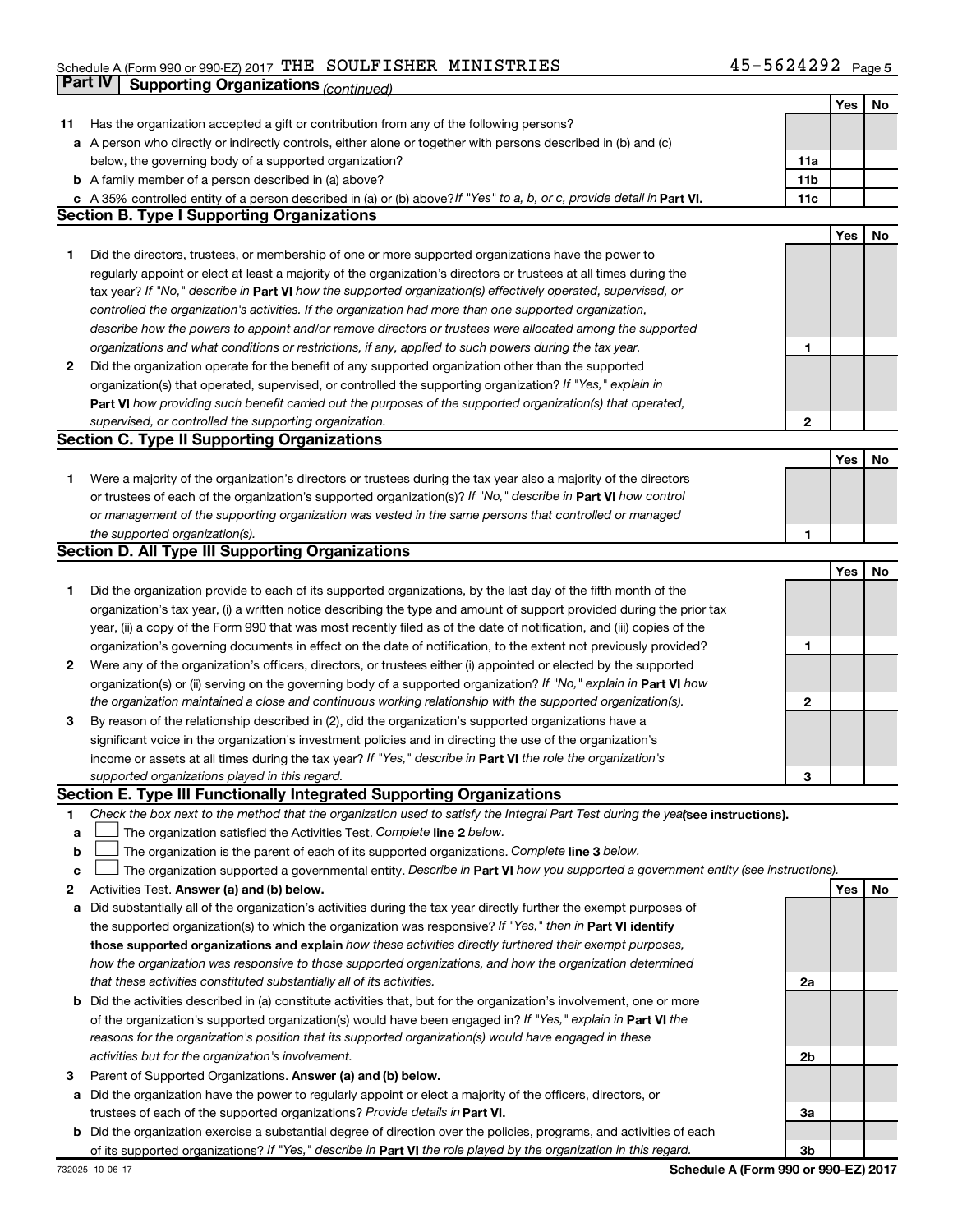### Schedule A (Form 990 or 990-EZ) 2017  $\, {\rm THE} \,$  <code>SOULFISHER MINISTRIES</code>  $\, 45-5624292 \,$  <code>Page</code> **Part V Type III Non-Functionally Integrated 509(a)(3) Supporting Organizations**

1 **Letter See instructions.** All Check here if the organization satisfied the Integral Part Test as a qualifying trust on Nov. 20, 1970 (explain in Part VI.) See instructions. All other Type III non-functionally integrated supporting organizations must complete Sections A through E.

|                | Section A - Adjusted Net Income                                              |                | (A) Prior Year | (B) Current Year<br>(optional) |
|----------------|------------------------------------------------------------------------------|----------------|----------------|--------------------------------|
| 1              | Net short-term capital gain                                                  | 1              |                |                                |
| $\overline{2}$ | Recoveries of prior-year distributions                                       | $\overline{2}$ |                |                                |
| 3              | Other gross income (see instructions)                                        | 3              |                |                                |
| 4              | Add lines 1 through 3                                                        | 4              |                |                                |
| 5              | Depreciation and depletion                                                   | 5              |                |                                |
| 6              | Portion of operating expenses paid or incurred for production or             |                |                |                                |
|                | collection of gross income or for management, conservation, or               |                |                |                                |
|                | maintenance of property held for production of income (see instructions)     | 6              |                |                                |
| 7              | Other expenses (see instructions)                                            | $\overline{7}$ |                |                                |
| 8              | Adjusted Net Income (subtract lines 5, 6, and 7 from line 4)                 | 8              |                |                                |
|                | <b>Section B - Minimum Asset Amount</b>                                      |                | (A) Prior Year | (B) Current Year<br>(optional) |
| 1              | Aggregate fair market value of all non-exempt-use assets (see                |                |                |                                |
|                | instructions for short tax year or assets held for part of year):            |                |                |                                |
|                | a Average monthly value of securities                                        | 1a             |                |                                |
|                | <b>b</b> Average monthly cash balances                                       | 1 <sub>b</sub> |                |                                |
|                | c Fair market value of other non-exempt-use assets                           | 1c             |                |                                |
|                | d Total (add lines 1a, 1b, and 1c)                                           | 1d             |                |                                |
|                | <b>e</b> Discount claimed for blockage or other                              |                |                |                                |
|                | factors (explain in detail in Part VI):                                      |                |                |                                |
| 2              | Acquisition indebtedness applicable to non-exempt-use assets                 | $\mathbf{2}$   |                |                                |
| З              | Subtract line 2 from line 1d                                                 | 3              |                |                                |
| 4              | Cash deemed held for exempt use. Enter 1-1/2% of line 3 (for greater amount, |                |                |                                |
|                | see instructions)                                                            | 4              |                |                                |
| 5              | Net value of non-exempt-use assets (subtract line 4 from line 3)             | 5              |                |                                |
| 6              | Multiply line 5 by .035                                                      | 6              |                |                                |
| 7              | Recoveries of prior-year distributions                                       | $\overline{7}$ |                |                                |
| 8              | Minimum Asset Amount (add line 7 to line 6)                                  | 8              |                |                                |
|                | <b>Section C - Distributable Amount</b>                                      |                |                | <b>Current Year</b>            |
| 1              | Adjusted net income for prior year (from Section A, line 8, Column A)        | 1              |                |                                |
| 2              | Enter 85% of line 1                                                          | $\mathbf{2}$   |                |                                |
| 3              | Minimum asset amount for prior year (from Section B, line 8, Column A)       | 3              |                |                                |
| 4              | Enter greater of line 2 or line 3                                            | 4              |                |                                |
| 5              | Income tax imposed in prior year                                             | 5              |                |                                |
| 6              | <b>Distributable Amount.</b> Subtract line 5 from line 4, unless subject to  |                |                |                                |
|                | emergency temporary reduction (see instructions)                             | 6              |                |                                |

**7** Let Check here if the current year is the organization's first as a non-functionally integrated Type III supporting organization (see instructions).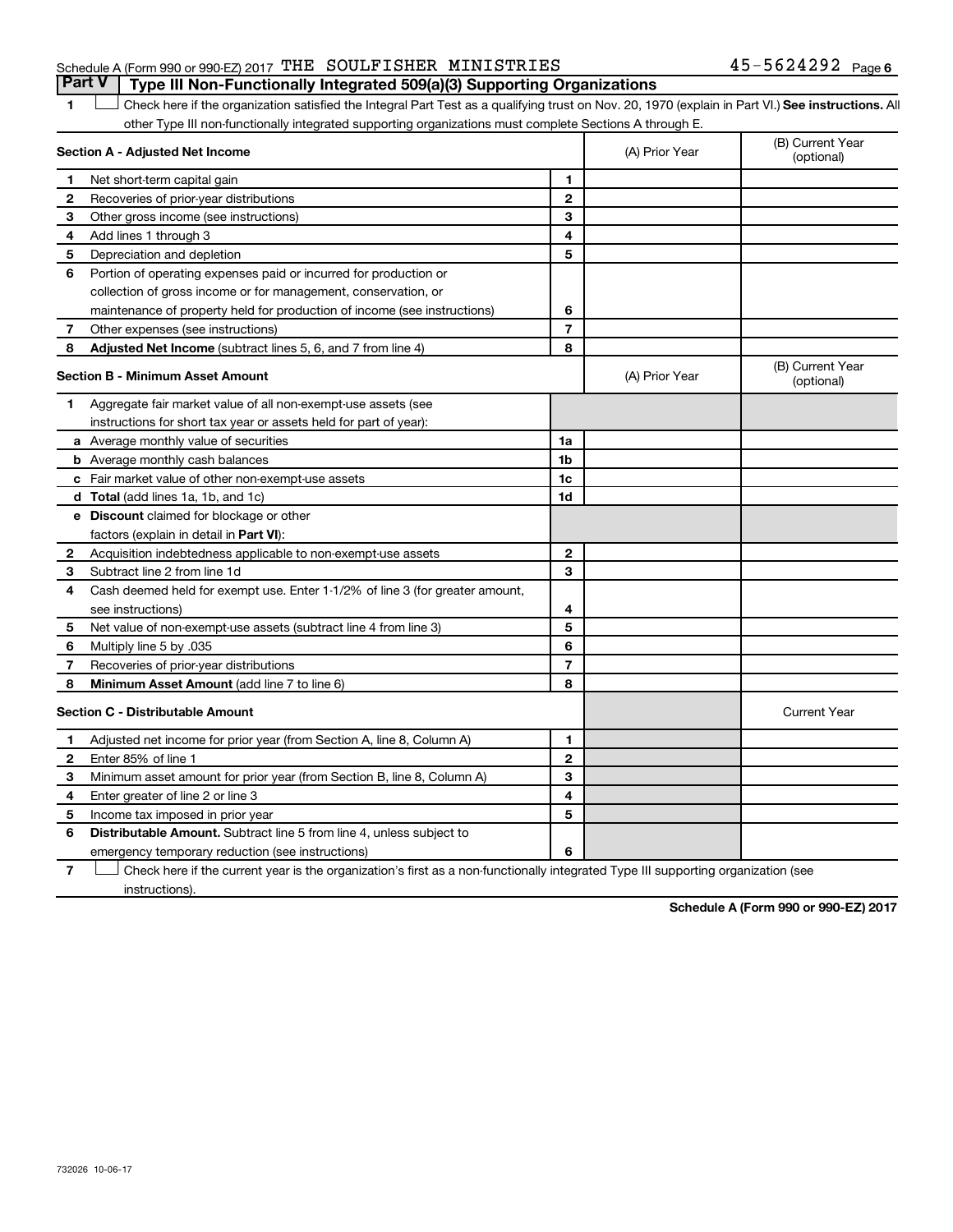#### Schedule A (Form 990 or 990-EZ) 2017 THE SOULFISHER MINISTRIES  $45-5624292$  Page THE SOULFISHER MINISTRIES 45-5624292

| <b>Part V</b>  | Type III Non-Functionally Integrated 509(a)(3) Supporting Organizations (continued)        |                             |                                       |                                                |
|----------------|--------------------------------------------------------------------------------------------|-----------------------------|---------------------------------------|------------------------------------------------|
|                | <b>Section D - Distributions</b>                                                           |                             |                                       | <b>Current Year</b>                            |
| 1              | Amounts paid to supported organizations to accomplish exempt purposes                      |                             |                                       |                                                |
| $\mathbf{2}$   | Amounts paid to perform activity that directly furthers exempt purposes of supported       |                             |                                       |                                                |
|                | organizations, in excess of income from activity                                           |                             |                                       |                                                |
| 3              | Administrative expenses paid to accomplish exempt purposes of supported organizations      |                             |                                       |                                                |
| 4              | Amounts paid to acquire exempt-use assets                                                  |                             |                                       |                                                |
| 5              | Qualified set-aside amounts (prior IRS approval required)                                  |                             |                                       |                                                |
| 6              | Other distributions (describe in <b>Part VI</b> ). See instructions.                       |                             |                                       |                                                |
| 7              | <b>Total annual distributions.</b> Add lines 1 through 6.                                  |                             |                                       |                                                |
| 8              | Distributions to attentive supported organizations to which the organization is responsive |                             |                                       |                                                |
|                | (provide details in Part VI). See instructions.                                            |                             |                                       |                                                |
| 9              | Distributable amount for 2017 from Section C, line 6                                       |                             |                                       |                                                |
| 10             | Line 8 amount divided by line 9 amount                                                     |                             |                                       |                                                |
|                |                                                                                            | (i)                         | (ii)                                  | (iii)                                          |
|                | Section E - Distribution Allocations (see instructions)                                    | <b>Excess Distributions</b> | <b>Underdistributions</b><br>Pre-2017 | <b>Distributable</b><br><b>Amount for 2017</b> |
| 1              | Distributable amount for 2017 from Section C, line 6                                       |                             |                                       |                                                |
| $\mathbf{2}$   | Underdistributions, if any, for years prior to 2017 (reason-                               |                             |                                       |                                                |
|                | able cause required- explain in Part VI). See instructions.                                |                             |                                       |                                                |
| 3              | Excess distributions carryover, if any, to 2017                                            |                             |                                       |                                                |
| a              |                                                                                            |                             |                                       |                                                |
|                | <b>b</b> From 2013                                                                         |                             |                                       |                                                |
|                | c From 2014                                                                                |                             |                                       |                                                |
|                | d From 2015                                                                                |                             |                                       |                                                |
|                | e From 2016                                                                                |                             |                                       |                                                |
|                | f Total of lines 3a through e                                                              |                             |                                       |                                                |
|                | <b>g</b> Applied to underdistributions of prior years                                      |                             |                                       |                                                |
|                | h Applied to 2017 distributable amount                                                     |                             |                                       |                                                |
| Ť.             | Carryover from 2012 not applied (see instructions)                                         |                             |                                       |                                                |
|                | Remainder. Subtract lines 3g, 3h, and 3i from 3f.                                          |                             |                                       |                                                |
| 4              | Distributions for 2017 from Section D,                                                     |                             |                                       |                                                |
|                | line $7:$                                                                                  |                             |                                       |                                                |
|                | a Applied to underdistributions of prior years                                             |                             |                                       |                                                |
|                | <b>b</b> Applied to 2017 distributable amount                                              |                             |                                       |                                                |
| с              | Remainder. Subtract lines 4a and 4b from 4.                                                |                             |                                       |                                                |
| 5              | Remaining underdistributions for years prior to 2017, if                                   |                             |                                       |                                                |
|                | any. Subtract lines 3g and 4a from line 2. For result greater                              |                             |                                       |                                                |
|                | than zero, explain in Part VI. See instructions.                                           |                             |                                       |                                                |
| 6              | Remaining underdistributions for 2017. Subtract lines 3h                                   |                             |                                       |                                                |
|                | and 4b from line 1. For result greater than zero, explain in                               |                             |                                       |                                                |
|                | <b>Part VI.</b> See instructions.                                                          |                             |                                       |                                                |
| $\overline{7}$ | Excess distributions carryover to 2018. Add lines 3j                                       |                             |                                       |                                                |
|                | and 4c.                                                                                    |                             |                                       |                                                |
| 8              | Breakdown of line 7:                                                                       |                             |                                       |                                                |
|                | a Excess from 2013                                                                         |                             |                                       |                                                |
|                | <b>b</b> Excess from 2014                                                                  |                             |                                       |                                                |
|                | c Excess from 2015                                                                         |                             |                                       |                                                |
|                | d Excess from 2016                                                                         |                             |                                       |                                                |
|                | e Excess from 2017                                                                         |                             |                                       |                                                |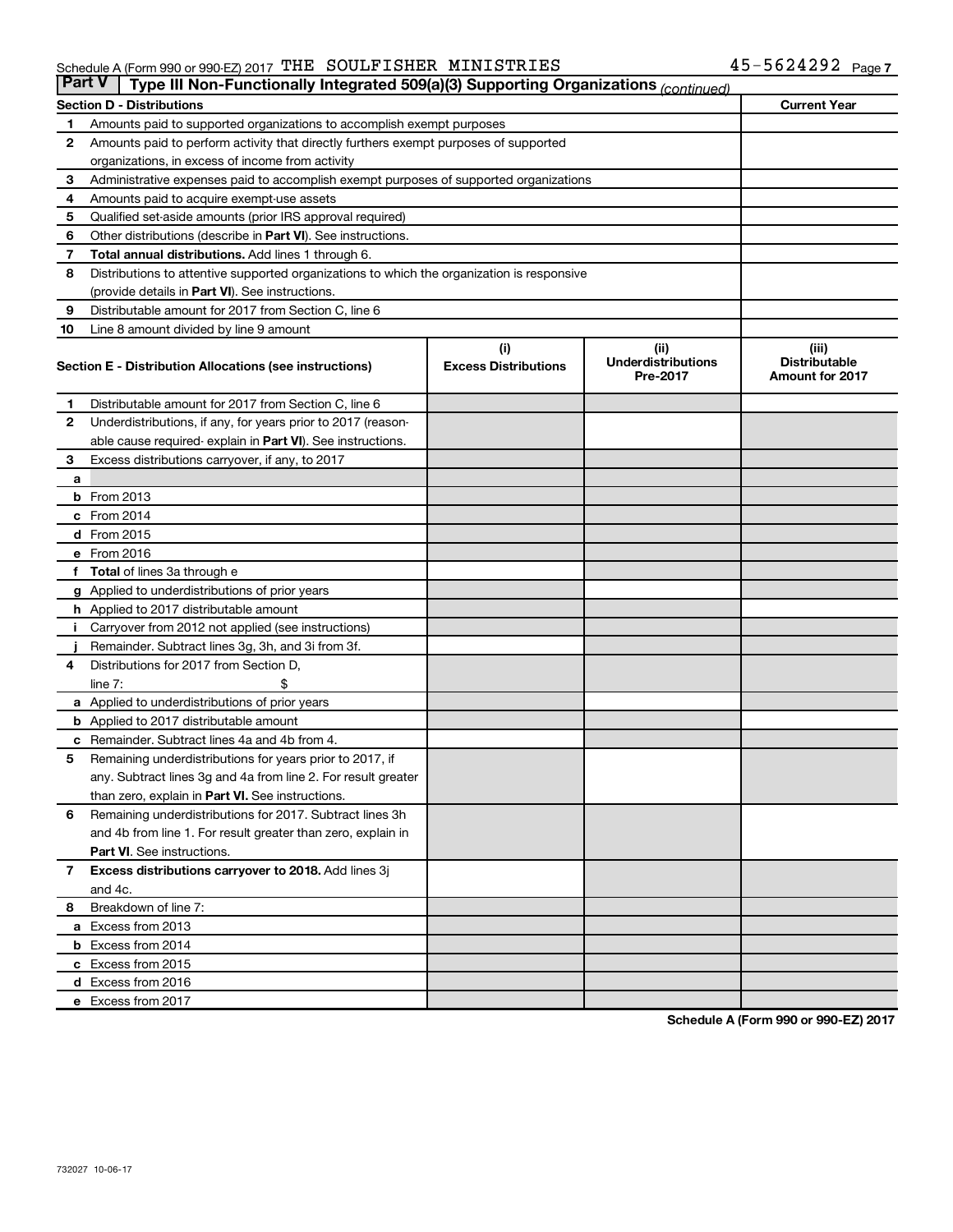|                | Schedule A (Form 990 or 990-EZ) 2017 THE SOULFISHER MINISTRIES                                                                                                                                                                                                                                                                                                                                                                                                                                                                                                       | 45-5624292 Page 8 |
|----------------|----------------------------------------------------------------------------------------------------------------------------------------------------------------------------------------------------------------------------------------------------------------------------------------------------------------------------------------------------------------------------------------------------------------------------------------------------------------------------------------------------------------------------------------------------------------------|-------------------|
| <b>Part VI</b> | Supplemental Information. Provide the explanations required by Part II, line 10; Part II, line 17a or 17b; Part III, line 12;<br>Part IV, Section A, lines 1, 2, 3b, 3c, 4b, 4c, 5a, 6, 9a, 9b, 9c, 11a, 11b, and 11c; Part IV, Section B, lines 1 and 2; Part IV, Section C,<br>line 1; Part IV, Section D, lines 2 and 3; Part IV, Section E, lines 1c, 2a, 2b, 3a, and 3b; Part V, line 1; Part V, Section B, line 1e; Part V,<br>Section D, lines 5, 6, and 8; and Part V, Section E, lines 2, 5, and 6. Also complete this part for any additional information. |                   |
|                | (See instructions.)                                                                                                                                                                                                                                                                                                                                                                                                                                                                                                                                                  |                   |
|                |                                                                                                                                                                                                                                                                                                                                                                                                                                                                                                                                                                      |                   |
|                |                                                                                                                                                                                                                                                                                                                                                                                                                                                                                                                                                                      |                   |
|                |                                                                                                                                                                                                                                                                                                                                                                                                                                                                                                                                                                      |                   |
|                |                                                                                                                                                                                                                                                                                                                                                                                                                                                                                                                                                                      |                   |
|                |                                                                                                                                                                                                                                                                                                                                                                                                                                                                                                                                                                      |                   |
|                |                                                                                                                                                                                                                                                                                                                                                                                                                                                                                                                                                                      |                   |
|                |                                                                                                                                                                                                                                                                                                                                                                                                                                                                                                                                                                      |                   |
|                |                                                                                                                                                                                                                                                                                                                                                                                                                                                                                                                                                                      |                   |
|                |                                                                                                                                                                                                                                                                                                                                                                                                                                                                                                                                                                      |                   |
|                |                                                                                                                                                                                                                                                                                                                                                                                                                                                                                                                                                                      |                   |
|                |                                                                                                                                                                                                                                                                                                                                                                                                                                                                                                                                                                      |                   |
|                |                                                                                                                                                                                                                                                                                                                                                                                                                                                                                                                                                                      |                   |
|                |                                                                                                                                                                                                                                                                                                                                                                                                                                                                                                                                                                      |                   |
|                |                                                                                                                                                                                                                                                                                                                                                                                                                                                                                                                                                                      |                   |
|                |                                                                                                                                                                                                                                                                                                                                                                                                                                                                                                                                                                      |                   |
|                |                                                                                                                                                                                                                                                                                                                                                                                                                                                                                                                                                                      |                   |
|                |                                                                                                                                                                                                                                                                                                                                                                                                                                                                                                                                                                      |                   |
|                |                                                                                                                                                                                                                                                                                                                                                                                                                                                                                                                                                                      |                   |
|                |                                                                                                                                                                                                                                                                                                                                                                                                                                                                                                                                                                      |                   |
|                |                                                                                                                                                                                                                                                                                                                                                                                                                                                                                                                                                                      |                   |
|                |                                                                                                                                                                                                                                                                                                                                                                                                                                                                                                                                                                      |                   |
|                |                                                                                                                                                                                                                                                                                                                                                                                                                                                                                                                                                                      |                   |
|                |                                                                                                                                                                                                                                                                                                                                                                                                                                                                                                                                                                      |                   |
|                |                                                                                                                                                                                                                                                                                                                                                                                                                                                                                                                                                                      |                   |
|                |                                                                                                                                                                                                                                                                                                                                                                                                                                                                                                                                                                      |                   |
|                |                                                                                                                                                                                                                                                                                                                                                                                                                                                                                                                                                                      |                   |
|                |                                                                                                                                                                                                                                                                                                                                                                                                                                                                                                                                                                      |                   |
|                |                                                                                                                                                                                                                                                                                                                                                                                                                                                                                                                                                                      |                   |
|                |                                                                                                                                                                                                                                                                                                                                                                                                                                                                                                                                                                      |                   |
|                |                                                                                                                                                                                                                                                                                                                                                                                                                                                                                                                                                                      |                   |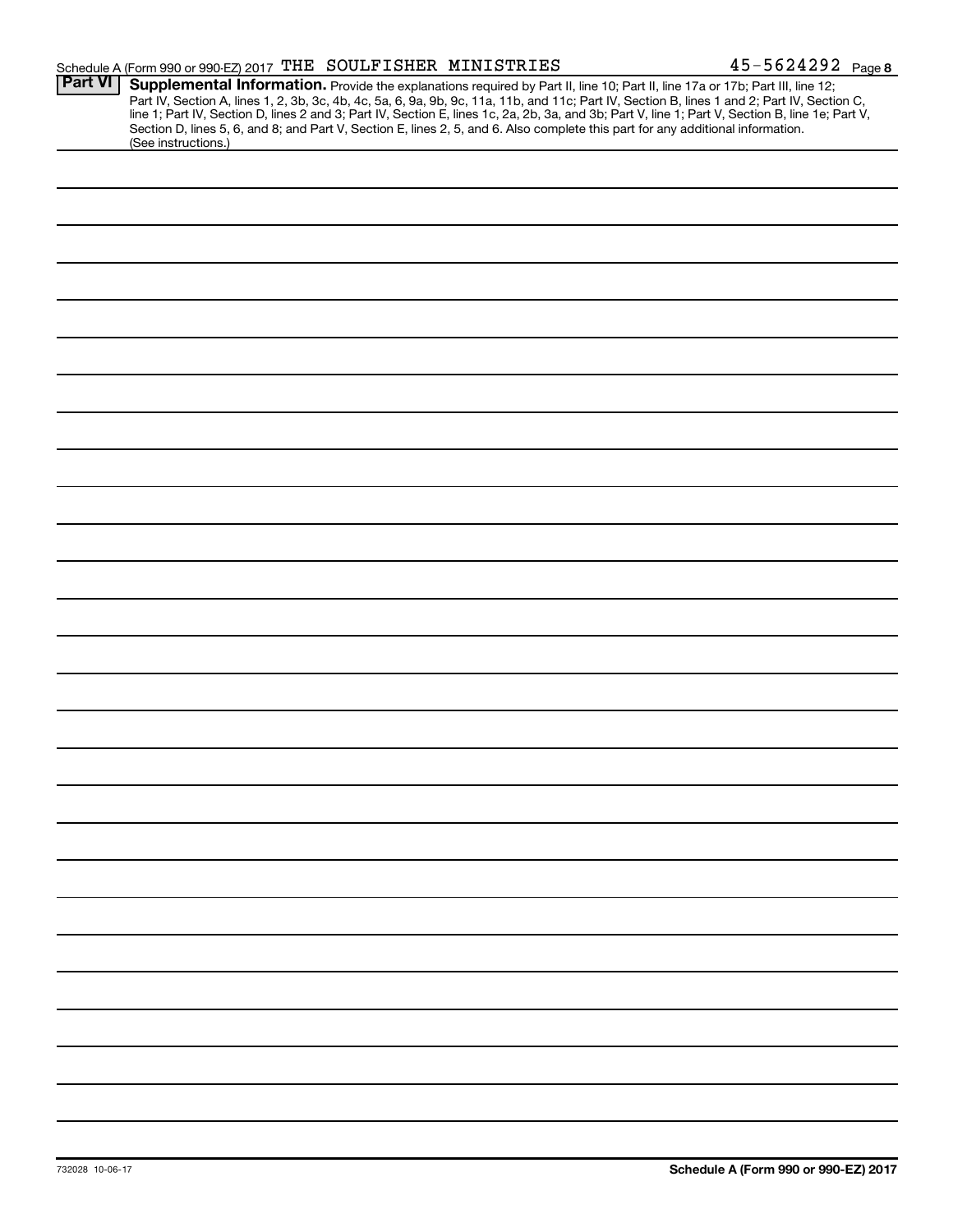## **Schedule B Schedule of Contributors**

**or 990-PF) | Attach to Form 990, Form 990-EZ, or Form 990-PF. | Go to www.irs.gov/Form990 for the latest information.** OMB No. 1545-0047

**2017**

**Name of the organization Employer identification number**

THE SOULFISHER MINISTRIES **1998 1998 1998 1998 1998 1998** 

|                    | <b>Organization type (check one):</b>                                     |  |  |  |  |
|--------------------|---------------------------------------------------------------------------|--|--|--|--|
| Filers of:         | Section:                                                                  |  |  |  |  |
| Form 990 or 990-FZ | $\lfloor \mathbf{X} \rfloor$ 501(c)( 3) (enter number) organization       |  |  |  |  |
|                    | 4947(a)(1) nonexempt charitable trust not treated as a private foundation |  |  |  |  |
|                    | 527 political organization                                                |  |  |  |  |
| Form 990-PF        | 501(c)(3) exempt private foundation                                       |  |  |  |  |

4947(a)(1) nonexempt charitable trust treated as a private foundation  $\Box$ 

501(c)(3) taxable private foundation  $\Box$ 

Check if your organization is covered by the General Rule or a Special Rule.

**Note:**  Only a section 501(c)(7), (8), or (10) organization can check boxes for both the General Rule and a Special Rule. See instructions.

### **General Rule**

 $\Box$ 

For an organization filing Form 990, 990-EZ, or 990-PF that received, during the year, contributions totaling \$5,000 or more (in money or property) from any one contributor. Complete Parts I and II. See instructions for determining a contributor's total contributions.

#### **Special Rules**

any one contributor, during the year, total contributions of the greater of (1) \$5,000; or (2) 2% of the amount on (i) Form 990, Part VIII, line 1h;  $\boxed{\text{X}}$  For an organization described in section 501(c)(3) filing Form 990 or 990-EZ that met the 33 1/3% support test of the regulations under sections 509(a)(1) and 170(b)(1)(A)(vi), that checked Schedule A (Form 990 or 990-EZ), Part II, line 13, 16a, or 16b, and that received from or (ii) Form 990-EZ, line 1. Complete Parts I and II.

year, total contributions of more than \$1,000 *exclusively* for religious, charitable, scientific, literary, or educational purposes, or for For an organization described in section 501(c)(7), (8), or (10) filing Form 990 or 990-EZ that received from any one contributor, during the the prevention of cruelty to children or animals. Complete Parts I, II, and III.  $\Box$ 

purpose. Don't complete any of the parts unless the General Rule applies to this organization because it received nonexclusively year, contributions exclusively for religious, charitable, etc., purposes, but no such contributions totaled more than \$1,000. If this box is checked, enter here the total contributions that were received during the year for an exclusively religious, charitable, etc., For an organization described in section 501(c)(7), (8), or (10) filing Form 990 or 990-EZ that received from any one contributor, during the religious, charitable, etc., contributions totaling \$5,000 or more during the year  $\ldots$  $\ldots$  $\ldots$  $\ldots$  $\ldots$  $\ldots$  $\Box$ 

**Caution:**  An organization that isn't covered by the General Rule and/or the Special Rules doesn't file Schedule B (Form 990, 990-EZ, or 990-PF),  **must** but it answer "No" on Part IV, line 2, of its Form 990; or check the box on line H of its Form 990-EZ or on its Form 990-PF, Part I, line 2, to certify that it doesn't meet the filing requirements of Schedule B (Form 990, 990-EZ, or 990-PF).

LHA For Paperwork Reduction Act Notice, see the instructions for Form 990, 990-EZ, or 990-PF. Schedule B (Form 990, 990-EZ, or 990-PF) (2017)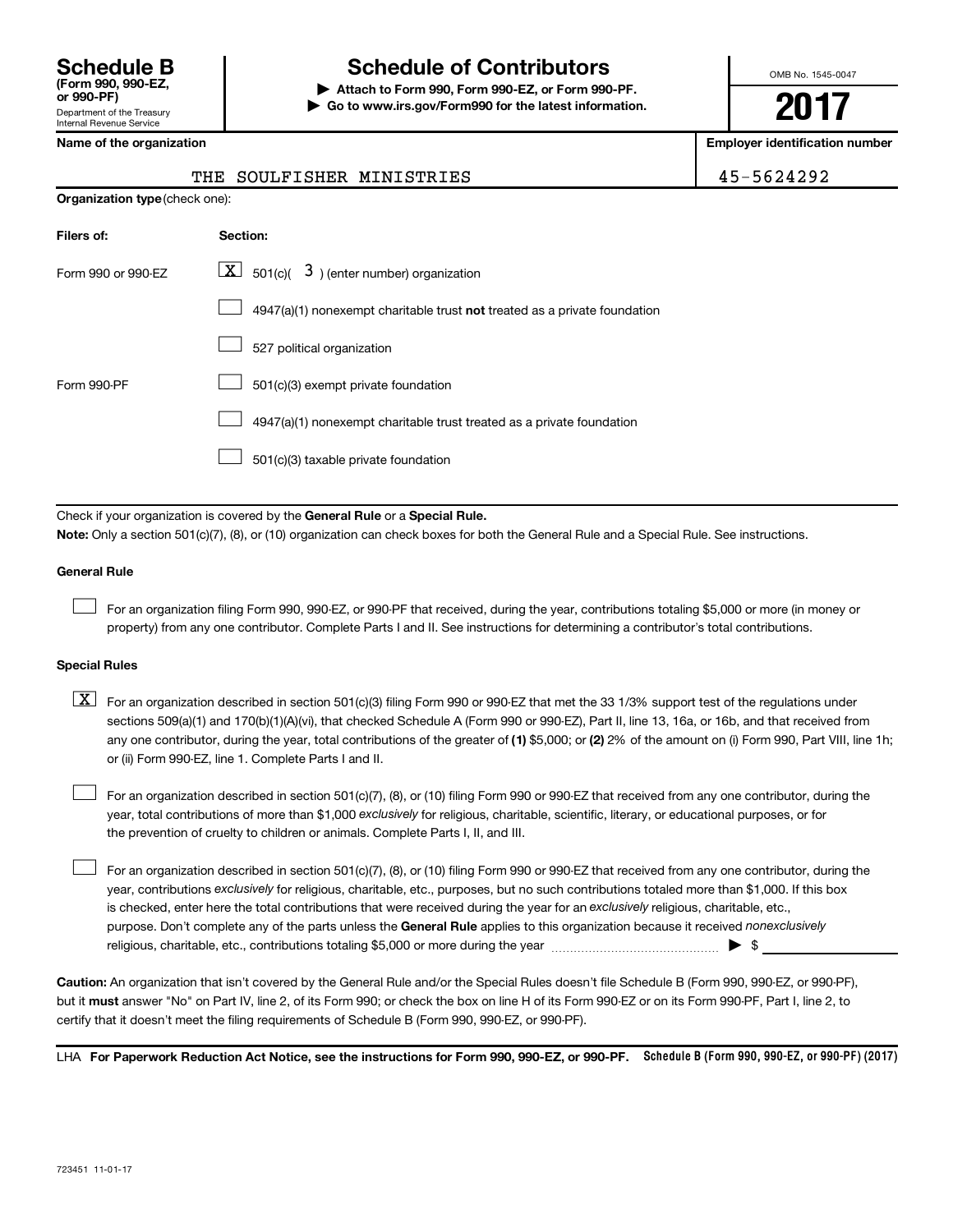### Schedule B (Form 990, 990-EZ, or 990-PF) (2017)

| Name of organization |  |  |
|----------------------|--|--|

**Employer identification number** 

### THE SOULFISHER MINISTRIES 45-5624292

| Part I     | <b>Contributors</b> (see instructions). Use duplicate copies of Part I if additional space is needed.                                        |                                   |                                                                                                               |  |  |
|------------|----------------------------------------------------------------------------------------------------------------------------------------------|-----------------------------------|---------------------------------------------------------------------------------------------------------------|--|--|
| (a)<br>No. | (b)<br>Name, address, and ZIP + 4                                                                                                            | (c)<br><b>Total contributions</b> | (d)<br>Type of contribution                                                                                   |  |  |
| 1          | MONSANTO<br>800 N. LINDBERGH BLVD<br>ST LOUIS, MO 63167                                                                                      | 12,650.<br>\$                     | $\mathbf{X}$<br>Person<br>Payroll<br>Noncash<br>(Complete Part II for<br>noncash contributions.)              |  |  |
| (a)<br>No. | (b)<br>Name, address, and ZIP + 4                                                                                                            | (c)<br><b>Total contributions</b> | (d)<br>Type of contribution                                                                                   |  |  |
| 2          | SAIGH FOUNDATION<br><b>BONHOMME AVE</b><br>7777<br>ST LOUIS, MO 63105                                                                        | 7,500.<br>$\frac{1}{2}$           | $\mathbf{X}$<br>Person<br>Payroll<br>Noncash<br>(Complete Part II for<br>noncash contributions.)              |  |  |
| (a)<br>No. | (b)<br>Name, address, and ZIP + 4                                                                                                            | (c)<br><b>Total contributions</b> | (d)<br>Type of contribution                                                                                   |  |  |
| 3          | US DEPT OF AGRICULTURE<br>1111 E HARRIS AVE<br>GREENVILLE, IL 62246                                                                          | 8,194.<br>\$                      | $\mathbf{X}$<br>Person<br>Payroll<br>Noncash<br>(Complete Part II for<br>noncash contributions.)              |  |  |
| (a)<br>No. | (b)<br>Name, address, and ZIP + 4                                                                                                            | (c)<br><b>Total contributions</b> | (d)<br>Type of contribution                                                                                   |  |  |
| 4          | <b>DOLLAR GENERAL</b><br>100 MISSION RIDGE<br>GOODLETTSVILLE, TN 37072                                                                       | 11,267.<br>\$                     | $\mathbf{X}$<br>Person<br>Payroll<br>Noncash<br>(Complete Part II for<br>noncash contributions.)              |  |  |
| (a)<br>No. | (b)<br>Name, address, and ZIP + 4                                                                                                            | (c)<br><b>Total contributions</b> | (d)<br>Type of contribution                                                                                   |  |  |
| 5          | <b>CACFP</b><br>WILDWOOD<br>920<br>JEFFERSON CITY, MO 65102                                                                                  | 16,964.<br>\$                     | $\boxed{\text{X}}$<br>Person<br>Payroll<br><b>Noncash</b><br>(Complete Part II for<br>noncash contributions.) |  |  |
| (a)<br>No. | (b)<br>Name, address, and ZIP + 4                                                                                                            | (c)<br><b>Total contributions</b> | (d)<br>Type of contribution                                                                                   |  |  |
| 6          | 21ST<br>CENTURY GRANT<br>MO DEPT<br>OF ELEM<br>$\hspace{0.1mm}-\hspace{0.1mm}$<br>205<br><b>JEFFERSON STREET</b><br>JEFFERSON CITY, MO 65102 | 71,932.<br>\$                     | $\boxed{\text{X}}$<br>Person<br>Payroll<br>Noncash<br>(Complete Part II for<br>noncash contributions.)        |  |  |

**Schedule B (Form 990, 990-EZ, or 990-PF) (2017)**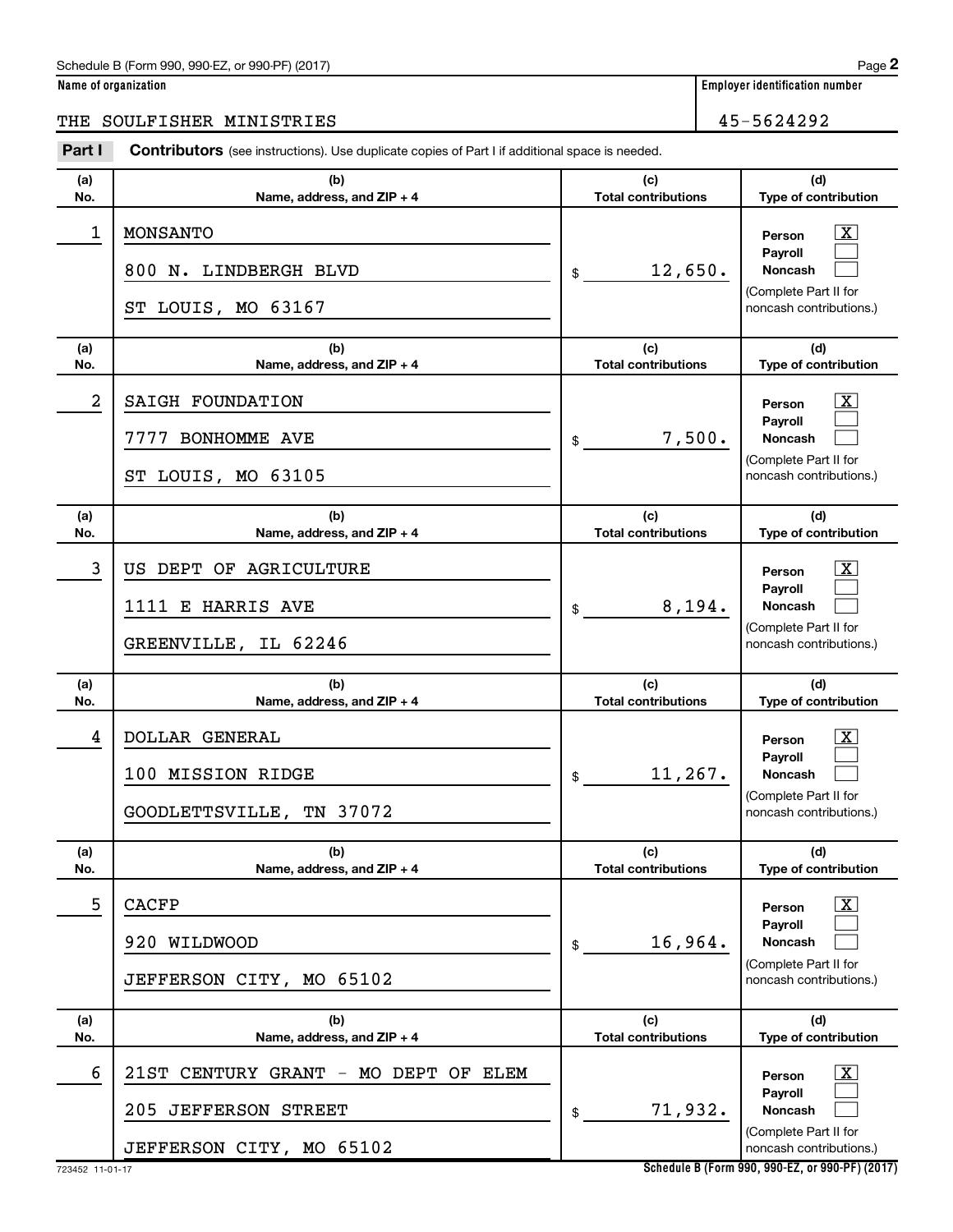THE SOULFISHER MINISTRIES 45-5624292

Part II Noncash Property (see instructions). Use duplicate copies of Part II if additional space is needed.

| (a)<br>No.<br>from<br>Part I | (b)<br>Description of noncash property given | (c)<br>FMV (or estimate)<br>(See instructions.)             | (d)<br>Date received |
|------------------------------|----------------------------------------------|-------------------------------------------------------------|----------------------|
|                              |                                              |                                                             |                      |
|                              |                                              | $\qquad \qquad \bullet$                                     |                      |
| (a)<br>No.<br>from<br>Part I | (b)<br>Description of noncash property given | (c)<br>FMV (or estimate)<br>(See instructions.)             | (d)<br>Date received |
|                              |                                              | $\begin{array}{c}\n\circ \\ \bullet \\ \hline\n\end{array}$ |                      |
| (a)<br>No.<br>from<br>Part I | (b)<br>Description of noncash property given | (c)<br>FMV (or estimate)<br>(See instructions.)             | (d)<br>Date received |
|                              |                                              | $\frac{1}{2}$                                               |                      |
| (a)<br>No.<br>from<br>Part I | (b)<br>Description of noncash property given | (c)<br>FMV (or estimate)<br>(See instructions.)             | (d)<br>Date received |
|                              |                                              | $\frac{1}{2}$                                               |                      |
| (a)<br>No.<br>from<br>Part I | (b)<br>Description of noncash property given | (c)<br>FMV (or estimate)<br>(See instructions.)             | (d)<br>Date received |
|                              |                                              | \$                                                          |                      |
| (a)<br>No.<br>from<br>Part I | (b)<br>Description of noncash property given | (c)<br>FMV (or estimate)<br>(See instructions.)             | (d)<br>Date received |
|                              |                                              | \$                                                          |                      |

**Schedule B (Form 990, 990-EZ, or 990-PF) (2017)**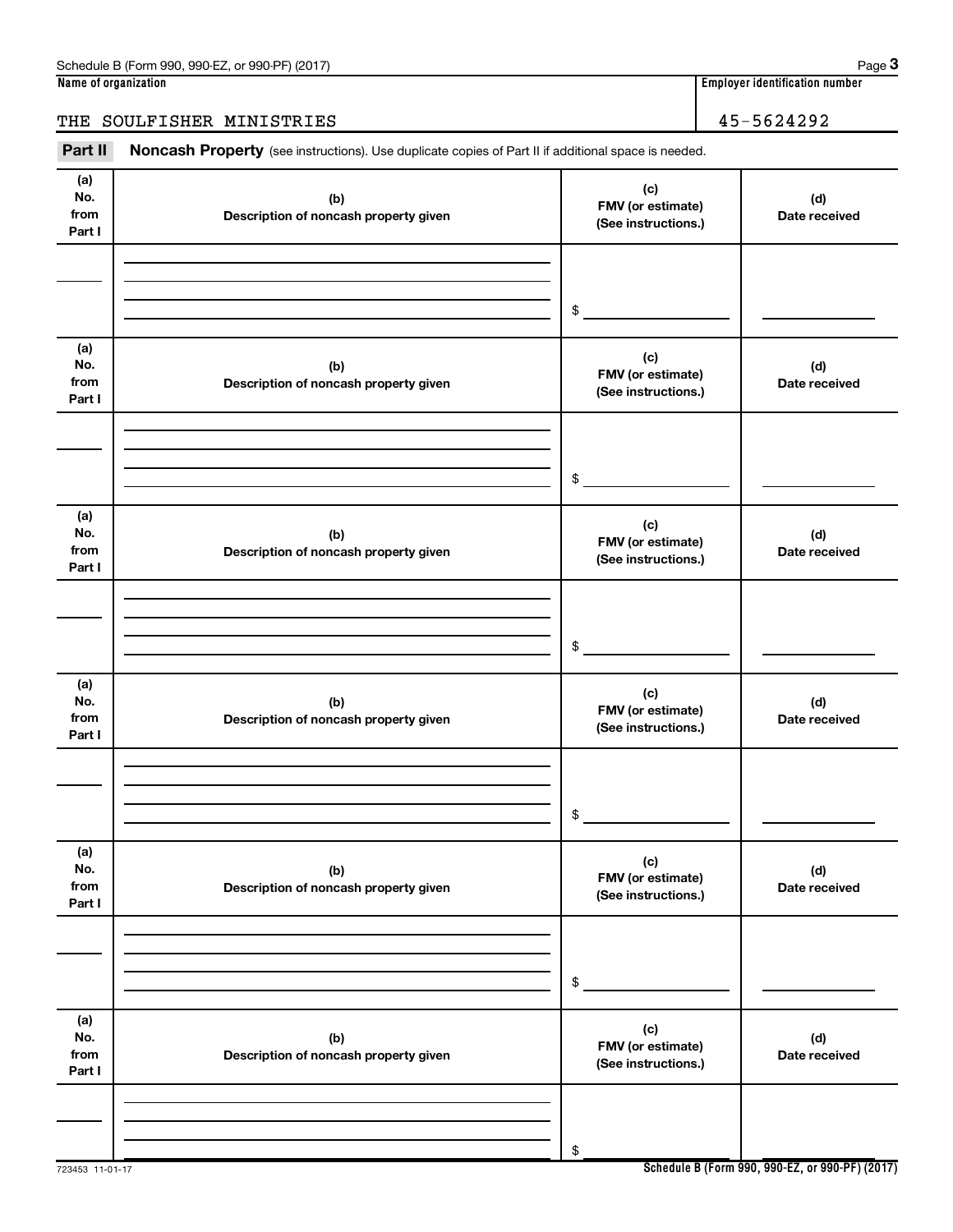| THE SOULFISHER MINISTRIES<br>Exclusively religious, charitable, etc., contributions to organizations described in section 501(c)(7), (8), or (10) that total more than \$1,000 for<br>Part III<br>the year from any one contributor. Complete columns (a) through (e) and the following line entry. For organizations<br>completing Part III, enter the total of exclusively religious, charitable, etc., contributions of \$1,000 or less for the year. (Enter this info. once.)<br>Use duplicate copies of Part III if additional space is needed.<br>(a) No.<br>from<br>(b) Purpose of gift<br>(c) Use of gift<br>(d) Description of how gift is held<br>Part I | 45-5624292 |  |  |  |  |  |  |
|--------------------------------------------------------------------------------------------------------------------------------------------------------------------------------------------------------------------------------------------------------------------------------------------------------------------------------------------------------------------------------------------------------------------------------------------------------------------------------------------------------------------------------------------------------------------------------------------------------------------------------------------------------------------|------------|--|--|--|--|--|--|
|                                                                                                                                                                                                                                                                                                                                                                                                                                                                                                                                                                                                                                                                    |            |  |  |  |  |  |  |
|                                                                                                                                                                                                                                                                                                                                                                                                                                                                                                                                                                                                                                                                    |            |  |  |  |  |  |  |
|                                                                                                                                                                                                                                                                                                                                                                                                                                                                                                                                                                                                                                                                    |            |  |  |  |  |  |  |
|                                                                                                                                                                                                                                                                                                                                                                                                                                                                                                                                                                                                                                                                    |            |  |  |  |  |  |  |
| (e) Transfer of gift<br>Transferee's name, address, and ZIP + 4<br>Relationship of transferor to transferee                                                                                                                                                                                                                                                                                                                                                                                                                                                                                                                                                        |            |  |  |  |  |  |  |
| (a) No.<br>from<br>(c) Use of gift<br>(b) Purpose of gift<br>(d) Description of how gift is held                                                                                                                                                                                                                                                                                                                                                                                                                                                                                                                                                                   |            |  |  |  |  |  |  |
| Part I                                                                                                                                                                                                                                                                                                                                                                                                                                                                                                                                                                                                                                                             |            |  |  |  |  |  |  |
| (e) Transfer of gift                                                                                                                                                                                                                                                                                                                                                                                                                                                                                                                                                                                                                                               |            |  |  |  |  |  |  |
| Transferee's name, address, and ZIP + 4<br>Relationship of transferor to transferee                                                                                                                                                                                                                                                                                                                                                                                                                                                                                                                                                                                |            |  |  |  |  |  |  |
| (a) No.                                                                                                                                                                                                                                                                                                                                                                                                                                                                                                                                                                                                                                                            |            |  |  |  |  |  |  |
| from<br>(b) Purpose of gift<br>(c) Use of gift<br>(d) Description of how gift is held<br>Part I                                                                                                                                                                                                                                                                                                                                                                                                                                                                                                                                                                    |            |  |  |  |  |  |  |
|                                                                                                                                                                                                                                                                                                                                                                                                                                                                                                                                                                                                                                                                    |            |  |  |  |  |  |  |
| (e) Transfer of gift                                                                                                                                                                                                                                                                                                                                                                                                                                                                                                                                                                                                                                               |            |  |  |  |  |  |  |
| Transferee's name, address, and ZIP + 4<br>Relationship of transferor to transferee                                                                                                                                                                                                                                                                                                                                                                                                                                                                                                                                                                                |            |  |  |  |  |  |  |
| (a) No.<br>from<br>(b) Purpose of gift<br>(c) Use of gift<br>(d) Description of how gift is held<br>Part I                                                                                                                                                                                                                                                                                                                                                                                                                                                                                                                                                         |            |  |  |  |  |  |  |
|                                                                                                                                                                                                                                                                                                                                                                                                                                                                                                                                                                                                                                                                    |            |  |  |  |  |  |  |
| (e) Transfer of gift                                                                                                                                                                                                                                                                                                                                                                                                                                                                                                                                                                                                                                               |            |  |  |  |  |  |  |
| Transferee's name, address, and ZIP + 4<br>Relationship of transferor to transferee                                                                                                                                                                                                                                                                                                                                                                                                                                                                                                                                                                                |            |  |  |  |  |  |  |
|                                                                                                                                                                                                                                                                                                                                                                                                                                                                                                                                                                                                                                                                    |            |  |  |  |  |  |  |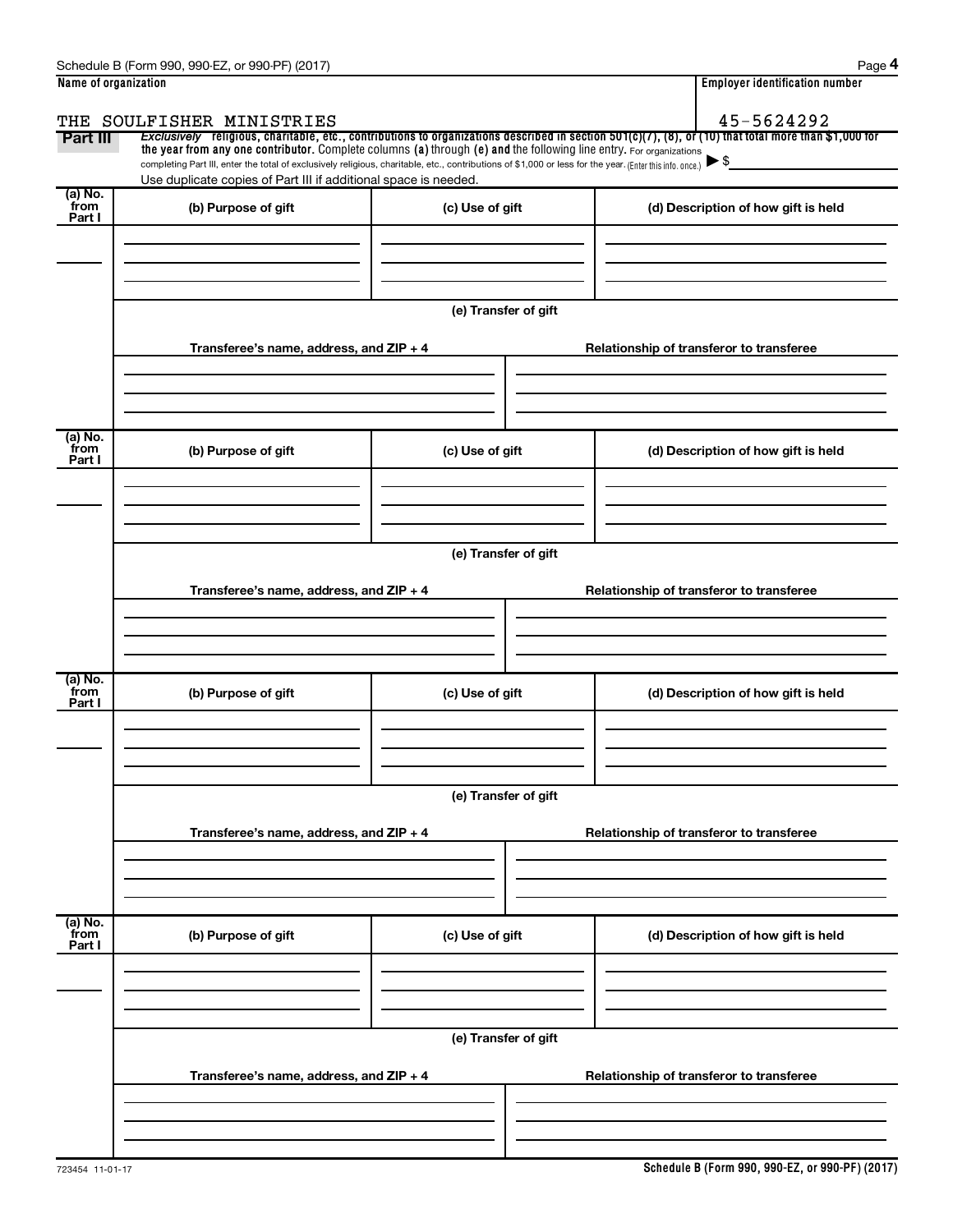$\overline{\phantom{a}}$ 

# **SCHEDULE D Supplemental Financial Statements**<br> **Form 990 2017**<br> **Part IV** line 6.7.8.9.10, 11a, 11b, 11d, 11d, 11d, 11d, 11d, 12a, 0r, 12b

**(Form 990) | Complete if the organization answered "Yes" on Form 990, Part IV, line 6, 7, 8, 9, 10, 11a, 11b, 11c, 11d, 11e, 11f, 12a, or 12b.**

**| Attach to Form 990. |Go to www.irs.gov/Form990 for instructions and the latest information.**



| Name of the organizati     |  |
|----------------------------|--|
| Internal Revenue Service   |  |
| Department of the Treasury |  |

### ion<br>THE SOULFISHER MINISTRIES **Armstralian in the organization of the organization of the organization of the organ** THE SOULFISHER MINISTRIES

| organization answered "Yes" on Form 990, Part IV, line 6.<br>(a) Donor advised funds<br>(b) Funds and other accounts<br>1<br>Aggregate value of contributions to (during year)<br>2<br>Aggregate value of grants from (during year)<br>З<br>4<br>Did the organization inform all donors and donor advisors in writing that the assets held in donor advised funds<br>5<br>Yes<br>No<br>Did the organization inform all grantees, donors, and donor advisors in writing that grant funds can be used only<br>6<br>for charitable purposes and not for the benefit of the donor or donor advisor, or for any other purpose conferring<br>Yes<br>No<br>Part II<br>Conservation Easements. Complete if the organization answered "Yes" on Form 990, Part IV, line 7.<br>1<br>Purpose(s) of conservation easements held by the organization (check all that apply).<br>Preservation of land for public use (e.g., recreation or education)<br>Preservation of a historically important land area<br>Protection of natural habitat<br>Preservation of a certified historic structure<br>Preservation of open space<br>2<br>Complete lines 2a through 2d if the organization held a qualified conservation contribution in the form of a conservation easement on the last<br>Held at the End of the Tax Year<br>day of the tax year.<br>2a<br>а<br>2b<br>2c<br>Number of conservation easements included in (c) acquired after 7/25/06, and not on a historic structure<br>d<br>2d<br>listed in the National Register [11, 1200] and the National Register [11, 1200] and the National Register [11, 1200] and the National Register [11, 1200] and the National Register [11, 1200] and the National Register [11,<br>Number of conservation easements modified, transferred, released, extinguished, or terminated by the organization during the tax<br>3<br>year<br>Number of states where property subject to conservation easement is located ><br>4<br>Does the organization have a written policy regarding the periodic monitoring, inspection, handling of<br>5<br>Yes<br>violations, and enforcement of the conservation easements it holds?<br>No<br>Staff and volunteer hours devoted to monitoring, inspecting, handling of violations, and enforcing conservation easements during the year<br>6<br>Amount of expenses incurred in monitoring, inspecting, handling of violations, and enforcing conservation easements during the year<br>7<br>► \$<br>Does each conservation easement reported on line 2(d) above satisfy the requirements of section 170(h)(4)(B)(i)<br>8<br><b>No</b><br><b>Yes</b><br>In Part XIII, describe how the organization reports conservation easements in its revenue and expense statement, and balance sheet, and<br>9<br>include, if applicable, the text of the footnote to the organization's financial statements that describes the organization's accounting for<br>conservation easements.<br>Organizations Maintaining Collections of Art, Historical Treasures, or Other Similar Assets.<br>Part III<br>Complete if the organization answered "Yes" on Form 990, Part IV, line 8.<br>1a If the organization elected, as permitted under SFAS 116 (ASC 958), not to report in its revenue statement and balance sheet works of art,<br>historical treasures, or other similar assets held for public exhibition, education, or research in furtherance of public service, provide, in Part XIII,<br>the text of the footnote to its financial statements that describes these items.<br><b>b</b> If the organization elected, as permitted under SFAS 116 (ASC 958), to report in its revenue statement and balance sheet works of art, historical<br>treasures, or other similar assets held for public exhibition, education, or research in furtherance of public service, provide the following amounts<br>relating to these items:<br>$\frac{1}{2}$ $\frac{1}{2}$ $\frac{1}{2}$ $\frac{1}{2}$ $\frac{1}{2}$ $\frac{1}{2}$ $\frac{1}{2}$ $\frac{1}{2}$ $\frac{1}{2}$ $\frac{1}{2}$ $\frac{1}{2}$ $\frac{1}{2}$ $\frac{1}{2}$ $\frac{1}{2}$ $\frac{1}{2}$ $\frac{1}{2}$ $\frac{1}{2}$ $\frac{1}{2}$ $\frac{1}{2}$ $\frac{1}{2}$ $\frac{1}{2}$ $\frac{1}{2}$<br>$\triangleright$ \$<br>(ii) Assets included in Form 990, Part X<br>If the organization received or held works of art, historical treasures, or other similar assets for financial gain, provide<br>2<br>the following amounts required to be reported under SFAS 116 (ASC 958) relating to these items:<br>-\$ | Part I | Organizations Maintaining Donor Advised Funds or Other Similar Funds or Accounts. Complete if the |  |
|------------------------------------------------------------------------------------------------------------------------------------------------------------------------------------------------------------------------------------------------------------------------------------------------------------------------------------------------------------------------------------------------------------------------------------------------------------------------------------------------------------------------------------------------------------------------------------------------------------------------------------------------------------------------------------------------------------------------------------------------------------------------------------------------------------------------------------------------------------------------------------------------------------------------------------------------------------------------------------------------------------------------------------------------------------------------------------------------------------------------------------------------------------------------------------------------------------------------------------------------------------------------------------------------------------------------------------------------------------------------------------------------------------------------------------------------------------------------------------------------------------------------------------------------------------------------------------------------------------------------------------------------------------------------------------------------------------------------------------------------------------------------------------------------------------------------------------------------------------------------------------------------------------------------------------------------------------------------------------------------------------------------------------------------------------------------------------------------------------------------------------------------------------------------------------------------------------------------------------------------------------------------------------------------------------------------------------------------------------------------------------------------------------------------------------------------------------------------------------------------------------------------------------------------------------------------------------------------------------------------------------------------------------------------------------------------------------------------------------------------------------------------------------------------------------------------------------------------------------------------------------------------------------------------------------------------------------------------------------------------------------------------------------------------------------------------------------------------------------------------------------------------------------------------------------------------------------------------------------------------------------------------------------------------------------------------------------------------------------------------------------------------------------------------------------------------------------------------------------------------------------------------------------------------------------------------------------------------------------------------------------------------------------------------------------------------------------------------------------------------------------------------------------------------------------------------------------------------------------------------------------------------------------------------------------------------------------------------------------------------------------------------------------------------------------------------------------------------------------------------------------------------------------------------------------------------------------------------------------------------------------------------------------------------------------------------------------------------------------------------------------------------------------------------------------------------------------------------------------------------------------------------------------|--------|---------------------------------------------------------------------------------------------------|--|
|                                                                                                                                                                                                                                                                                                                                                                                                                                                                                                                                                                                                                                                                                                                                                                                                                                                                                                                                                                                                                                                                                                                                                                                                                                                                                                                                                                                                                                                                                                                                                                                                                                                                                                                                                                                                                                                                                                                                                                                                                                                                                                                                                                                                                                                                                                                                                                                                                                                                                                                                                                                                                                                                                                                                                                                                                                                                                                                                                                                                                                                                                                                                                                                                                                                                                                                                                                                                                                                                                                                                                                                                                                                                                                                                                                                                                                                                                                                                                                                                                                                                                                                                                                                                                                                                                                                                                                                                                                                                                                                                    |        |                                                                                                   |  |
|                                                                                                                                                                                                                                                                                                                                                                                                                                                                                                                                                                                                                                                                                                                                                                                                                                                                                                                                                                                                                                                                                                                                                                                                                                                                                                                                                                                                                                                                                                                                                                                                                                                                                                                                                                                                                                                                                                                                                                                                                                                                                                                                                                                                                                                                                                                                                                                                                                                                                                                                                                                                                                                                                                                                                                                                                                                                                                                                                                                                                                                                                                                                                                                                                                                                                                                                                                                                                                                                                                                                                                                                                                                                                                                                                                                                                                                                                                                                                                                                                                                                                                                                                                                                                                                                                                                                                                                                                                                                                                                                    |        |                                                                                                   |  |
|                                                                                                                                                                                                                                                                                                                                                                                                                                                                                                                                                                                                                                                                                                                                                                                                                                                                                                                                                                                                                                                                                                                                                                                                                                                                                                                                                                                                                                                                                                                                                                                                                                                                                                                                                                                                                                                                                                                                                                                                                                                                                                                                                                                                                                                                                                                                                                                                                                                                                                                                                                                                                                                                                                                                                                                                                                                                                                                                                                                                                                                                                                                                                                                                                                                                                                                                                                                                                                                                                                                                                                                                                                                                                                                                                                                                                                                                                                                                                                                                                                                                                                                                                                                                                                                                                                                                                                                                                                                                                                                                    |        |                                                                                                   |  |
|                                                                                                                                                                                                                                                                                                                                                                                                                                                                                                                                                                                                                                                                                                                                                                                                                                                                                                                                                                                                                                                                                                                                                                                                                                                                                                                                                                                                                                                                                                                                                                                                                                                                                                                                                                                                                                                                                                                                                                                                                                                                                                                                                                                                                                                                                                                                                                                                                                                                                                                                                                                                                                                                                                                                                                                                                                                                                                                                                                                                                                                                                                                                                                                                                                                                                                                                                                                                                                                                                                                                                                                                                                                                                                                                                                                                                                                                                                                                                                                                                                                                                                                                                                                                                                                                                                                                                                                                                                                                                                                                    |        |                                                                                                   |  |
|                                                                                                                                                                                                                                                                                                                                                                                                                                                                                                                                                                                                                                                                                                                                                                                                                                                                                                                                                                                                                                                                                                                                                                                                                                                                                                                                                                                                                                                                                                                                                                                                                                                                                                                                                                                                                                                                                                                                                                                                                                                                                                                                                                                                                                                                                                                                                                                                                                                                                                                                                                                                                                                                                                                                                                                                                                                                                                                                                                                                                                                                                                                                                                                                                                                                                                                                                                                                                                                                                                                                                                                                                                                                                                                                                                                                                                                                                                                                                                                                                                                                                                                                                                                                                                                                                                                                                                                                                                                                                                                                    |        |                                                                                                   |  |
|                                                                                                                                                                                                                                                                                                                                                                                                                                                                                                                                                                                                                                                                                                                                                                                                                                                                                                                                                                                                                                                                                                                                                                                                                                                                                                                                                                                                                                                                                                                                                                                                                                                                                                                                                                                                                                                                                                                                                                                                                                                                                                                                                                                                                                                                                                                                                                                                                                                                                                                                                                                                                                                                                                                                                                                                                                                                                                                                                                                                                                                                                                                                                                                                                                                                                                                                                                                                                                                                                                                                                                                                                                                                                                                                                                                                                                                                                                                                                                                                                                                                                                                                                                                                                                                                                                                                                                                                                                                                                                                                    |        |                                                                                                   |  |
|                                                                                                                                                                                                                                                                                                                                                                                                                                                                                                                                                                                                                                                                                                                                                                                                                                                                                                                                                                                                                                                                                                                                                                                                                                                                                                                                                                                                                                                                                                                                                                                                                                                                                                                                                                                                                                                                                                                                                                                                                                                                                                                                                                                                                                                                                                                                                                                                                                                                                                                                                                                                                                                                                                                                                                                                                                                                                                                                                                                                                                                                                                                                                                                                                                                                                                                                                                                                                                                                                                                                                                                                                                                                                                                                                                                                                                                                                                                                                                                                                                                                                                                                                                                                                                                                                                                                                                                                                                                                                                                                    |        |                                                                                                   |  |
|                                                                                                                                                                                                                                                                                                                                                                                                                                                                                                                                                                                                                                                                                                                                                                                                                                                                                                                                                                                                                                                                                                                                                                                                                                                                                                                                                                                                                                                                                                                                                                                                                                                                                                                                                                                                                                                                                                                                                                                                                                                                                                                                                                                                                                                                                                                                                                                                                                                                                                                                                                                                                                                                                                                                                                                                                                                                                                                                                                                                                                                                                                                                                                                                                                                                                                                                                                                                                                                                                                                                                                                                                                                                                                                                                                                                                                                                                                                                                                                                                                                                                                                                                                                                                                                                                                                                                                                                                                                                                                                                    |        |                                                                                                   |  |
|                                                                                                                                                                                                                                                                                                                                                                                                                                                                                                                                                                                                                                                                                                                                                                                                                                                                                                                                                                                                                                                                                                                                                                                                                                                                                                                                                                                                                                                                                                                                                                                                                                                                                                                                                                                                                                                                                                                                                                                                                                                                                                                                                                                                                                                                                                                                                                                                                                                                                                                                                                                                                                                                                                                                                                                                                                                                                                                                                                                                                                                                                                                                                                                                                                                                                                                                                                                                                                                                                                                                                                                                                                                                                                                                                                                                                                                                                                                                                                                                                                                                                                                                                                                                                                                                                                                                                                                                                                                                                                                                    |        |                                                                                                   |  |
|                                                                                                                                                                                                                                                                                                                                                                                                                                                                                                                                                                                                                                                                                                                                                                                                                                                                                                                                                                                                                                                                                                                                                                                                                                                                                                                                                                                                                                                                                                                                                                                                                                                                                                                                                                                                                                                                                                                                                                                                                                                                                                                                                                                                                                                                                                                                                                                                                                                                                                                                                                                                                                                                                                                                                                                                                                                                                                                                                                                                                                                                                                                                                                                                                                                                                                                                                                                                                                                                                                                                                                                                                                                                                                                                                                                                                                                                                                                                                                                                                                                                                                                                                                                                                                                                                                                                                                                                                                                                                                                                    |        |                                                                                                   |  |
|                                                                                                                                                                                                                                                                                                                                                                                                                                                                                                                                                                                                                                                                                                                                                                                                                                                                                                                                                                                                                                                                                                                                                                                                                                                                                                                                                                                                                                                                                                                                                                                                                                                                                                                                                                                                                                                                                                                                                                                                                                                                                                                                                                                                                                                                                                                                                                                                                                                                                                                                                                                                                                                                                                                                                                                                                                                                                                                                                                                                                                                                                                                                                                                                                                                                                                                                                                                                                                                                                                                                                                                                                                                                                                                                                                                                                                                                                                                                                                                                                                                                                                                                                                                                                                                                                                                                                                                                                                                                                                                                    |        |                                                                                                   |  |
|                                                                                                                                                                                                                                                                                                                                                                                                                                                                                                                                                                                                                                                                                                                                                                                                                                                                                                                                                                                                                                                                                                                                                                                                                                                                                                                                                                                                                                                                                                                                                                                                                                                                                                                                                                                                                                                                                                                                                                                                                                                                                                                                                                                                                                                                                                                                                                                                                                                                                                                                                                                                                                                                                                                                                                                                                                                                                                                                                                                                                                                                                                                                                                                                                                                                                                                                                                                                                                                                                                                                                                                                                                                                                                                                                                                                                                                                                                                                                                                                                                                                                                                                                                                                                                                                                                                                                                                                                                                                                                                                    |        |                                                                                                   |  |
|                                                                                                                                                                                                                                                                                                                                                                                                                                                                                                                                                                                                                                                                                                                                                                                                                                                                                                                                                                                                                                                                                                                                                                                                                                                                                                                                                                                                                                                                                                                                                                                                                                                                                                                                                                                                                                                                                                                                                                                                                                                                                                                                                                                                                                                                                                                                                                                                                                                                                                                                                                                                                                                                                                                                                                                                                                                                                                                                                                                                                                                                                                                                                                                                                                                                                                                                                                                                                                                                                                                                                                                                                                                                                                                                                                                                                                                                                                                                                                                                                                                                                                                                                                                                                                                                                                                                                                                                                                                                                                                                    |        |                                                                                                   |  |
|                                                                                                                                                                                                                                                                                                                                                                                                                                                                                                                                                                                                                                                                                                                                                                                                                                                                                                                                                                                                                                                                                                                                                                                                                                                                                                                                                                                                                                                                                                                                                                                                                                                                                                                                                                                                                                                                                                                                                                                                                                                                                                                                                                                                                                                                                                                                                                                                                                                                                                                                                                                                                                                                                                                                                                                                                                                                                                                                                                                                                                                                                                                                                                                                                                                                                                                                                                                                                                                                                                                                                                                                                                                                                                                                                                                                                                                                                                                                                                                                                                                                                                                                                                                                                                                                                                                                                                                                                                                                                                                                    |        |                                                                                                   |  |
|                                                                                                                                                                                                                                                                                                                                                                                                                                                                                                                                                                                                                                                                                                                                                                                                                                                                                                                                                                                                                                                                                                                                                                                                                                                                                                                                                                                                                                                                                                                                                                                                                                                                                                                                                                                                                                                                                                                                                                                                                                                                                                                                                                                                                                                                                                                                                                                                                                                                                                                                                                                                                                                                                                                                                                                                                                                                                                                                                                                                                                                                                                                                                                                                                                                                                                                                                                                                                                                                                                                                                                                                                                                                                                                                                                                                                                                                                                                                                                                                                                                                                                                                                                                                                                                                                                                                                                                                                                                                                                                                    |        |                                                                                                   |  |
|                                                                                                                                                                                                                                                                                                                                                                                                                                                                                                                                                                                                                                                                                                                                                                                                                                                                                                                                                                                                                                                                                                                                                                                                                                                                                                                                                                                                                                                                                                                                                                                                                                                                                                                                                                                                                                                                                                                                                                                                                                                                                                                                                                                                                                                                                                                                                                                                                                                                                                                                                                                                                                                                                                                                                                                                                                                                                                                                                                                                                                                                                                                                                                                                                                                                                                                                                                                                                                                                                                                                                                                                                                                                                                                                                                                                                                                                                                                                                                                                                                                                                                                                                                                                                                                                                                                                                                                                                                                                                                                                    |        |                                                                                                   |  |
|                                                                                                                                                                                                                                                                                                                                                                                                                                                                                                                                                                                                                                                                                                                                                                                                                                                                                                                                                                                                                                                                                                                                                                                                                                                                                                                                                                                                                                                                                                                                                                                                                                                                                                                                                                                                                                                                                                                                                                                                                                                                                                                                                                                                                                                                                                                                                                                                                                                                                                                                                                                                                                                                                                                                                                                                                                                                                                                                                                                                                                                                                                                                                                                                                                                                                                                                                                                                                                                                                                                                                                                                                                                                                                                                                                                                                                                                                                                                                                                                                                                                                                                                                                                                                                                                                                                                                                                                                                                                                                                                    |        |                                                                                                   |  |
|                                                                                                                                                                                                                                                                                                                                                                                                                                                                                                                                                                                                                                                                                                                                                                                                                                                                                                                                                                                                                                                                                                                                                                                                                                                                                                                                                                                                                                                                                                                                                                                                                                                                                                                                                                                                                                                                                                                                                                                                                                                                                                                                                                                                                                                                                                                                                                                                                                                                                                                                                                                                                                                                                                                                                                                                                                                                                                                                                                                                                                                                                                                                                                                                                                                                                                                                                                                                                                                                                                                                                                                                                                                                                                                                                                                                                                                                                                                                                                                                                                                                                                                                                                                                                                                                                                                                                                                                                                                                                                                                    |        |                                                                                                   |  |
|                                                                                                                                                                                                                                                                                                                                                                                                                                                                                                                                                                                                                                                                                                                                                                                                                                                                                                                                                                                                                                                                                                                                                                                                                                                                                                                                                                                                                                                                                                                                                                                                                                                                                                                                                                                                                                                                                                                                                                                                                                                                                                                                                                                                                                                                                                                                                                                                                                                                                                                                                                                                                                                                                                                                                                                                                                                                                                                                                                                                                                                                                                                                                                                                                                                                                                                                                                                                                                                                                                                                                                                                                                                                                                                                                                                                                                                                                                                                                                                                                                                                                                                                                                                                                                                                                                                                                                                                                                                                                                                                    |        |                                                                                                   |  |
|                                                                                                                                                                                                                                                                                                                                                                                                                                                                                                                                                                                                                                                                                                                                                                                                                                                                                                                                                                                                                                                                                                                                                                                                                                                                                                                                                                                                                                                                                                                                                                                                                                                                                                                                                                                                                                                                                                                                                                                                                                                                                                                                                                                                                                                                                                                                                                                                                                                                                                                                                                                                                                                                                                                                                                                                                                                                                                                                                                                                                                                                                                                                                                                                                                                                                                                                                                                                                                                                                                                                                                                                                                                                                                                                                                                                                                                                                                                                                                                                                                                                                                                                                                                                                                                                                                                                                                                                                                                                                                                                    |        |                                                                                                   |  |
|                                                                                                                                                                                                                                                                                                                                                                                                                                                                                                                                                                                                                                                                                                                                                                                                                                                                                                                                                                                                                                                                                                                                                                                                                                                                                                                                                                                                                                                                                                                                                                                                                                                                                                                                                                                                                                                                                                                                                                                                                                                                                                                                                                                                                                                                                                                                                                                                                                                                                                                                                                                                                                                                                                                                                                                                                                                                                                                                                                                                                                                                                                                                                                                                                                                                                                                                                                                                                                                                                                                                                                                                                                                                                                                                                                                                                                                                                                                                                                                                                                                                                                                                                                                                                                                                                                                                                                                                                                                                                                                                    |        |                                                                                                   |  |
|                                                                                                                                                                                                                                                                                                                                                                                                                                                                                                                                                                                                                                                                                                                                                                                                                                                                                                                                                                                                                                                                                                                                                                                                                                                                                                                                                                                                                                                                                                                                                                                                                                                                                                                                                                                                                                                                                                                                                                                                                                                                                                                                                                                                                                                                                                                                                                                                                                                                                                                                                                                                                                                                                                                                                                                                                                                                                                                                                                                                                                                                                                                                                                                                                                                                                                                                                                                                                                                                                                                                                                                                                                                                                                                                                                                                                                                                                                                                                                                                                                                                                                                                                                                                                                                                                                                                                                                                                                                                                                                                    |        |                                                                                                   |  |
|                                                                                                                                                                                                                                                                                                                                                                                                                                                                                                                                                                                                                                                                                                                                                                                                                                                                                                                                                                                                                                                                                                                                                                                                                                                                                                                                                                                                                                                                                                                                                                                                                                                                                                                                                                                                                                                                                                                                                                                                                                                                                                                                                                                                                                                                                                                                                                                                                                                                                                                                                                                                                                                                                                                                                                                                                                                                                                                                                                                                                                                                                                                                                                                                                                                                                                                                                                                                                                                                                                                                                                                                                                                                                                                                                                                                                                                                                                                                                                                                                                                                                                                                                                                                                                                                                                                                                                                                                                                                                                                                    |        |                                                                                                   |  |
|                                                                                                                                                                                                                                                                                                                                                                                                                                                                                                                                                                                                                                                                                                                                                                                                                                                                                                                                                                                                                                                                                                                                                                                                                                                                                                                                                                                                                                                                                                                                                                                                                                                                                                                                                                                                                                                                                                                                                                                                                                                                                                                                                                                                                                                                                                                                                                                                                                                                                                                                                                                                                                                                                                                                                                                                                                                                                                                                                                                                                                                                                                                                                                                                                                                                                                                                                                                                                                                                                                                                                                                                                                                                                                                                                                                                                                                                                                                                                                                                                                                                                                                                                                                                                                                                                                                                                                                                                                                                                                                                    |        |                                                                                                   |  |
|                                                                                                                                                                                                                                                                                                                                                                                                                                                                                                                                                                                                                                                                                                                                                                                                                                                                                                                                                                                                                                                                                                                                                                                                                                                                                                                                                                                                                                                                                                                                                                                                                                                                                                                                                                                                                                                                                                                                                                                                                                                                                                                                                                                                                                                                                                                                                                                                                                                                                                                                                                                                                                                                                                                                                                                                                                                                                                                                                                                                                                                                                                                                                                                                                                                                                                                                                                                                                                                                                                                                                                                                                                                                                                                                                                                                                                                                                                                                                                                                                                                                                                                                                                                                                                                                                                                                                                                                                                                                                                                                    |        |                                                                                                   |  |
|                                                                                                                                                                                                                                                                                                                                                                                                                                                                                                                                                                                                                                                                                                                                                                                                                                                                                                                                                                                                                                                                                                                                                                                                                                                                                                                                                                                                                                                                                                                                                                                                                                                                                                                                                                                                                                                                                                                                                                                                                                                                                                                                                                                                                                                                                                                                                                                                                                                                                                                                                                                                                                                                                                                                                                                                                                                                                                                                                                                                                                                                                                                                                                                                                                                                                                                                                                                                                                                                                                                                                                                                                                                                                                                                                                                                                                                                                                                                                                                                                                                                                                                                                                                                                                                                                                                                                                                                                                                                                                                                    |        |                                                                                                   |  |
|                                                                                                                                                                                                                                                                                                                                                                                                                                                                                                                                                                                                                                                                                                                                                                                                                                                                                                                                                                                                                                                                                                                                                                                                                                                                                                                                                                                                                                                                                                                                                                                                                                                                                                                                                                                                                                                                                                                                                                                                                                                                                                                                                                                                                                                                                                                                                                                                                                                                                                                                                                                                                                                                                                                                                                                                                                                                                                                                                                                                                                                                                                                                                                                                                                                                                                                                                                                                                                                                                                                                                                                                                                                                                                                                                                                                                                                                                                                                                                                                                                                                                                                                                                                                                                                                                                                                                                                                                                                                                                                                    |        |                                                                                                   |  |
|                                                                                                                                                                                                                                                                                                                                                                                                                                                                                                                                                                                                                                                                                                                                                                                                                                                                                                                                                                                                                                                                                                                                                                                                                                                                                                                                                                                                                                                                                                                                                                                                                                                                                                                                                                                                                                                                                                                                                                                                                                                                                                                                                                                                                                                                                                                                                                                                                                                                                                                                                                                                                                                                                                                                                                                                                                                                                                                                                                                                                                                                                                                                                                                                                                                                                                                                                                                                                                                                                                                                                                                                                                                                                                                                                                                                                                                                                                                                                                                                                                                                                                                                                                                                                                                                                                                                                                                                                                                                                                                                    |        |                                                                                                   |  |
|                                                                                                                                                                                                                                                                                                                                                                                                                                                                                                                                                                                                                                                                                                                                                                                                                                                                                                                                                                                                                                                                                                                                                                                                                                                                                                                                                                                                                                                                                                                                                                                                                                                                                                                                                                                                                                                                                                                                                                                                                                                                                                                                                                                                                                                                                                                                                                                                                                                                                                                                                                                                                                                                                                                                                                                                                                                                                                                                                                                                                                                                                                                                                                                                                                                                                                                                                                                                                                                                                                                                                                                                                                                                                                                                                                                                                                                                                                                                                                                                                                                                                                                                                                                                                                                                                                                                                                                                                                                                                                                                    |        |                                                                                                   |  |
|                                                                                                                                                                                                                                                                                                                                                                                                                                                                                                                                                                                                                                                                                                                                                                                                                                                                                                                                                                                                                                                                                                                                                                                                                                                                                                                                                                                                                                                                                                                                                                                                                                                                                                                                                                                                                                                                                                                                                                                                                                                                                                                                                                                                                                                                                                                                                                                                                                                                                                                                                                                                                                                                                                                                                                                                                                                                                                                                                                                                                                                                                                                                                                                                                                                                                                                                                                                                                                                                                                                                                                                                                                                                                                                                                                                                                                                                                                                                                                                                                                                                                                                                                                                                                                                                                                                                                                                                                                                                                                                                    |        |                                                                                                   |  |
|                                                                                                                                                                                                                                                                                                                                                                                                                                                                                                                                                                                                                                                                                                                                                                                                                                                                                                                                                                                                                                                                                                                                                                                                                                                                                                                                                                                                                                                                                                                                                                                                                                                                                                                                                                                                                                                                                                                                                                                                                                                                                                                                                                                                                                                                                                                                                                                                                                                                                                                                                                                                                                                                                                                                                                                                                                                                                                                                                                                                                                                                                                                                                                                                                                                                                                                                                                                                                                                                                                                                                                                                                                                                                                                                                                                                                                                                                                                                                                                                                                                                                                                                                                                                                                                                                                                                                                                                                                                                                                                                    |        |                                                                                                   |  |
|                                                                                                                                                                                                                                                                                                                                                                                                                                                                                                                                                                                                                                                                                                                                                                                                                                                                                                                                                                                                                                                                                                                                                                                                                                                                                                                                                                                                                                                                                                                                                                                                                                                                                                                                                                                                                                                                                                                                                                                                                                                                                                                                                                                                                                                                                                                                                                                                                                                                                                                                                                                                                                                                                                                                                                                                                                                                                                                                                                                                                                                                                                                                                                                                                                                                                                                                                                                                                                                                                                                                                                                                                                                                                                                                                                                                                                                                                                                                                                                                                                                                                                                                                                                                                                                                                                                                                                                                                                                                                                                                    |        |                                                                                                   |  |
|                                                                                                                                                                                                                                                                                                                                                                                                                                                                                                                                                                                                                                                                                                                                                                                                                                                                                                                                                                                                                                                                                                                                                                                                                                                                                                                                                                                                                                                                                                                                                                                                                                                                                                                                                                                                                                                                                                                                                                                                                                                                                                                                                                                                                                                                                                                                                                                                                                                                                                                                                                                                                                                                                                                                                                                                                                                                                                                                                                                                                                                                                                                                                                                                                                                                                                                                                                                                                                                                                                                                                                                                                                                                                                                                                                                                                                                                                                                                                                                                                                                                                                                                                                                                                                                                                                                                                                                                                                                                                                                                    |        |                                                                                                   |  |
|                                                                                                                                                                                                                                                                                                                                                                                                                                                                                                                                                                                                                                                                                                                                                                                                                                                                                                                                                                                                                                                                                                                                                                                                                                                                                                                                                                                                                                                                                                                                                                                                                                                                                                                                                                                                                                                                                                                                                                                                                                                                                                                                                                                                                                                                                                                                                                                                                                                                                                                                                                                                                                                                                                                                                                                                                                                                                                                                                                                                                                                                                                                                                                                                                                                                                                                                                                                                                                                                                                                                                                                                                                                                                                                                                                                                                                                                                                                                                                                                                                                                                                                                                                                                                                                                                                                                                                                                                                                                                                                                    |        |                                                                                                   |  |
|                                                                                                                                                                                                                                                                                                                                                                                                                                                                                                                                                                                                                                                                                                                                                                                                                                                                                                                                                                                                                                                                                                                                                                                                                                                                                                                                                                                                                                                                                                                                                                                                                                                                                                                                                                                                                                                                                                                                                                                                                                                                                                                                                                                                                                                                                                                                                                                                                                                                                                                                                                                                                                                                                                                                                                                                                                                                                                                                                                                                                                                                                                                                                                                                                                                                                                                                                                                                                                                                                                                                                                                                                                                                                                                                                                                                                                                                                                                                                                                                                                                                                                                                                                                                                                                                                                                                                                                                                                                                                                                                    |        |                                                                                                   |  |
|                                                                                                                                                                                                                                                                                                                                                                                                                                                                                                                                                                                                                                                                                                                                                                                                                                                                                                                                                                                                                                                                                                                                                                                                                                                                                                                                                                                                                                                                                                                                                                                                                                                                                                                                                                                                                                                                                                                                                                                                                                                                                                                                                                                                                                                                                                                                                                                                                                                                                                                                                                                                                                                                                                                                                                                                                                                                                                                                                                                                                                                                                                                                                                                                                                                                                                                                                                                                                                                                                                                                                                                                                                                                                                                                                                                                                                                                                                                                                                                                                                                                                                                                                                                                                                                                                                                                                                                                                                                                                                                                    |        |                                                                                                   |  |
|                                                                                                                                                                                                                                                                                                                                                                                                                                                                                                                                                                                                                                                                                                                                                                                                                                                                                                                                                                                                                                                                                                                                                                                                                                                                                                                                                                                                                                                                                                                                                                                                                                                                                                                                                                                                                                                                                                                                                                                                                                                                                                                                                                                                                                                                                                                                                                                                                                                                                                                                                                                                                                                                                                                                                                                                                                                                                                                                                                                                                                                                                                                                                                                                                                                                                                                                                                                                                                                                                                                                                                                                                                                                                                                                                                                                                                                                                                                                                                                                                                                                                                                                                                                                                                                                                                                                                                                                                                                                                                                                    |        |                                                                                                   |  |
|                                                                                                                                                                                                                                                                                                                                                                                                                                                                                                                                                                                                                                                                                                                                                                                                                                                                                                                                                                                                                                                                                                                                                                                                                                                                                                                                                                                                                                                                                                                                                                                                                                                                                                                                                                                                                                                                                                                                                                                                                                                                                                                                                                                                                                                                                                                                                                                                                                                                                                                                                                                                                                                                                                                                                                                                                                                                                                                                                                                                                                                                                                                                                                                                                                                                                                                                                                                                                                                                                                                                                                                                                                                                                                                                                                                                                                                                                                                                                                                                                                                                                                                                                                                                                                                                                                                                                                                                                                                                                                                                    |        |                                                                                                   |  |
|                                                                                                                                                                                                                                                                                                                                                                                                                                                                                                                                                                                                                                                                                                                                                                                                                                                                                                                                                                                                                                                                                                                                                                                                                                                                                                                                                                                                                                                                                                                                                                                                                                                                                                                                                                                                                                                                                                                                                                                                                                                                                                                                                                                                                                                                                                                                                                                                                                                                                                                                                                                                                                                                                                                                                                                                                                                                                                                                                                                                                                                                                                                                                                                                                                                                                                                                                                                                                                                                                                                                                                                                                                                                                                                                                                                                                                                                                                                                                                                                                                                                                                                                                                                                                                                                                                                                                                                                                                                                                                                                    |        |                                                                                                   |  |
|                                                                                                                                                                                                                                                                                                                                                                                                                                                                                                                                                                                                                                                                                                                                                                                                                                                                                                                                                                                                                                                                                                                                                                                                                                                                                                                                                                                                                                                                                                                                                                                                                                                                                                                                                                                                                                                                                                                                                                                                                                                                                                                                                                                                                                                                                                                                                                                                                                                                                                                                                                                                                                                                                                                                                                                                                                                                                                                                                                                                                                                                                                                                                                                                                                                                                                                                                                                                                                                                                                                                                                                                                                                                                                                                                                                                                                                                                                                                                                                                                                                                                                                                                                                                                                                                                                                                                                                                                                                                                                                                    |        |                                                                                                   |  |
|                                                                                                                                                                                                                                                                                                                                                                                                                                                                                                                                                                                                                                                                                                                                                                                                                                                                                                                                                                                                                                                                                                                                                                                                                                                                                                                                                                                                                                                                                                                                                                                                                                                                                                                                                                                                                                                                                                                                                                                                                                                                                                                                                                                                                                                                                                                                                                                                                                                                                                                                                                                                                                                                                                                                                                                                                                                                                                                                                                                                                                                                                                                                                                                                                                                                                                                                                                                                                                                                                                                                                                                                                                                                                                                                                                                                                                                                                                                                                                                                                                                                                                                                                                                                                                                                                                                                                                                                                                                                                                                                    |        |                                                                                                   |  |
|                                                                                                                                                                                                                                                                                                                                                                                                                                                                                                                                                                                                                                                                                                                                                                                                                                                                                                                                                                                                                                                                                                                                                                                                                                                                                                                                                                                                                                                                                                                                                                                                                                                                                                                                                                                                                                                                                                                                                                                                                                                                                                                                                                                                                                                                                                                                                                                                                                                                                                                                                                                                                                                                                                                                                                                                                                                                                                                                                                                                                                                                                                                                                                                                                                                                                                                                                                                                                                                                                                                                                                                                                                                                                                                                                                                                                                                                                                                                                                                                                                                                                                                                                                                                                                                                                                                                                                                                                                                                                                                                    |        |                                                                                                   |  |
|                                                                                                                                                                                                                                                                                                                                                                                                                                                                                                                                                                                                                                                                                                                                                                                                                                                                                                                                                                                                                                                                                                                                                                                                                                                                                                                                                                                                                                                                                                                                                                                                                                                                                                                                                                                                                                                                                                                                                                                                                                                                                                                                                                                                                                                                                                                                                                                                                                                                                                                                                                                                                                                                                                                                                                                                                                                                                                                                                                                                                                                                                                                                                                                                                                                                                                                                                                                                                                                                                                                                                                                                                                                                                                                                                                                                                                                                                                                                                                                                                                                                                                                                                                                                                                                                                                                                                                                                                                                                                                                                    |        |                                                                                                   |  |
|                                                                                                                                                                                                                                                                                                                                                                                                                                                                                                                                                                                                                                                                                                                                                                                                                                                                                                                                                                                                                                                                                                                                                                                                                                                                                                                                                                                                                                                                                                                                                                                                                                                                                                                                                                                                                                                                                                                                                                                                                                                                                                                                                                                                                                                                                                                                                                                                                                                                                                                                                                                                                                                                                                                                                                                                                                                                                                                                                                                                                                                                                                                                                                                                                                                                                                                                                                                                                                                                                                                                                                                                                                                                                                                                                                                                                                                                                                                                                                                                                                                                                                                                                                                                                                                                                                                                                                                                                                                                                                                                    |        |                                                                                                   |  |
|                                                                                                                                                                                                                                                                                                                                                                                                                                                                                                                                                                                                                                                                                                                                                                                                                                                                                                                                                                                                                                                                                                                                                                                                                                                                                                                                                                                                                                                                                                                                                                                                                                                                                                                                                                                                                                                                                                                                                                                                                                                                                                                                                                                                                                                                                                                                                                                                                                                                                                                                                                                                                                                                                                                                                                                                                                                                                                                                                                                                                                                                                                                                                                                                                                                                                                                                                                                                                                                                                                                                                                                                                                                                                                                                                                                                                                                                                                                                                                                                                                                                                                                                                                                                                                                                                                                                                                                                                                                                                                                                    |        |                                                                                                   |  |
|                                                                                                                                                                                                                                                                                                                                                                                                                                                                                                                                                                                                                                                                                                                                                                                                                                                                                                                                                                                                                                                                                                                                                                                                                                                                                                                                                                                                                                                                                                                                                                                                                                                                                                                                                                                                                                                                                                                                                                                                                                                                                                                                                                                                                                                                                                                                                                                                                                                                                                                                                                                                                                                                                                                                                                                                                                                                                                                                                                                                                                                                                                                                                                                                                                                                                                                                                                                                                                                                                                                                                                                                                                                                                                                                                                                                                                                                                                                                                                                                                                                                                                                                                                                                                                                                                                                                                                                                                                                                                                                                    |        |                                                                                                   |  |
|                                                                                                                                                                                                                                                                                                                                                                                                                                                                                                                                                                                                                                                                                                                                                                                                                                                                                                                                                                                                                                                                                                                                                                                                                                                                                                                                                                                                                                                                                                                                                                                                                                                                                                                                                                                                                                                                                                                                                                                                                                                                                                                                                                                                                                                                                                                                                                                                                                                                                                                                                                                                                                                                                                                                                                                                                                                                                                                                                                                                                                                                                                                                                                                                                                                                                                                                                                                                                                                                                                                                                                                                                                                                                                                                                                                                                                                                                                                                                                                                                                                                                                                                                                                                                                                                                                                                                                                                                                                                                                                                    |        |                                                                                                   |  |
|                                                                                                                                                                                                                                                                                                                                                                                                                                                                                                                                                                                                                                                                                                                                                                                                                                                                                                                                                                                                                                                                                                                                                                                                                                                                                                                                                                                                                                                                                                                                                                                                                                                                                                                                                                                                                                                                                                                                                                                                                                                                                                                                                                                                                                                                                                                                                                                                                                                                                                                                                                                                                                                                                                                                                                                                                                                                                                                                                                                                                                                                                                                                                                                                                                                                                                                                                                                                                                                                                                                                                                                                                                                                                                                                                                                                                                                                                                                                                                                                                                                                                                                                                                                                                                                                                                                                                                                                                                                                                                                                    |        |                                                                                                   |  |
|                                                                                                                                                                                                                                                                                                                                                                                                                                                                                                                                                                                                                                                                                                                                                                                                                                                                                                                                                                                                                                                                                                                                                                                                                                                                                                                                                                                                                                                                                                                                                                                                                                                                                                                                                                                                                                                                                                                                                                                                                                                                                                                                                                                                                                                                                                                                                                                                                                                                                                                                                                                                                                                                                                                                                                                                                                                                                                                                                                                                                                                                                                                                                                                                                                                                                                                                                                                                                                                                                                                                                                                                                                                                                                                                                                                                                                                                                                                                                                                                                                                                                                                                                                                                                                                                                                                                                                                                                                                                                                                                    |        |                                                                                                   |  |

732051 10-09-17 **For Paperwork Reduction Act Notice, see the Instructions for Form 990. Schedule D (Form 990) 2017** LHA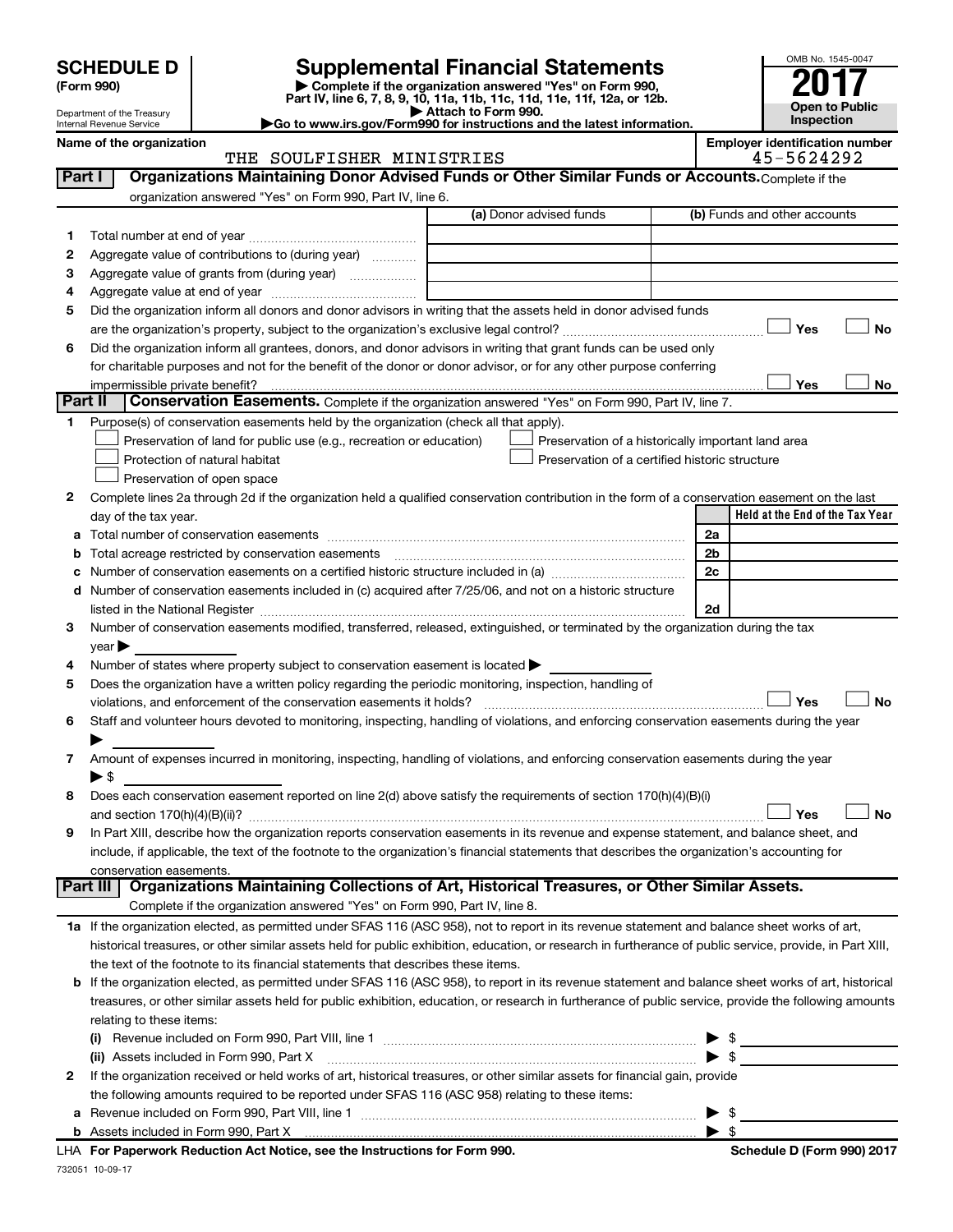|        | Schedule D (Form 990) 2017                                                                                                                                                                                                     | THE SOULFISHER MINISTRIES |                |                                                                                                                                                                                                                               |                 | 45-5624292 Page 2 |                |     |     |  |
|--------|--------------------------------------------------------------------------------------------------------------------------------------------------------------------------------------------------------------------------------|---------------------------|----------------|-------------------------------------------------------------------------------------------------------------------------------------------------------------------------------------------------------------------------------|-----------------|-------------------|----------------|-----|-----|--|
|        | Part III  <br>Organizations Maintaining Collections of Art, Historical Treasures, or Other Similar Assets (continued)                                                                                                          |                           |                |                                                                                                                                                                                                                               |                 |                   |                |     |     |  |
| 3      | Using the organization's acquisition, accession, and other records, check any of the following that are a significant use of its collection items                                                                              |                           |                |                                                                                                                                                                                                                               |                 |                   |                |     |     |  |
|        | (check all that apply):                                                                                                                                                                                                        |                           |                |                                                                                                                                                                                                                               |                 |                   |                |     |     |  |
| a      | Public exhibition                                                                                                                                                                                                              | d                         |                | Loan or exchange programs                                                                                                                                                                                                     |                 |                   |                |     |     |  |
| b      | Scholarly research                                                                                                                                                                                                             |                           |                | Other and the contract of the contract of the contract of the contract of the contract of the contract of the contract of the contract of the contract of the contract of the contract of the contract of the contract of the |                 |                   |                |     |     |  |
| c      | Preservation for future generations                                                                                                                                                                                            |                           |                |                                                                                                                                                                                                                               |                 |                   |                |     |     |  |
| 4      | Provide a description of the organization's collections and explain how they further the organization's exempt purpose in Part XIII.                                                                                           |                           |                |                                                                                                                                                                                                                               |                 |                   |                |     |     |  |
| 5      | During the year, did the organization solicit or receive donations of art, historical treasures, or other similar assets                                                                                                       |                           |                |                                                                                                                                                                                                                               |                 |                   |                |     |     |  |
|        | Yes<br>No                                                                                                                                                                                                                      |                           |                |                                                                                                                                                                                                                               |                 |                   |                |     |     |  |
|        | Part IV<br>Escrow and Custodial Arrangements. Complete if the organization answered "Yes" on Form 990, Part IV, line 9, or                                                                                                     |                           |                |                                                                                                                                                                                                                               |                 |                   |                |     |     |  |
|        | reported an amount on Form 990, Part X, line 21.                                                                                                                                                                               |                           |                |                                                                                                                                                                                                                               |                 |                   |                |     |     |  |
|        | 1a Is the organization an agent, trustee, custodian or other intermediary for contributions or other assets not included                                                                                                       |                           |                |                                                                                                                                                                                                                               |                 |                   |                |     |     |  |
|        | on Form 990, Part X? <b>William Constitution Constitution</b> Construction Construction Construction Constitution Cons                                                                                                         |                           |                |                                                                                                                                                                                                                               |                 |                   | Yes            |     | No  |  |
|        | <b>b</b> If "Yes," explain the arrangement in Part XIII and complete the following table:                                                                                                                                      |                           |                |                                                                                                                                                                                                                               |                 |                   |                |     |     |  |
|        |                                                                                                                                                                                                                                |                           |                |                                                                                                                                                                                                                               |                 |                   | Amount         |     |     |  |
| c      | Beginning balance measurements and contain the contract of the contract of the contract of the contract of the                                                                                                                 |                           |                |                                                                                                                                                                                                                               | 1c              |                   |                |     |     |  |
|        | Additions during the year manufactured and an account of the state of the state of the state of the state of the state of the state of the state of the state of the state of the state of the state of the state of the state |                           |                |                                                                                                                                                                                                                               | 1d              |                   |                |     |     |  |
|        | Distributions during the year manufactured and an account of the year manufactured and the year manufactured and the year manufactured and the year manufactured and the year manufactured and the year manufactured and the y |                           |                |                                                                                                                                                                                                                               | 1e              |                   |                |     |     |  |
|        |                                                                                                                                                                                                                                |                           |                |                                                                                                                                                                                                                               | 1f              |                   |                |     |     |  |
|        | 2a Did the organization include an amount on Form 990, Part X, line 21, for escrow or custodial account liability?                                                                                                             |                           |                |                                                                                                                                                                                                                               |                 | .                 | Yes            |     | No  |  |
|        |                                                                                                                                                                                                                                |                           |                |                                                                                                                                                                                                                               |                 |                   |                |     |     |  |
| Part V | <b>Endowment Funds.</b> Complete if the organization answered "Yes" on Form 990, Part IV, line 10.                                                                                                                             |                           |                |                                                                                                                                                                                                                               |                 |                   |                |     |     |  |
|        |                                                                                                                                                                                                                                | (a) Current year          | (b) Prior year | (c) Two years back $\vert$ (d) Three years back $\vert$ (e) Four years back                                                                                                                                                   |                 |                   |                |     |     |  |
|        | <b>1a</b> Beginning of year balance                                                                                                                                                                                            |                           |                |                                                                                                                                                                                                                               |                 |                   |                |     |     |  |
|        |                                                                                                                                                                                                                                |                           |                |                                                                                                                                                                                                                               |                 |                   |                |     |     |  |
|        | Net investment earnings, gains, and losses                                                                                                                                                                                     |                           |                |                                                                                                                                                                                                                               |                 |                   |                |     |     |  |
|        |                                                                                                                                                                                                                                |                           |                |                                                                                                                                                                                                                               |                 |                   |                |     |     |  |
|        | e Other expenditures for facilities                                                                                                                                                                                            |                           |                |                                                                                                                                                                                                                               |                 |                   |                |     |     |  |
|        | and programs                                                                                                                                                                                                                   |                           |                |                                                                                                                                                                                                                               |                 |                   |                |     |     |  |
|        |                                                                                                                                                                                                                                |                           |                |                                                                                                                                                                                                                               |                 |                   |                |     |     |  |
| g      |                                                                                                                                                                                                                                |                           |                |                                                                                                                                                                                                                               |                 |                   |                |     |     |  |
| 2      | Provide the estimated percentage of the current year end balance (line 1g, column (a)) held as:                                                                                                                                |                           |                |                                                                                                                                                                                                                               |                 |                   |                |     |     |  |
|        | Board designated or quasi-endowment >                                                                                                                                                                                          |                           | %              |                                                                                                                                                                                                                               |                 |                   |                |     |     |  |
| b      | Permanent endowment                                                                                                                                                                                                            | %                         |                |                                                                                                                                                                                                                               |                 |                   |                |     |     |  |
| с      | Temporarily restricted endowment                                                                                                                                                                                               | ℅                         |                |                                                                                                                                                                                                                               |                 |                   |                |     |     |  |
|        | The percentages on lines 2a, 2b, and 2c should equal 100%.                                                                                                                                                                     |                           |                |                                                                                                                                                                                                                               |                 |                   |                |     |     |  |
|        | 3a Are there endowment funds not in the possession of the organization that are held and administered for the organization                                                                                                     |                           |                |                                                                                                                                                                                                                               |                 |                   |                |     |     |  |
|        | by:                                                                                                                                                                                                                            |                           |                |                                                                                                                                                                                                                               |                 |                   |                | Yes | No. |  |
|        | (i)                                                                                                                                                                                                                            |                           |                |                                                                                                                                                                                                                               |                 |                   | 3a(i)          |     |     |  |
|        | (ii) related organizations                                                                                                                                                                                                     |                           |                |                                                                                                                                                                                                                               |                 |                   | 3a(ii)<br>3b   |     |     |  |
|        |                                                                                                                                                                                                                                |                           |                |                                                                                                                                                                                                                               |                 |                   |                |     |     |  |
|        | Describe in Part XIII the intended uses of the organization's endowment funds.<br><b>Part VI</b><br>Land, Buildings, and Equipment.                                                                                            |                           |                |                                                                                                                                                                                                                               |                 |                   |                |     |     |  |
|        | Complete if the organization answered "Yes" on Form 990, Part IV, line 11a. See Form 990, Part X, line 10.                                                                                                                     |                           |                |                                                                                                                                                                                                                               |                 |                   |                |     |     |  |
|        | Description of property                                                                                                                                                                                                        | (a) Cost or other         |                | (b) Cost or other                                                                                                                                                                                                             | (c) Accumulated |                   | (d) Book value |     |     |  |
|        |                                                                                                                                                                                                                                | basis (investment)        |                | basis (other)                                                                                                                                                                                                                 | depreciation    |                   |                |     |     |  |
|        |                                                                                                                                                                                                                                |                           |                |                                                                                                                                                                                                                               |                 |                   |                |     |     |  |
| b      |                                                                                                                                                                                                                                |                           |                |                                                                                                                                                                                                                               |                 |                   |                |     |     |  |
|        |                                                                                                                                                                                                                                |                           |                |                                                                                                                                                                                                                               |                 |                   |                |     |     |  |
|        |                                                                                                                                                                                                                                |                           |                |                                                                                                                                                                                                                               |                 |                   |                |     |     |  |
|        |                                                                                                                                                                                                                                |                           |                |                                                                                                                                                                                                                               |                 |                   |                |     |     |  |
|        | Total. Add lines 1a through 1e. (Column (d) must equal Form 990, Part X, column (B), line 10c.)                                                                                                                                |                           |                |                                                                                                                                                                                                                               |                 |                   |                |     | 0.  |  |
|        |                                                                                                                                                                                                                                |                           |                |                                                                                                                                                                                                                               |                 |                   |                |     |     |  |

**Schedule D (Form 990) 2017**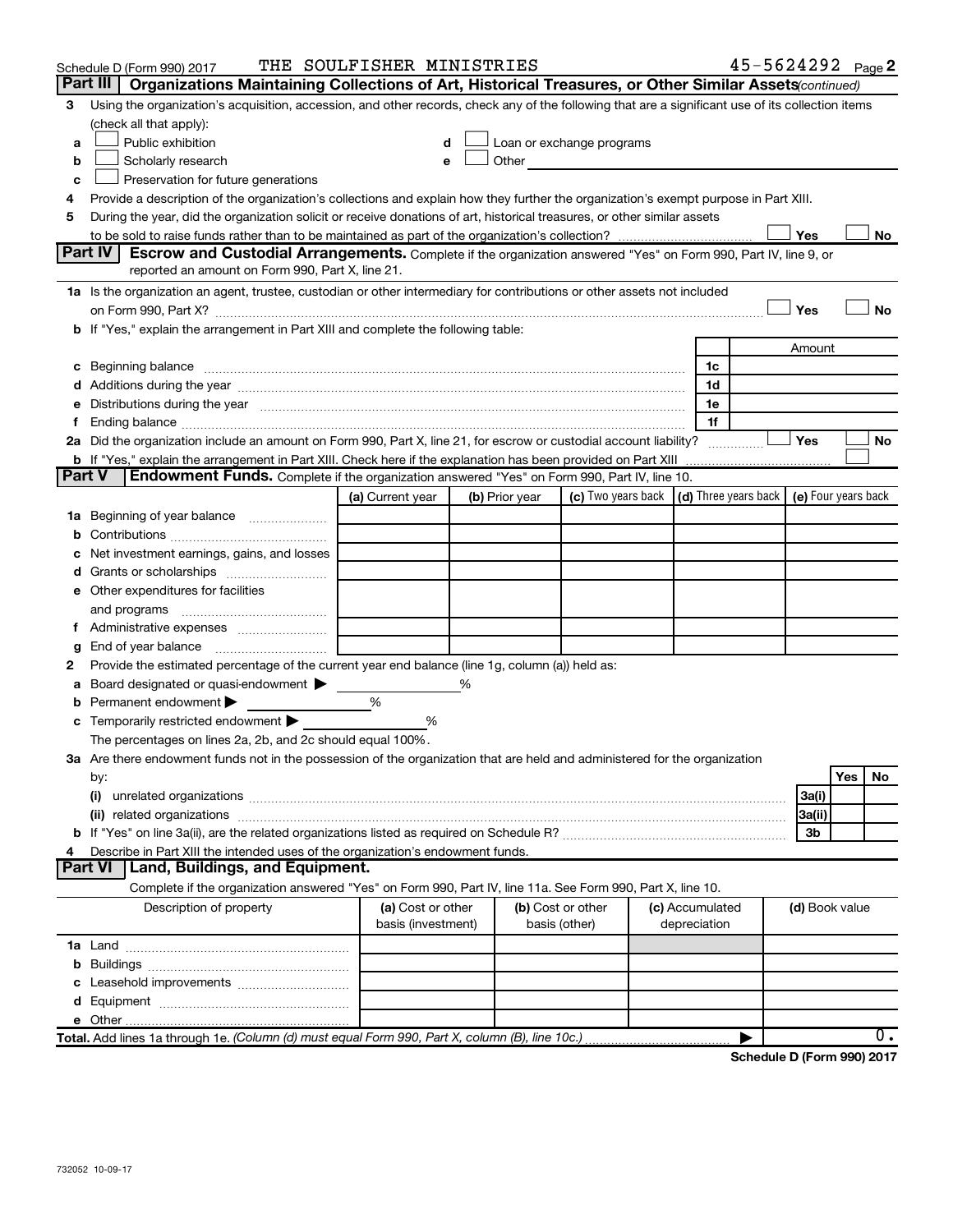| Schedule D (Form 990) 2017 |                                                 | THE SOULFISHER MINISTRIES | $45 - 5624292$ Page 3 |  |
|----------------------------|-------------------------------------------------|---------------------------|-----------------------|--|
|                            | <b>Part VII</b> Investments - Other Securities. |                           |                       |  |

| (a) Description of security or category (including name of security)                                                                          | (b) Book value  | Complete if the organization answered "Yes" on Form 990, Part IV, line 11b. See Form 990, Part X, line 12. | (c) Method of valuation: Cost or end-of-year market value |
|-----------------------------------------------------------------------------------------------------------------------------------------------|-----------------|------------------------------------------------------------------------------------------------------------|-----------------------------------------------------------|
|                                                                                                                                               |                 |                                                                                                            |                                                           |
|                                                                                                                                               |                 |                                                                                                            |                                                           |
| (3) Other                                                                                                                                     |                 |                                                                                                            |                                                           |
| (A)                                                                                                                                           |                 |                                                                                                            |                                                           |
| (B)                                                                                                                                           |                 |                                                                                                            |                                                           |
| (C)                                                                                                                                           |                 |                                                                                                            |                                                           |
| (D)                                                                                                                                           |                 |                                                                                                            |                                                           |
| (E)                                                                                                                                           |                 |                                                                                                            |                                                           |
| (F)                                                                                                                                           |                 |                                                                                                            |                                                           |
| (G)                                                                                                                                           |                 |                                                                                                            |                                                           |
| (H)                                                                                                                                           |                 |                                                                                                            |                                                           |
| Total. (Col. (b) must equal Form 990, Part X, col. (B) line 12.)                                                                              |                 |                                                                                                            |                                                           |
| Part VIII Investments - Program Related.                                                                                                      |                 |                                                                                                            |                                                           |
| Complete if the organization answered "Yes" on Form 990, Part IV, line 11c. See Form 990, Part X, line 13.                                    |                 |                                                                                                            |                                                           |
| (a) Description of investment                                                                                                                 | (b) Book value  |                                                                                                            | (c) Method of valuation: Cost or end-of-year market value |
| (1)                                                                                                                                           |                 |                                                                                                            |                                                           |
| (2)                                                                                                                                           |                 |                                                                                                            |                                                           |
| (3)                                                                                                                                           |                 |                                                                                                            |                                                           |
| (4)                                                                                                                                           |                 |                                                                                                            |                                                           |
| (5)                                                                                                                                           |                 |                                                                                                            |                                                           |
| (6)                                                                                                                                           |                 |                                                                                                            |                                                           |
| (7)                                                                                                                                           |                 |                                                                                                            |                                                           |
| (8)                                                                                                                                           |                 |                                                                                                            |                                                           |
| (9)                                                                                                                                           |                 |                                                                                                            |                                                           |
| Total. (Col. (b) must equal Form 990, Part X, col. (B) line 13.) $\blacktriangleright$                                                        |                 |                                                                                                            |                                                           |
| Part IX<br><b>Other Assets.</b><br>Complete if the organization answered "Yes" on Form 990, Part IV, line 11d. See Form 990, Part X, line 15. |                 |                                                                                                            |                                                           |
|                                                                                                                                               | (a) Description |                                                                                                            | (b) Book value                                            |
| (1)                                                                                                                                           |                 |                                                                                                            |                                                           |
| (2)                                                                                                                                           |                 |                                                                                                            |                                                           |
|                                                                                                                                               |                 |                                                                                                            |                                                           |
|                                                                                                                                               |                 |                                                                                                            |                                                           |
| (3)                                                                                                                                           |                 |                                                                                                            |                                                           |
| (4)                                                                                                                                           |                 |                                                                                                            |                                                           |
| (5)                                                                                                                                           |                 |                                                                                                            |                                                           |
| (6)                                                                                                                                           |                 |                                                                                                            |                                                           |
| (7)                                                                                                                                           |                 |                                                                                                            |                                                           |
| (8)                                                                                                                                           |                 |                                                                                                            |                                                           |
| (9)                                                                                                                                           |                 |                                                                                                            |                                                           |
| Total. (Column (b) must equal Form 990, Part X, col. (B) line 15.)                                                                            |                 |                                                                                                            |                                                           |
| <b>Other Liabilities.</b><br>Part X                                                                                                           |                 |                                                                                                            |                                                           |
| Complete if the organization answered "Yes" on Form 990, Part IV, line 11e or 11f. See Form 990, Part X, line 25.                             |                 |                                                                                                            |                                                           |
| (a) Description of liability                                                                                                                  |                 | (b) Book value                                                                                             |                                                           |
| Federal income taxes<br>(1)                                                                                                                   |                 |                                                                                                            |                                                           |
| PAYROLL LIABILITIES<br>(2)                                                                                                                    |                 | 13,470.                                                                                                    |                                                           |
| LINE OF CREDIT<br>(3)                                                                                                                         |                 | 24,125                                                                                                     |                                                           |
| (4)                                                                                                                                           |                 |                                                                                                            |                                                           |
| (5)                                                                                                                                           |                 |                                                                                                            |                                                           |
| (6)                                                                                                                                           |                 |                                                                                                            |                                                           |
| 1.<br>(7)                                                                                                                                     |                 |                                                                                                            |                                                           |
| (8)                                                                                                                                           |                 |                                                                                                            |                                                           |
| (9)<br>Total. (Column (b) must equal Form 990, Part X, col. (B) line 25.) ▶                                                                   |                 | 37,595                                                                                                     |                                                           |

organization's liability for uncertain tax positions under FIN 48 (ASC 740). Check here if the text of the footnote has been provided in Part XIII  $\boxed{\text{X}}$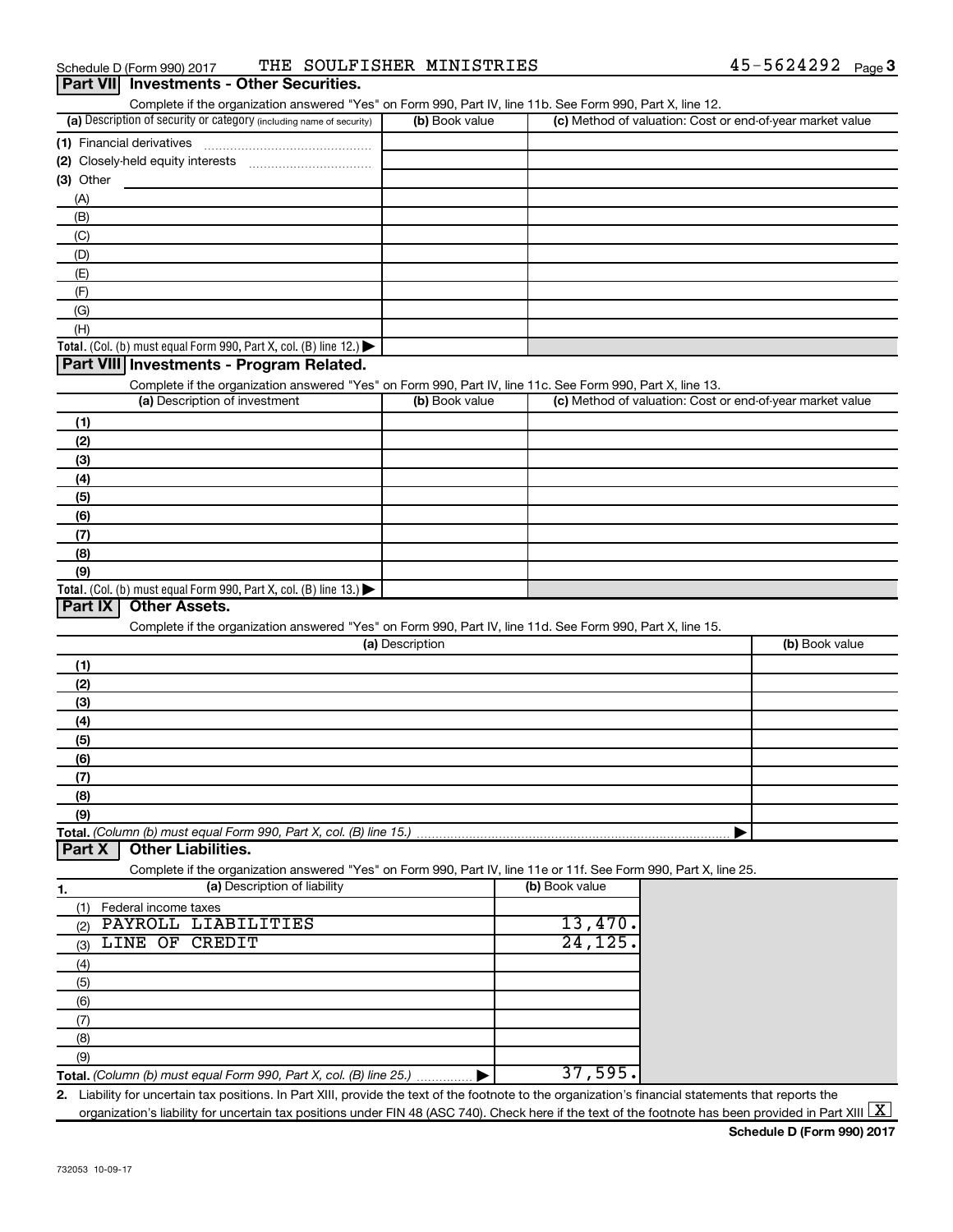|   | THE SOULFISHER MINISTRIES<br>Schedule D (Form 990) 2017                                                                                                                                                                                                                                                                               |                |                | $45 - 5624292$ Page 4 |
|---|---------------------------------------------------------------------------------------------------------------------------------------------------------------------------------------------------------------------------------------------------------------------------------------------------------------------------------------|----------------|----------------|-----------------------|
|   | Reconciliation of Revenue per Audited Financial Statements With Revenue per Return.<br>Part XI                                                                                                                                                                                                                                        |                |                |                       |
|   | Complete if the organization answered "Yes" on Form 990, Part IV, line 12a.                                                                                                                                                                                                                                                           |                |                |                       |
| 1 | Total revenue, gains, and other support per audited financial statements                                                                                                                                                                                                                                                              |                | $\blacksquare$ | 392,060.              |
| 2 | Amounts included on line 1 but not on Form 990, Part VIII, line 12:                                                                                                                                                                                                                                                                   |                |                |                       |
| a | Net unrealized gains (losses) on investments [111] [12] matter and the unrealized gains (losses) on investments                                                                                                                                                                                                                       | 2a             |                |                       |
| b |                                                                                                                                                                                                                                                                                                                                       | 2 <sub>b</sub> |                |                       |
|   |                                                                                                                                                                                                                                                                                                                                       | 2 <sub>c</sub> |                |                       |
| d |                                                                                                                                                                                                                                                                                                                                       | 2d             |                |                       |
| е | Add lines 2a through 2d                                                                                                                                                                                                                                                                                                               |                | <b>2e</b>      |                       |
| 3 |                                                                                                                                                                                                                                                                                                                                       |                | 3              | 392,060.              |
| 4 | Amounts included on Form 990, Part VIII, line 12, but not on line 1:                                                                                                                                                                                                                                                                  |                |                |                       |
| a |                                                                                                                                                                                                                                                                                                                                       | 4a             |                |                       |
|   |                                                                                                                                                                                                                                                                                                                                       | 4h             |                |                       |
|   | c Add lines 4a and 4b                                                                                                                                                                                                                                                                                                                 |                | 4c             | 0.                    |
|   |                                                                                                                                                                                                                                                                                                                                       |                |                | 392,060.              |
|   | Part XII Reconciliation of Expenses per Audited Financial Statements With Expenses per Return.                                                                                                                                                                                                                                        |                |                |                       |
|   | Complete if the organization answered "Yes" on Form 990, Part IV, line 12a.                                                                                                                                                                                                                                                           |                |                |                       |
| 1 |                                                                                                                                                                                                                                                                                                                                       |                | $\mathbf 1$    | 428, 464.             |
| 2 | Amounts included on line 1 but not on Form 990, Part IX, line 25:                                                                                                                                                                                                                                                                     |                |                |                       |
|   |                                                                                                                                                                                                                                                                                                                                       | 2a             |                |                       |
| b |                                                                                                                                                                                                                                                                                                                                       | 2 <sub>b</sub> |                |                       |
|   |                                                                                                                                                                                                                                                                                                                                       | 2 <sub>c</sub> |                |                       |
|   |                                                                                                                                                                                                                                                                                                                                       | 2d             |                |                       |
| е |                                                                                                                                                                                                                                                                                                                                       |                | 2e             |                       |
| з |                                                                                                                                                                                                                                                                                                                                       |                | 3              | 428, 464.             |
|   | Amounts included on Form 990, Part IX, line 25, but not on line 1:                                                                                                                                                                                                                                                                    |                |                |                       |
| a |                                                                                                                                                                                                                                                                                                                                       | 4a             |                |                       |
|   |                                                                                                                                                                                                                                                                                                                                       | 4 <sub>b</sub> |                |                       |
|   | Add lines 4a and 4b                                                                                                                                                                                                                                                                                                                   |                | 4с             |                       |
| 5 |                                                                                                                                                                                                                                                                                                                                       |                | 5              | 428,464.              |
|   | Part XIII Supplemental Information.                                                                                                                                                                                                                                                                                                   |                |                |                       |
|   | $\mathsf{D}_{\mathsf{G}}$ and the decoded the second of the final contract $\mathsf{D}_{\mathsf{G}}$ and $\mathsf{D}_{\mathsf{G}}$ and $\mathsf{D}_{\mathsf{G}}$ and $\mathsf{D}_{\mathsf{G}}$ and $\mathsf{D}_{\mathsf{G}}$ and $\mathsf{D}_{\mathsf{G}}$ and $\mathsf{D}_{\mathsf{G}}$ and $\mathsf{D}_{\mathsf{G}}$ and $\mathsf{$ |                |                |                       |

Provide the descriptions required for Part II, lines 3, 5, and 9; Part III, lines 1a and 4; Part IV, lines 1b and 2b; Part V, line 4; Part X, line 2; Part XI, lines 2d and 4b; and Part XII, lines 2d and 4b. Also complete this part to provide any additional information.

### Part X, Line 2:

|  | The Organization is exempt from income taxes pursuant to section $501(c)(3)$ |  |  |  |  |  |  |
|--|------------------------------------------------------------------------------|--|--|--|--|--|--|
|  | of the Internal Revenue Service Code. Therefore, no provision is made for    |  |  |  |  |  |  |
|  | taxes on income.                                                             |  |  |  |  |  |  |

| The Organization adopted the provisions of Accounting for Uncertainty in |
|--------------------------------------------------------------------------|
| Income Taxes on January 1, 2015. The adoption of that guidance resulted  |
| in no change to the financial statements                                 |
| for prior periods. As of December 31, 2017, no amounts have been         |
| recognized for uncertain tax positions. The Organization's tax returns   |
| filed prior to 2015 are closed.                                          |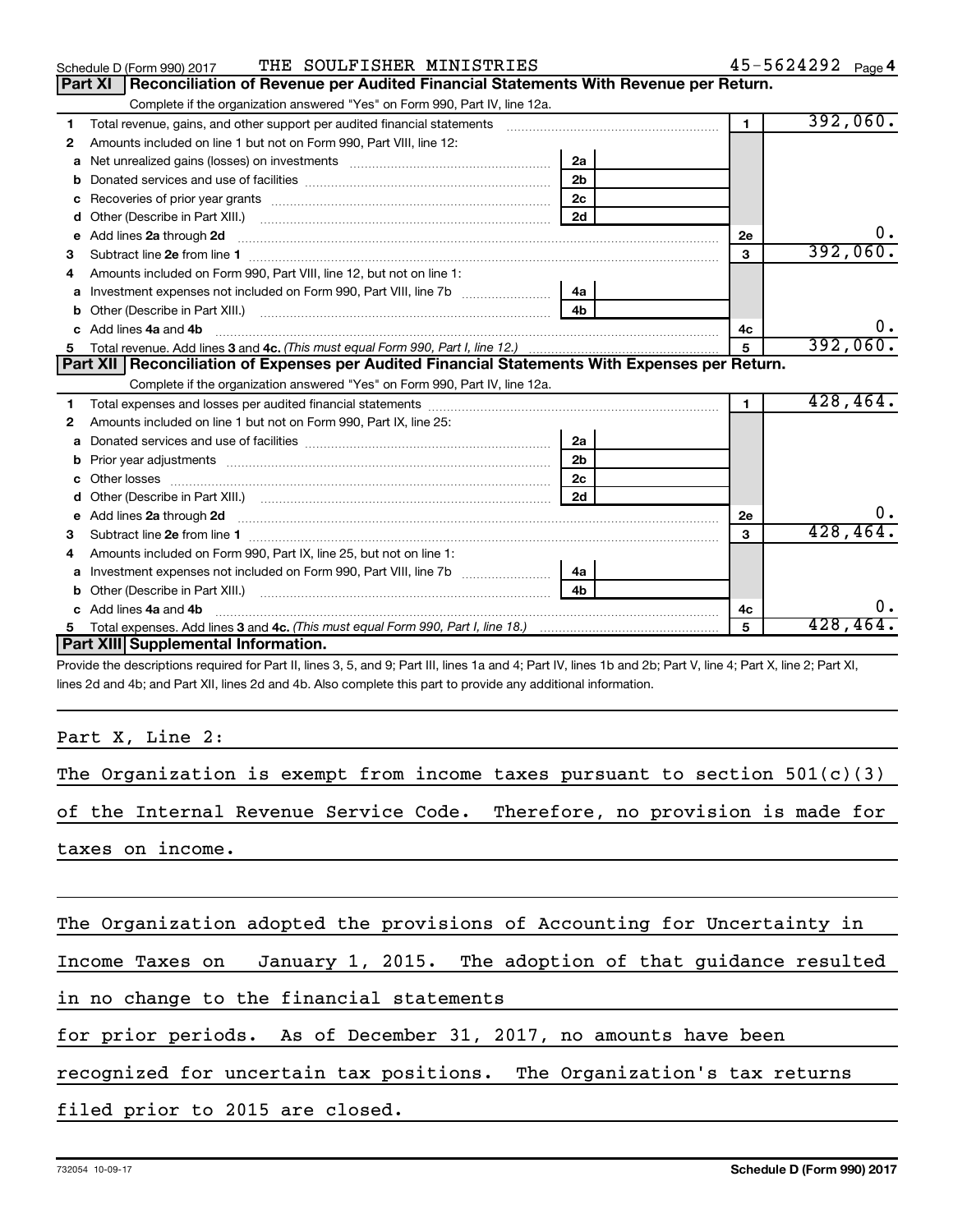| <b>Part XIII Supplemental Information (continued)</b> |  |
|-------------------------------------------------------|--|
|                                                       |  |
|                                                       |  |
|                                                       |  |
|                                                       |  |
|                                                       |  |
|                                                       |  |
|                                                       |  |
|                                                       |  |
|                                                       |  |
|                                                       |  |
|                                                       |  |
|                                                       |  |
|                                                       |  |
|                                                       |  |
|                                                       |  |
|                                                       |  |
|                                                       |  |
|                                                       |  |
|                                                       |  |
|                                                       |  |
|                                                       |  |
|                                                       |  |
|                                                       |  |
|                                                       |  |
|                                                       |  |
|                                                       |  |
|                                                       |  |
|                                                       |  |
|                                                       |  |
|                                                       |  |
|                                                       |  |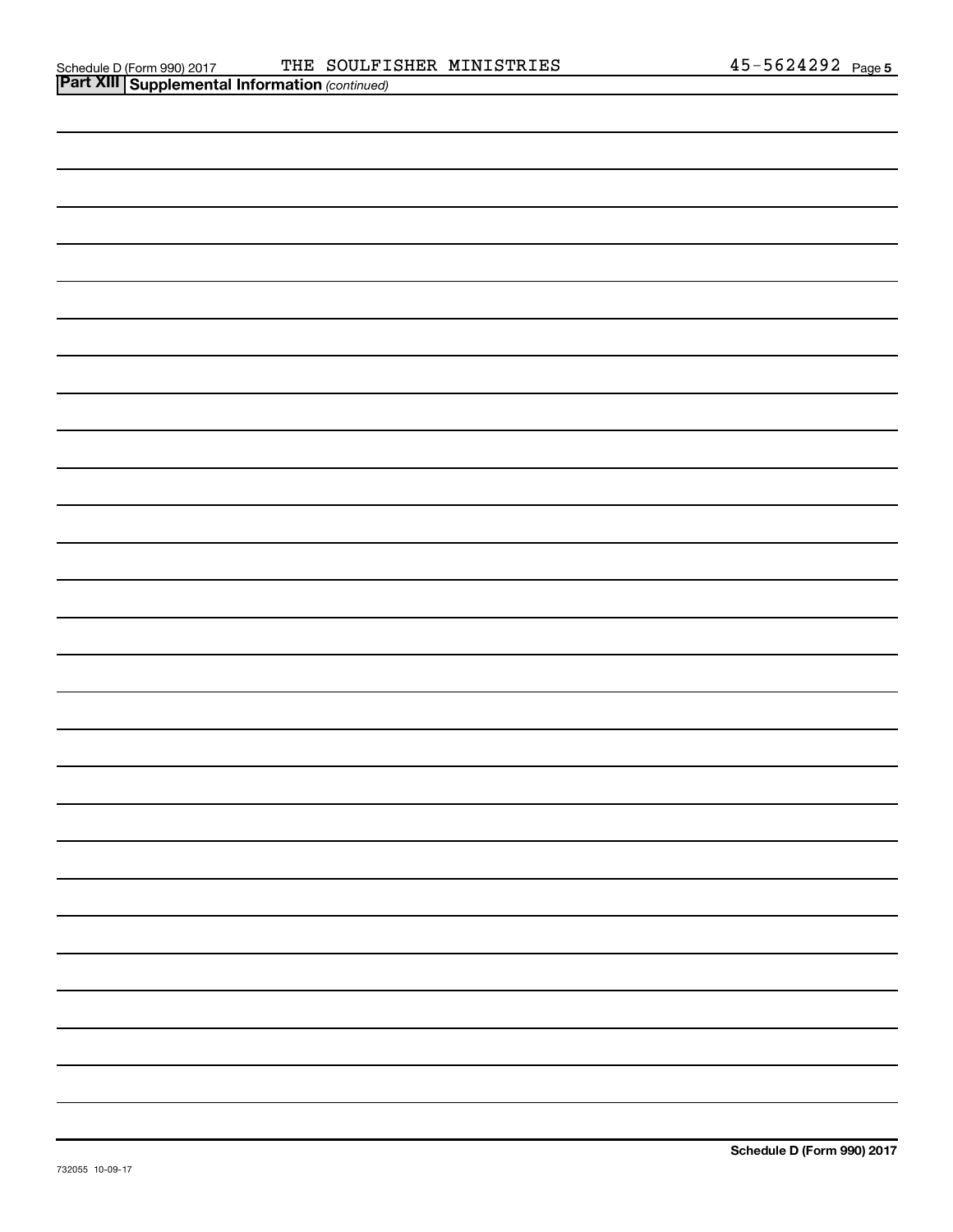| <b>SCHEDULE G</b><br>(Form 990 or 990-EZ)<br>Department of the Treasury<br>Internal Revenue Service                                                                                                                                                                                                                                                                                                                                                                                                                                                                                                                                                                                                                                                                                                                                       | Supplemental Information Regarding Fundraising or Gaming Activities<br>Complete if the organization answered "Yes" on Form 990, Part IV, line 17, 18, or 19, or if the<br>organization entered more than \$15,000 on Form 990-EZ, line 6a.<br>Attach to Form 990 or Form 990-EZ.<br>Go to www.irs.gov/Form990 for the latest instructions. |                                                                                                                                                    |                                                                                                                    |    |  |                                                                            |            |                                                         |  |  |  |
|-------------------------------------------------------------------------------------------------------------------------------------------------------------------------------------------------------------------------------------------------------------------------------------------------------------------------------------------------------------------------------------------------------------------------------------------------------------------------------------------------------------------------------------------------------------------------------------------------------------------------------------------------------------------------------------------------------------------------------------------------------------------------------------------------------------------------------------------|--------------------------------------------------------------------------------------------------------------------------------------------------------------------------------------------------------------------------------------------------------------------------------------------------------------------------------------------|----------------------------------------------------------------------------------------------------------------------------------------------------|--------------------------------------------------------------------------------------------------------------------|----|--|----------------------------------------------------------------------------|------------|---------------------------------------------------------|--|--|--|
| Name of the organization                                                                                                                                                                                                                                                                                                                                                                                                                                                                                                                                                                                                                                                                                                                                                                                                                  |                                                                                                                                                                                                                                                                                                                                            |                                                                                                                                                    |                                                                                                                    |    |  |                                                                            |            | <b>Employer identification number</b>                   |  |  |  |
| Part I                                                                                                                                                                                                                                                                                                                                                                                                                                                                                                                                                                                                                                                                                                                                                                                                                                    |                                                                                                                                                                                                                                                                                                                                            | THE SOULFISHER MINISTRIES                                                                                                                          |                                                                                                                    |    |  |                                                                            | 45-5624292 |                                                         |  |  |  |
| Fundraising Activities. Complete if the organization answered "Yes" on Form 990, Part IV, line 17. Form 990-EZ filers are not<br>required to complete this part.                                                                                                                                                                                                                                                                                                                                                                                                                                                                                                                                                                                                                                                                          |                                                                                                                                                                                                                                                                                                                                            |                                                                                                                                                    |                                                                                                                    |    |  |                                                                            |            |                                                         |  |  |  |
| 1 Indicate whether the organization raised funds through any of the following activities. Check all that apply.<br>Mail solicitations<br>Solicitation of non-government grants<br>a<br>e<br>Internet and email solicitations<br>Solicitation of government grants<br>f<br>b<br>Phone solicitations<br>Special fundraising events<br>с<br>a<br>In-person solicitations<br>d<br>2 a Did the organization have a written or oral agreement with any individual (including officers, directors, trustees, or<br><b>No</b><br>key employees listed in Form 990, Part VII) or entity in connection with professional fundraising services?<br>Yes<br>b If "Yes," list the 10 highest paid individuals or entities (fundraisers) pursuant to agreements under which the fundraiser is to be<br>compensated at least \$5,000 by the organization. |                                                                                                                                                                                                                                                                                                                                            |                                                                                                                                                    |                                                                                                                    |    |  |                                                                            |            |                                                         |  |  |  |
| (i) Name and address of individual<br>or entity (fundraiser)                                                                                                                                                                                                                                                                                                                                                                                                                                                                                                                                                                                                                                                                                                                                                                              |                                                                                                                                                                                                                                                                                                                                            | (ii) Activity                                                                                                                                      | (iii) Did<br>fundraiser<br>(iv) Gross receipts<br>have custody<br>from activity<br>or control of<br>contributions? |    |  | (v) Amount paid<br>to (or retained by)<br>fundraiser<br>listed in col. (i) |            | (vi) Amount paid<br>to (or retained by)<br>organization |  |  |  |
|                                                                                                                                                                                                                                                                                                                                                                                                                                                                                                                                                                                                                                                                                                                                                                                                                                           |                                                                                                                                                                                                                                                                                                                                            |                                                                                                                                                    | Yes                                                                                                                | No |  |                                                                            |            |                                                         |  |  |  |
|                                                                                                                                                                                                                                                                                                                                                                                                                                                                                                                                                                                                                                                                                                                                                                                                                                           |                                                                                                                                                                                                                                                                                                                                            |                                                                                                                                                    |                                                                                                                    |    |  |                                                                            |            |                                                         |  |  |  |
|                                                                                                                                                                                                                                                                                                                                                                                                                                                                                                                                                                                                                                                                                                                                                                                                                                           |                                                                                                                                                                                                                                                                                                                                            |                                                                                                                                                    |                                                                                                                    |    |  |                                                                            |            |                                                         |  |  |  |
|                                                                                                                                                                                                                                                                                                                                                                                                                                                                                                                                                                                                                                                                                                                                                                                                                                           |                                                                                                                                                                                                                                                                                                                                            |                                                                                                                                                    |                                                                                                                    |    |  |                                                                            |            |                                                         |  |  |  |
|                                                                                                                                                                                                                                                                                                                                                                                                                                                                                                                                                                                                                                                                                                                                                                                                                                           |                                                                                                                                                                                                                                                                                                                                            |                                                                                                                                                    |                                                                                                                    |    |  |                                                                            |            |                                                         |  |  |  |
|                                                                                                                                                                                                                                                                                                                                                                                                                                                                                                                                                                                                                                                                                                                                                                                                                                           |                                                                                                                                                                                                                                                                                                                                            |                                                                                                                                                    |                                                                                                                    |    |  |                                                                            |            |                                                         |  |  |  |
|                                                                                                                                                                                                                                                                                                                                                                                                                                                                                                                                                                                                                                                                                                                                                                                                                                           |                                                                                                                                                                                                                                                                                                                                            |                                                                                                                                                    |                                                                                                                    |    |  |                                                                            |            |                                                         |  |  |  |
|                                                                                                                                                                                                                                                                                                                                                                                                                                                                                                                                                                                                                                                                                                                                                                                                                                           |                                                                                                                                                                                                                                                                                                                                            |                                                                                                                                                    |                                                                                                                    |    |  |                                                                            |            |                                                         |  |  |  |
|                                                                                                                                                                                                                                                                                                                                                                                                                                                                                                                                                                                                                                                                                                                                                                                                                                           |                                                                                                                                                                                                                                                                                                                                            |                                                                                                                                                    |                                                                                                                    |    |  |                                                                            |            |                                                         |  |  |  |
|                                                                                                                                                                                                                                                                                                                                                                                                                                                                                                                                                                                                                                                                                                                                                                                                                                           |                                                                                                                                                                                                                                                                                                                                            |                                                                                                                                                    |                                                                                                                    |    |  |                                                                            |            |                                                         |  |  |  |
| Total                                                                                                                                                                                                                                                                                                                                                                                                                                                                                                                                                                                                                                                                                                                                                                                                                                     |                                                                                                                                                                                                                                                                                                                                            |                                                                                                                                                    |                                                                                                                    |    |  |                                                                            |            |                                                         |  |  |  |
| or licensing.                                                                                                                                                                                                                                                                                                                                                                                                                                                                                                                                                                                                                                                                                                                                                                                                                             |                                                                                                                                                                                                                                                                                                                                            | 3 List all states in which the organization is registered or licensed to solicit contributions or has been notified it is exempt from registration |                                                                                                                    |    |  |                                                                            |            |                                                         |  |  |  |
|                                                                                                                                                                                                                                                                                                                                                                                                                                                                                                                                                                                                                                                                                                                                                                                                                                           |                                                                                                                                                                                                                                                                                                                                            |                                                                                                                                                    |                                                                                                                    |    |  |                                                                            |            |                                                         |  |  |  |
|                                                                                                                                                                                                                                                                                                                                                                                                                                                                                                                                                                                                                                                                                                                                                                                                                                           |                                                                                                                                                                                                                                                                                                                                            |                                                                                                                                                    |                                                                                                                    |    |  |                                                                            |            |                                                         |  |  |  |
|                                                                                                                                                                                                                                                                                                                                                                                                                                                                                                                                                                                                                                                                                                                                                                                                                                           |                                                                                                                                                                                                                                                                                                                                            |                                                                                                                                                    |                                                                                                                    |    |  |                                                                            |            |                                                         |  |  |  |
|                                                                                                                                                                                                                                                                                                                                                                                                                                                                                                                                                                                                                                                                                                                                                                                                                                           |                                                                                                                                                                                                                                                                                                                                            |                                                                                                                                                    |                                                                                                                    |    |  |                                                                            |            |                                                         |  |  |  |

**For Paperwork Reduction Act Notice, see the Instructions for Form 990 or 990-EZ. Schedule G (Form 990 or 990-EZ) 2017** LHA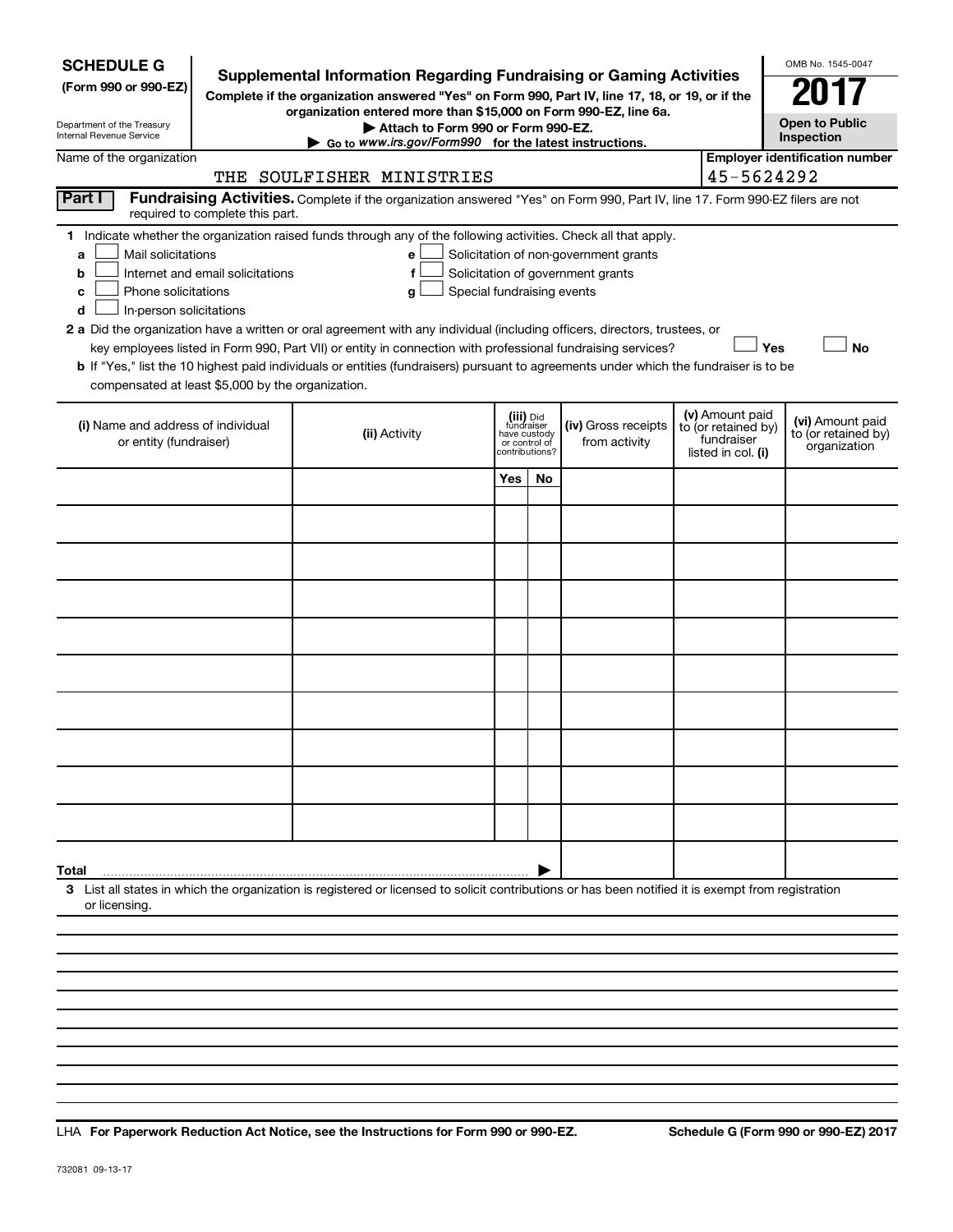### Schedule G (Form 990 or 990-EZ) 2017  $\texttt{THE}$  SOULFISHER MINISTRIES  $45\texttt{-}5624292$  Page

<u>45-5624292 Page2</u>

Part II | Fundraising Events. Complete if the organization answered "Yes" on Form 990, Part IV, line 18, or reported more than \$15,000 of fundraising event contributions and gross income on Form 990-EZ, lines 1 and 6b. List events with gross receipts greater than \$5,000.

|                        |              | or fundraising event contributions and gross income on Form 990-EZ, lines T and 6D. List events with gross receipts greater than \$5,000. |                   |                                                  |                  |                            |
|------------------------|--------------|-------------------------------------------------------------------------------------------------------------------------------------------|-------------------|--------------------------------------------------|------------------|----------------------------|
|                        |              |                                                                                                                                           | (a) Event $#1$    | $(b)$ Event #2                                   | (c) Other events | (d) Total events           |
|                        |              |                                                                                                                                           | <b>AGAPE GALA</b> | <b>GOLF</b>                                      | None             |                            |
|                        |              |                                                                                                                                           | BANQUET           | TOURNAMENT                                       |                  | (add col. (a) through      |
|                        |              |                                                                                                                                           | (event type)      | (event type)                                     | (total number)   | col. (c)                   |
|                        |              |                                                                                                                                           |                   |                                                  |                  |                            |
| Revenue                | 1.           |                                                                                                                                           | 23,490.           | 21,707.                                          |                  | 45,197.                    |
|                        |              |                                                                                                                                           |                   |                                                  |                  |                            |
|                        |              |                                                                                                                                           |                   |                                                  |                  |                            |
|                        |              |                                                                                                                                           |                   |                                                  |                  |                            |
|                        |              | Gross income (line 1 minus line 2)                                                                                                        | 23,490.           | 21,707.                                          |                  | 45,197.                    |
|                        | 3            |                                                                                                                                           |                   |                                                  |                  |                            |
|                        |              |                                                                                                                                           |                   |                                                  |                  |                            |
|                        |              |                                                                                                                                           |                   |                                                  |                  |                            |
|                        |              |                                                                                                                                           |                   |                                                  |                  |                            |
|                        | 5.           |                                                                                                                                           |                   |                                                  |                  |                            |
| Direct Expenses        |              |                                                                                                                                           |                   |                                                  |                  |                            |
|                        | 6            |                                                                                                                                           |                   |                                                  |                  |                            |
|                        |              |                                                                                                                                           |                   |                                                  |                  |                            |
|                        |              |                                                                                                                                           |                   |                                                  |                  |                            |
|                        |              |                                                                                                                                           |                   |                                                  |                  |                            |
|                        | 8            |                                                                                                                                           | 6,821.            | 8,993.                                           |                  | 15,814.                    |
|                        | 9            |                                                                                                                                           |                   |                                                  |                  |                            |
|                        | 10           | Direct expense summary. Add lines 4 through 9 in column (d)                                                                               |                   |                                                  |                  | 15,814.                    |
| <b>Part III</b>        |              | 11 Net income summary. Subtract line 10 from line 3, column (d)                                                                           |                   |                                                  |                  | 29,383.                    |
|                        |              | Gaming. Complete if the organization answered "Yes" on Form 990, Part IV, line 19, or reported more than                                  |                   |                                                  |                  |                            |
|                        |              | \$15,000 on Form 990-EZ, line 6a.                                                                                                         |                   |                                                  |                  |                            |
|                        |              |                                                                                                                                           | (a) Bingo         | (b) Pull tabs/instant<br>bingo/progressive bingo | (c) Other gaming | (d) Total gaming (add      |
| Revenue                |              |                                                                                                                                           |                   |                                                  |                  | col. (a) through col. (c)) |
|                        |              |                                                                                                                                           |                   |                                                  |                  |                            |
|                        | 1.           |                                                                                                                                           |                   |                                                  |                  |                            |
|                        |              |                                                                                                                                           |                   |                                                  |                  |                            |
|                        |              |                                                                                                                                           |                   |                                                  |                  |                            |
|                        |              |                                                                                                                                           |                   |                                                  |                  |                            |
|                        | 3            |                                                                                                                                           |                   |                                                  |                  |                            |
| <b>Direct Expenses</b> |              |                                                                                                                                           |                   |                                                  |                  |                            |
|                        | 4            |                                                                                                                                           |                   |                                                  |                  |                            |
|                        |              |                                                                                                                                           |                   |                                                  |                  |                            |
|                        |              |                                                                                                                                           |                   |                                                  |                  |                            |
|                        |              |                                                                                                                                           | <b>Yes</b><br>%   | Yes<br>%                                         | Yes<br>%         |                            |
|                        |              | 6 Volunteer labor                                                                                                                         | No                | No                                               | No               |                            |
|                        |              |                                                                                                                                           |                   |                                                  |                  |                            |
|                        | $\mathbf{7}$ | Direct expense summary. Add lines 2 through 5 in column (d)                                                                               |                   |                                                  |                  |                            |
|                        |              |                                                                                                                                           |                   |                                                  |                  |                            |
|                        | 8            |                                                                                                                                           |                   |                                                  |                  |                            |
|                        |              |                                                                                                                                           |                   |                                                  |                  |                            |
| 9                      |              | Enter the state(s) in which the organization conducts gaming activities:                                                                  |                   |                                                  |                  |                            |
|                        |              |                                                                                                                                           |                   |                                                  |                  | Yes<br>No                  |
|                        |              | <b>b</b> If "No," explain:                                                                                                                |                   |                                                  |                  |                            |
|                        |              |                                                                                                                                           |                   |                                                  |                  |                            |
|                        |              |                                                                                                                                           |                   |                                                  |                  |                            |
|                        |              |                                                                                                                                           |                   |                                                  |                  | Yes<br>No                  |
|                        |              | <b>b</b> If "Yes," explain:                                                                                                               |                   |                                                  |                  |                            |
|                        |              |                                                                                                                                           |                   |                                                  |                  |                            |
|                        |              |                                                                                                                                           |                   |                                                  |                  |                            |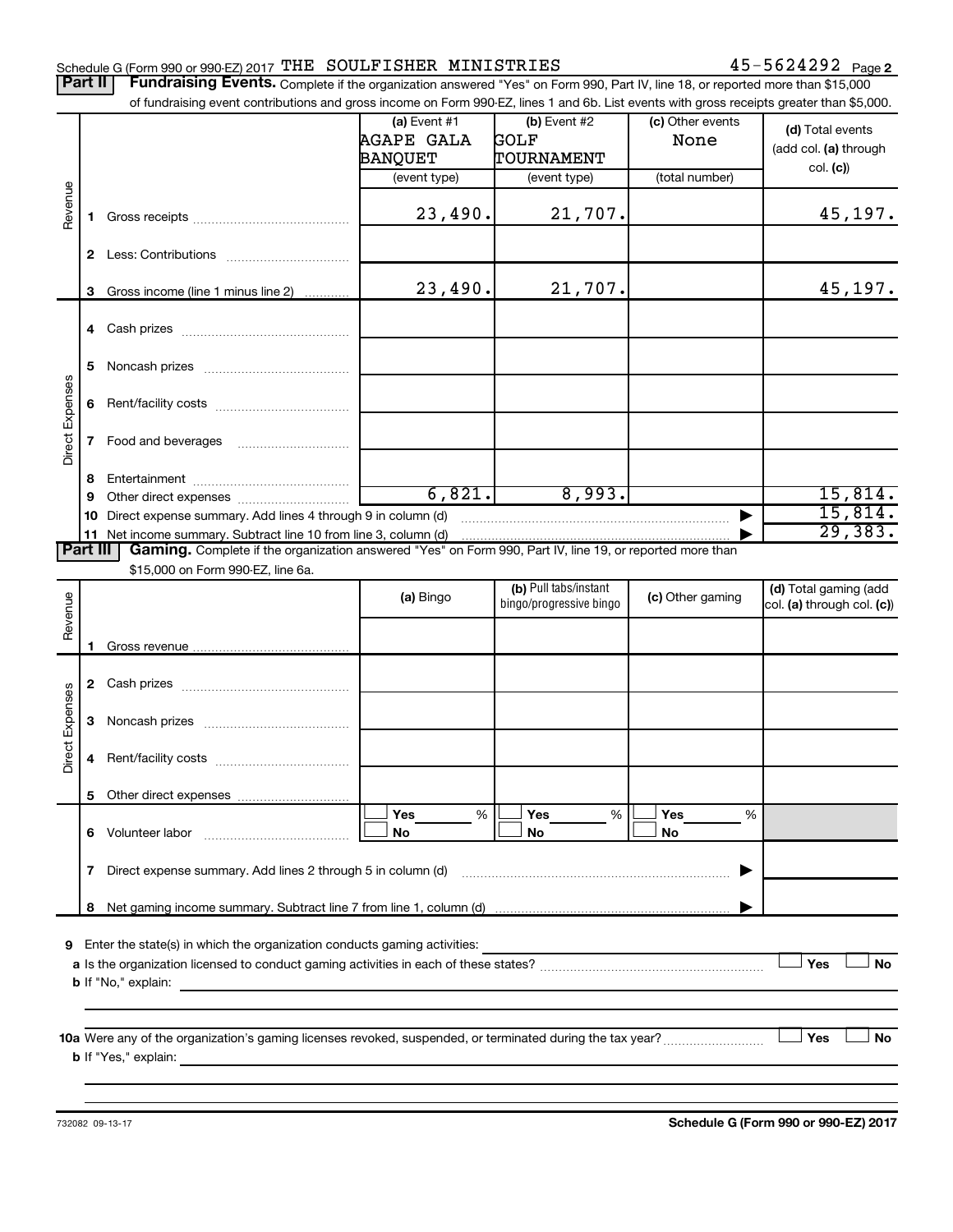| Schedule G (Form 990 or 990-EZ) 2017 THE SOULFISHER MINISTRIES                                                                                                | 45-5624292 Page 3 |                 |     |                      |
|---------------------------------------------------------------------------------------------------------------------------------------------------------------|-------------------|-----------------|-----|----------------------|
|                                                                                                                                                               |                   |                 | Yes | <b>No</b>            |
| 12 Is the organization a grantor, beneficiary or trustee of a trust, or a member of a partnership or other entity formed                                      |                   | $\Box$ Yes      |     | No                   |
|                                                                                                                                                               |                   |                 |     |                      |
| <b>13</b> Indicate the percentage of gaming activity conducted in:                                                                                            |                   |                 |     |                      |
|                                                                                                                                                               |                   | 13 <sub>b</sub> |     | %<br>%               |
| 14 Enter the name and address of the person who prepares the organization's gaming/special events books and records:                                          |                   |                 |     |                      |
|                                                                                                                                                               |                   |                 |     |                      |
| Name $\blacktriangleright$<br><u> 1989 - Johann Stein, marwolaethau a bhann an t-Amhainn an t-Amhainn an t-Amhainn an t-Amhainn an t-Amhainn an</u>           |                   |                 |     |                      |
| Address $\blacktriangleright$<br><u>and the state of the state of the state of the state of the state of the state of the state of the state of</u>           |                   |                 |     |                      |
|                                                                                                                                                               |                   |                 |     | <b>No</b>            |
|                                                                                                                                                               |                   |                 |     |                      |
| of gaming revenue retained by the third party $\triangleright$ \$                                                                                             |                   |                 |     |                      |
| c If "Yes," enter name and address of the third party:                                                                                                        |                   |                 |     |                      |
|                                                                                                                                                               |                   |                 |     |                      |
| <u> 1989 - John Harry Harry Harry Harry Harry Harry Harry Harry Harry Harry Harry Harry Harry Harry Harry Harry</u><br>Name $\blacktriangleright$             |                   |                 |     |                      |
| Address $\blacktriangleright$<br><u>and the control of the control of the control of the control of the control of the control of the control of</u>          |                   |                 |     |                      |
| 16 Gaming manager information:                                                                                                                                |                   |                 |     |                      |
| Name $\blacktriangleright$<br><u> 1989 - Johann Barbara, martin amerikan basal da</u>                                                                         |                   |                 |     |                      |
| Gaming manager compensation > \$                                                                                                                              |                   |                 |     |                      |
|                                                                                                                                                               |                   |                 |     |                      |
| Description of services provided > The Communication of Services of Australian Communication of Services provided >                                           |                   |                 |     |                      |
|                                                                                                                                                               |                   |                 |     |                      |
|                                                                                                                                                               |                   |                 |     |                      |
| Director/officer<br>Employee<br>Independent contractor                                                                                                        |                   |                 |     |                      |
| <b>17</b> Mandatory distributions:                                                                                                                            |                   |                 |     |                      |
| a Is the organization required under state law to make charitable distributions from the gaming proceeds to                                                   |                   |                 |     |                      |
|                                                                                                                                                               |                   |                 |     | $\Box$ Yes $\Box$ No |
| <b>b</b> Enter the amount of distributions required under state law to be distributed to other exempt organizations or spent in the                           |                   |                 |     |                      |
| organization's own exempt activities during the tax year $\triangleright$ \$                                                                                  |                   |                 |     |                      |
| <b>Part IV</b><br>Supplemental Information. Provide the explanations required by Part I, line 2b, columns (iii) and (v); and Part III, lines 9, 9b, 10b, 15b, |                   |                 |     |                      |
| 15c, 16, and 17b, as applicable. Also provide any additional information. See instructions.                                                                   |                   |                 |     |                      |
|                                                                                                                                                               |                   |                 |     |                      |
|                                                                                                                                                               |                   |                 |     |                      |
|                                                                                                                                                               |                   |                 |     |                      |
|                                                                                                                                                               |                   |                 |     |                      |
|                                                                                                                                                               |                   |                 |     |                      |
|                                                                                                                                                               |                   |                 |     |                      |
|                                                                                                                                                               |                   |                 |     |                      |
|                                                                                                                                                               |                   |                 |     |                      |
|                                                                                                                                                               |                   |                 |     |                      |
|                                                                                                                                                               |                   |                 |     |                      |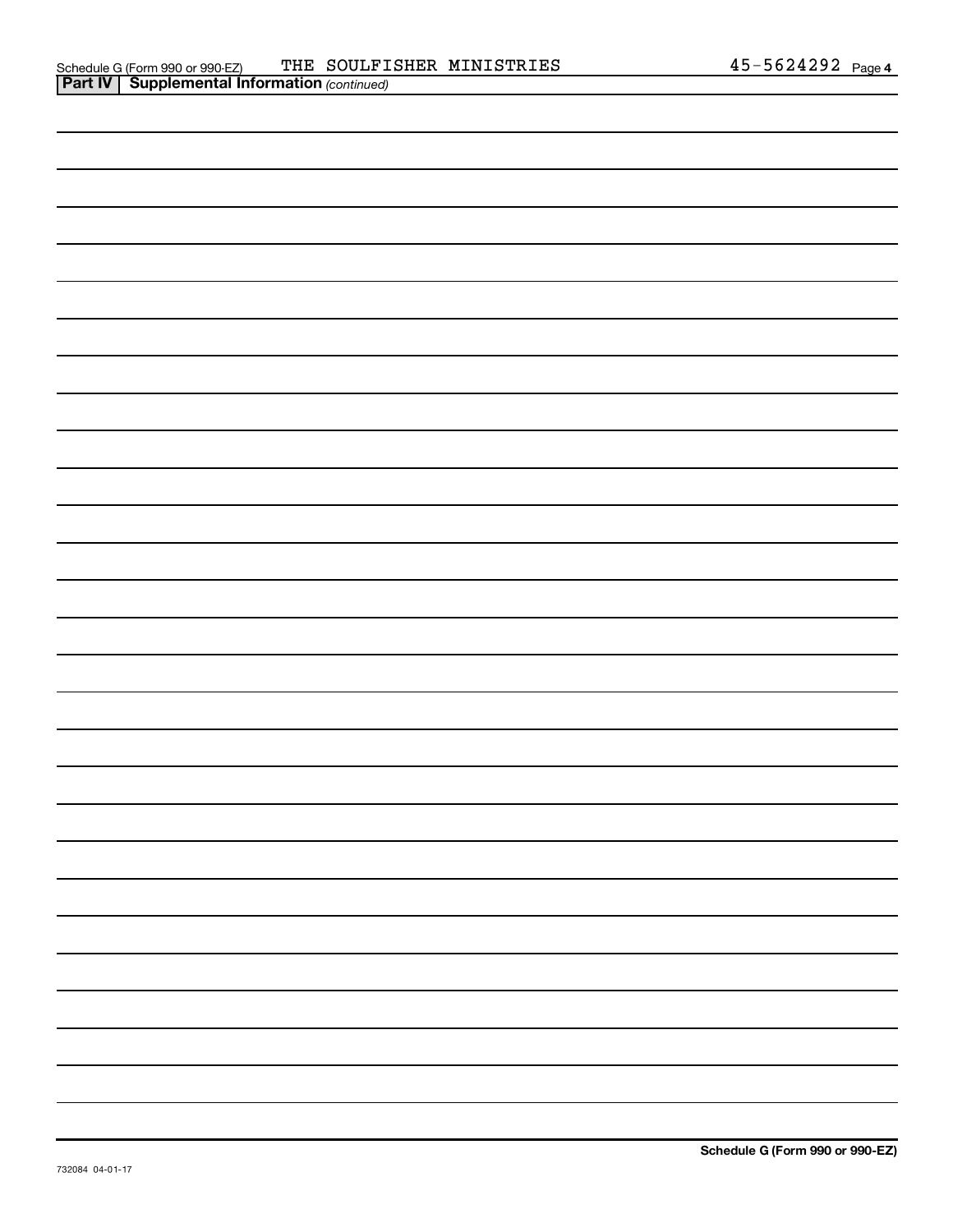| <b>SCHEDULE L</b><br>(Form 990 or 990-EZ)   Complete if the organization answered "Yes" on Form 990, Part IV, line 25a, 25b, 26, 27, 28a,                   |                                                                        |                                                                            |                           |                | <b>Transactions With Interested Persons</b><br>28b, or 28c, or Form 990-EZ, Part V, line 38a or 40b. |                                                                                                                                    |          |                              |               |                                                     | OMB No. 1545-0047 |                |  |
|-------------------------------------------------------------------------------------------------------------------------------------------------------------|------------------------------------------------------------------------|----------------------------------------------------------------------------|---------------------------|----------------|------------------------------------------------------------------------------------------------------|------------------------------------------------------------------------------------------------------------------------------------|----------|------------------------------|---------------|-----------------------------------------------------|-------------------|----------------|--|
| Attach to Form 990 or Form 990-EZ.<br><b>Open To Public</b><br>Department of the Treasury                                                                   |                                                                        |                                                                            |                           |                |                                                                                                      |                                                                                                                                    |          |                              |               |                                                     |                   |                |  |
| <b>Internal Revenue Service</b><br>Name of the organization                                                                                                 | Go to www.irs.gov/Form990 for instructions and the latest information. |                                                                            |                           |                |                                                                                                      |                                                                                                                                    |          |                              |               | Inspection<br><b>Employer identification number</b> |                   |                |  |
|                                                                                                                                                             |                                                                        |                                                                            |                           |                |                                                                                                      |                                                                                                                                    |          |                              |               |                                                     |                   |                |  |
| 45-5624292<br>THE SOULFISHER MINISTRIES<br>Excess Benefit Transactions (section 501(c)(3), section 501(c)(4), and 501(c)(29) organizations only).<br>Part I |                                                                        |                                                                            |                           |                |                                                                                                      |                                                                                                                                    |          |                              |               |                                                     |                   |                |  |
|                                                                                                                                                             |                                                                        |                                                                            |                           |                |                                                                                                      | Complete if the organization answered "Yes" on Form 990, Part IV, line 25a or 25b, or Form 990-EZ, Part V, line 40b.               |          |                              |               |                                                     |                   |                |  |
| 1                                                                                                                                                           |                                                                        | (b) Relationship between disqualified                                      |                           |                |                                                                                                      |                                                                                                                                    |          |                              |               |                                                     |                   | (d) Corrected? |  |
| (a) Name of disqualified person                                                                                                                             |                                                                        | person and organization                                                    |                           |                |                                                                                                      | (c) Description of transaction                                                                                                     |          |                              |               |                                                     |                   | No             |  |
|                                                                                                                                                             |                                                                        |                                                                            |                           |                |                                                                                                      |                                                                                                                                    |          |                              |               |                                                     |                   |                |  |
|                                                                                                                                                             |                                                                        |                                                                            |                           |                |                                                                                                      |                                                                                                                                    |          |                              |               |                                                     |                   |                |  |
|                                                                                                                                                             |                                                                        |                                                                            |                           |                |                                                                                                      |                                                                                                                                    |          |                              |               |                                                     |                   |                |  |
|                                                                                                                                                             |                                                                        |                                                                            |                           |                |                                                                                                      |                                                                                                                                    |          |                              |               |                                                     |                   |                |  |
|                                                                                                                                                             |                                                                        |                                                                            |                           |                |                                                                                                      |                                                                                                                                    |          |                              |               |                                                     |                   |                |  |
| 2 Enter the amount of tax incurred by the organization managers or disqualified persons during the year under                                               |                                                                        |                                                                            |                           |                |                                                                                                      |                                                                                                                                    |          |                              |               |                                                     |                   |                |  |
| section 4958                                                                                                                                                |                                                                        |                                                                            |                           |                |                                                                                                      |                                                                                                                                    |          |                              | $\frac{1}{2}$ |                                                     |                   |                |  |
|                                                                                                                                                             |                                                                        |                                                                            |                           |                |                                                                                                      |                                                                                                                                    |          | $\blacktriangleright$ \$     |               |                                                     |                   |                |  |
| Part II                                                                                                                                                     |                                                                        | <b>Loans to and/or From Interested Persons.</b>                            |                           |                |                                                                                                      |                                                                                                                                    |          |                              |               |                                                     |                   |                |  |
|                                                                                                                                                             |                                                                        |                                                                            |                           |                |                                                                                                      | Complete if the organization answered "Yes" on Form 990-EZ, Part V, line 38a or Form 990, Part IV, line 26; or if the organization |          |                              |               |                                                     |                   |                |  |
|                                                                                                                                                             |                                                                        | reported an amount on Form 990, Part X, line 5, 6, or 22.                  |                           |                |                                                                                                      |                                                                                                                                    |          |                              |               |                                                     |                   |                |  |
| (a) Name of                                                                                                                                                 | (b) Relationship                                                       | (c) Purpose                                                                |                           | (d) Loan to or | (e) Original                                                                                         | (f) Balance due                                                                                                                    | $(g)$ In |                              |               | <b>(h)</b> Approved<br>(i) Written<br>`by board or  |                   |                |  |
| interested person                                                                                                                                           | with organization                                                      | of loan                                                                    | from the<br>organization? |                | principal amount                                                                                     |                                                                                                                                    | default? |                              |               | committee?                                          |                   | agreement?     |  |
|                                                                                                                                                             |                                                                        |                                                                            | From<br>To                |                |                                                                                                      |                                                                                                                                    | Yes      | No.                          | Yes           | No.                                                 | Yes               | No.            |  |
| SHAWNTELLE FISHCEO                                                                                                                                          |                                                                        | AIDING                                                                     | X                         |                | 0.                                                                                                   | 14,729.                                                                                                                            |          | X                            | x             |                                                     | x                 |                |  |
|                                                                                                                                                             |                                                                        |                                                                            |                           |                |                                                                                                      |                                                                                                                                    |          |                              |               |                                                     |                   |                |  |
|                                                                                                                                                             |                                                                        |                                                                            |                           |                |                                                                                                      |                                                                                                                                    |          |                              |               |                                                     |                   |                |  |
|                                                                                                                                                             |                                                                        |                                                                            |                           |                |                                                                                                      |                                                                                                                                    |          |                              |               |                                                     |                   |                |  |
|                                                                                                                                                             |                                                                        |                                                                            |                           |                |                                                                                                      |                                                                                                                                    |          |                              |               |                                                     |                   |                |  |
|                                                                                                                                                             |                                                                        |                                                                            |                           |                |                                                                                                      |                                                                                                                                    |          |                              |               |                                                     |                   |                |  |
|                                                                                                                                                             |                                                                        |                                                                            |                           |                |                                                                                                      |                                                                                                                                    |          |                              |               |                                                     |                   |                |  |
|                                                                                                                                                             |                                                                        |                                                                            |                           |                |                                                                                                      |                                                                                                                                    |          |                              |               |                                                     |                   |                |  |
|                                                                                                                                                             |                                                                        |                                                                            |                           |                |                                                                                                      |                                                                                                                                    |          |                              |               |                                                     |                   |                |  |
| Total<br>Part II                                                                                                                                            |                                                                        | <b>Grants or Assistance Benefiting Interested Persons.</b>                 |                           |                | - \$                                                                                                 | 14,729.                                                                                                                            |          |                              |               |                                                     |                   |                |  |
|                                                                                                                                                             |                                                                        | Complete if the organization answered "Yes" on Form 990, Part IV, line 27. |                           |                |                                                                                                      |                                                                                                                                    |          |                              |               |                                                     |                   |                |  |
| (a) Name of interested person                                                                                                                               |                                                                        | (b) Relationship between<br>interested person and                          |                           |                | (c) Amount of<br>assistance                                                                          | (d) Type of<br>assistance                                                                                                          |          | (e) Purpose of<br>assistance |               |                                                     |                   |                |  |
|                                                                                                                                                             |                                                                        | the organization                                                           |                           |                |                                                                                                      |                                                                                                                                    |          |                              |               |                                                     |                   |                |  |
|                                                                                                                                                             |                                                                        |                                                                            |                           |                |                                                                                                      |                                                                                                                                    |          |                              |               |                                                     |                   |                |  |
|                                                                                                                                                             |                                                                        |                                                                            |                           |                |                                                                                                      |                                                                                                                                    |          |                              |               |                                                     |                   |                |  |
|                                                                                                                                                             |                                                                        |                                                                            |                           |                |                                                                                                      |                                                                                                                                    |          |                              |               |                                                     |                   |                |  |
|                                                                                                                                                             |                                                                        |                                                                            |                           |                |                                                                                                      |                                                                                                                                    |          |                              |               |                                                     |                   |                |  |
|                                                                                                                                                             |                                                                        |                                                                            |                           |                |                                                                                                      |                                                                                                                                    |          |                              |               |                                                     |                   |                |  |
|                                                                                                                                                             |                                                                        |                                                                            |                           |                |                                                                                                      |                                                                                                                                    |          |                              |               |                                                     |                   |                |  |
|                                                                                                                                                             |                                                                        |                                                                            |                           |                |                                                                                                      |                                                                                                                                    |          |                              |               |                                                     |                   |                |  |
|                                                                                                                                                             |                                                                        |                                                                            |                           |                |                                                                                                      |                                                                                                                                    |          |                              |               |                                                     |                   |                |  |
|                                                                                                                                                             |                                                                        |                                                                            |                           |                |                                                                                                      |                                                                                                                                    |          |                              |               |                                                     |                   |                |  |

LHA For Paperwork Reduction Act Notice, see the Instructions for Form 990 or 990-EZ. Schedule L (Form 990 or 990-EZ) 2017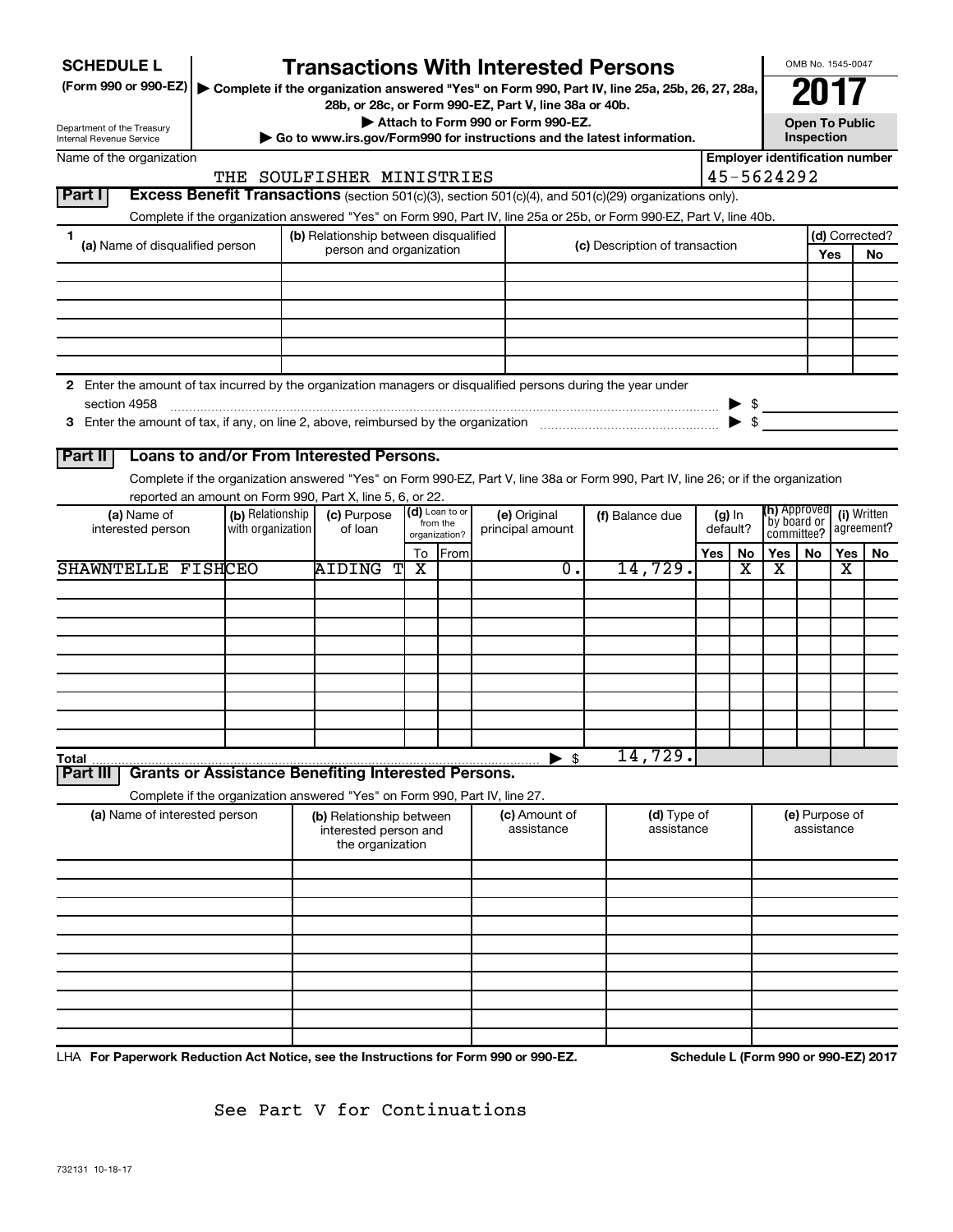| Schedule L (Form 990 or 990-EZ) 2017 THE SOULFISHER MINISTRIES                              |                                                                    |                                   | 45-5624292 Page 2                             |     |    |
|---------------------------------------------------------------------------------------------|--------------------------------------------------------------------|-----------------------------------|-----------------------------------------------|-----|----|
| <b>Business Transactions Involving Interested Persons.</b><br><b>Part IV</b>                |                                                                    |                                   |                                               |     |    |
| Complete if the organization answered "Yes" on Form 990, Part IV, line 28a, 28b, or 28c.    |                                                                    |                                   |                                               |     |    |
| (a) Name of interested person                                                               | (b) Relationship between interested<br>person and the organization | (d) Description of<br>transaction | (e) Sharing of<br>organization's<br>revenues? |     |    |
|                                                                                             |                                                                    | transaction                       |                                               | Yes | No |
|                                                                                             |                                                                    |                                   |                                               |     |    |
|                                                                                             |                                                                    |                                   |                                               |     |    |
|                                                                                             |                                                                    |                                   |                                               |     |    |
|                                                                                             |                                                                    |                                   |                                               |     |    |
|                                                                                             |                                                                    |                                   |                                               |     |    |
|                                                                                             |                                                                    |                                   |                                               |     |    |
|                                                                                             |                                                                    |                                   |                                               |     |    |
|                                                                                             |                                                                    |                                   |                                               |     |    |
|                                                                                             |                                                                    |                                   |                                               |     |    |
| <b>Part V</b><br><b>Supplemental Information</b>                                            |                                                                    |                                   |                                               |     |    |
| Provide additional information for responses to questions on Schedule L (see instructions). |                                                                    |                                   |                                               |     |    |
|                                                                                             |                                                                    |                                   |                                               |     |    |
| Schedule L, Part II, Loans To and From Interested Persons:                                  |                                                                    |                                   |                                               |     |    |
|                                                                                             |                                                                    |                                   |                                               |     |    |
| (a) Name of Person: SHAWNTELLE FISHER                                                       |                                                                    |                                   |                                               |     |    |
| (c) Purpose of Loan: AIDING THE ORGANIZATION'S OERATIONS                                    |                                                                    |                                   |                                               |     |    |
|                                                                                             |                                                                    |                                   |                                               |     |    |
|                                                                                             |                                                                    |                                   |                                               |     |    |
|                                                                                             |                                                                    |                                   |                                               |     |    |
|                                                                                             |                                                                    |                                   |                                               |     |    |
|                                                                                             |                                                                    |                                   |                                               |     |    |
|                                                                                             |                                                                    |                                   |                                               |     |    |
|                                                                                             |                                                                    |                                   |                                               |     |    |
|                                                                                             |                                                                    |                                   |                                               |     |    |
|                                                                                             |                                                                    |                                   |                                               |     |    |
|                                                                                             |                                                                    |                                   |                                               |     |    |
|                                                                                             |                                                                    |                                   |                                               |     |    |
|                                                                                             |                                                                    |                                   |                                               |     |    |
|                                                                                             |                                                                    |                                   |                                               |     |    |
|                                                                                             |                                                                    |                                   |                                               |     |    |
|                                                                                             |                                                                    |                                   |                                               |     |    |
|                                                                                             |                                                                    |                                   |                                               |     |    |
|                                                                                             |                                                                    |                                   |                                               |     |    |
|                                                                                             |                                                                    |                                   |                                               |     |    |
|                                                                                             |                                                                    |                                   |                                               |     |    |
|                                                                                             |                                                                    |                                   |                                               |     |    |
|                                                                                             |                                                                    |                                   |                                               |     |    |
|                                                                                             |                                                                    |                                   |                                               |     |    |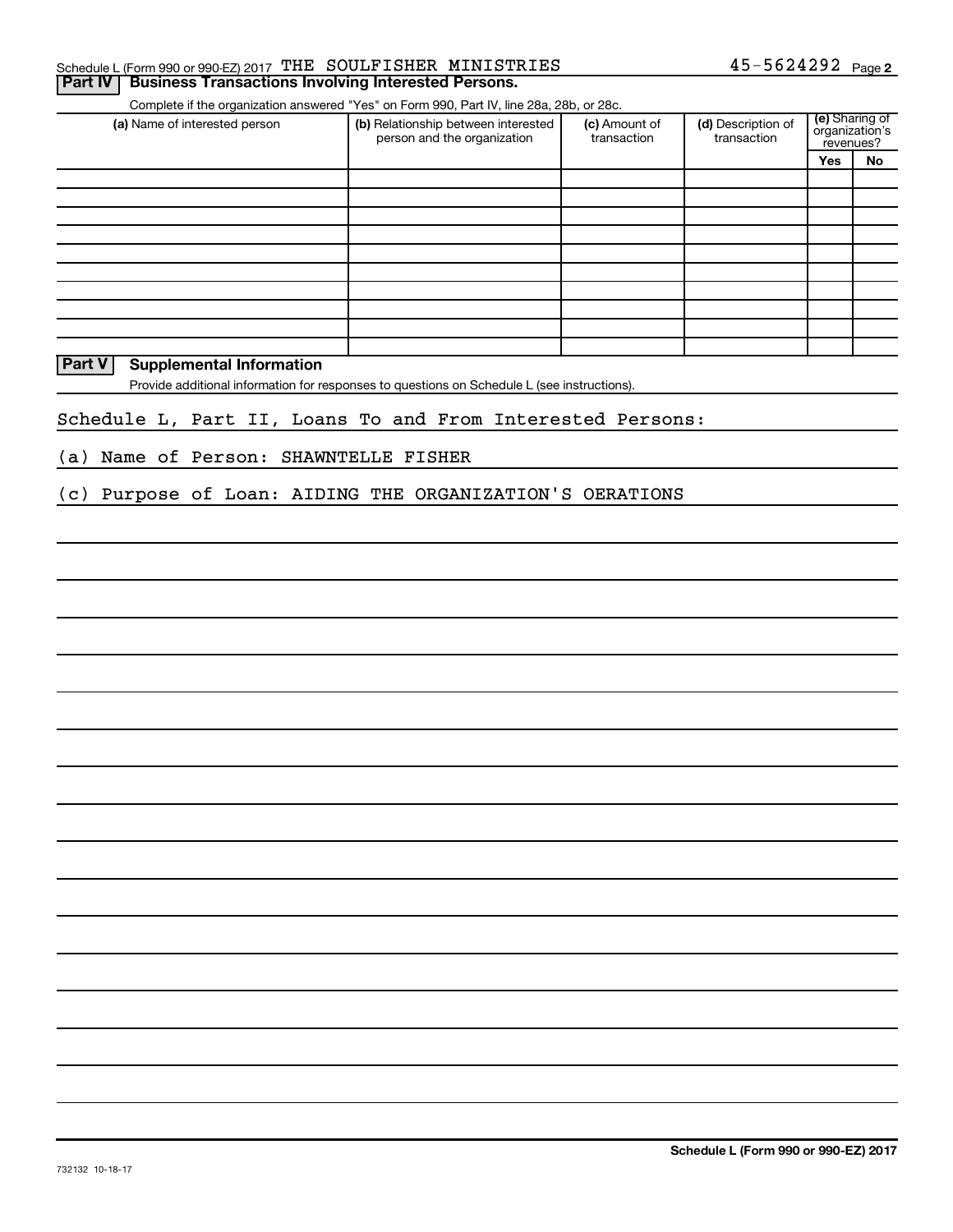| <b>SCHEDULE M</b> |  |
|-------------------|--|
| (Form 990)        |  |

## ◆ Complete if the organizations answered "Yes" on Form 990, Part IV, lines 29 or 30.<br>▶ Complete if the organizations answered "Yes" on Form 990, Part IV, lines 29 or 30. **Noncash Contributions**

OMB No. 1545-0047

Department of the Treasury Internal Revenue Service

**Attach to Form 990. Go to www.irs.gov/Form990 for the latest information.** J  $\blacktriangleright$ 

**Open To Public Inspection**

| Name of the organization |
|--------------------------|
|--------------------------|

| <b>Employer identification number</b> |
|---------------------------------------|
| 45-5624292                            |

THE SOULFISHER MINISTRIES 45-5624292

| Part I | <b>Types of Property</b>                                                                                                       |                         |                  |                                                |    |                              |     |     |    |
|--------|--------------------------------------------------------------------------------------------------------------------------------|-------------------------|------------------|------------------------------------------------|----|------------------------------|-----|-----|----|
|        |                                                                                                                                | (a)<br>Check if         | (b)<br>Number of | (c)<br>Noncash contribution                    |    | (d)<br>Method of determining |     |     |    |
|        |                                                                                                                                | applicable              | contributions or | amounts reported on                            |    | noncash contribution amounts |     |     |    |
|        |                                                                                                                                |                         |                  | items contributed Form 990, Part VIII, line 1g |    |                              |     |     |    |
| 1      |                                                                                                                                |                         |                  |                                                |    |                              |     |     |    |
| 2      |                                                                                                                                |                         |                  |                                                |    |                              |     |     |    |
| З      | Art - Fractional interests                                                                                                     |                         |                  |                                                |    |                              |     |     |    |
| 4      | Books and publications                                                                                                         |                         |                  |                                                |    |                              |     |     |    |
| 5      | Clothing and household goods                                                                                                   |                         |                  |                                                |    |                              |     |     |    |
| 6      |                                                                                                                                |                         |                  |                                                |    |                              |     |     |    |
| 7      |                                                                                                                                |                         |                  |                                                |    |                              |     |     |    |
| 8      |                                                                                                                                |                         |                  |                                                |    |                              |     |     |    |
| 9      | Securities - Publicly traded                                                                                                   |                         |                  |                                                |    |                              |     |     |    |
| 10     | Securities - Closely held stock                                                                                                |                         |                  |                                                |    |                              |     |     |    |
| 11     | Securities - Partnership, LLC, or                                                                                              |                         |                  |                                                |    |                              |     |     |    |
|        |                                                                                                                                |                         |                  |                                                |    |                              |     |     |    |
| 12     |                                                                                                                                |                         |                  |                                                |    |                              |     |     |    |
| 13     | Qualified conservation contribution -                                                                                          |                         |                  |                                                |    |                              |     |     |    |
|        |                                                                                                                                |                         |                  |                                                |    |                              |     |     |    |
| 14     | Qualified conservation contribution - Other                                                                                    |                         |                  |                                                |    |                              |     |     |    |
| 15     | Real estate - Residential                                                                                                      |                         |                  |                                                |    |                              |     |     |    |
| 16     | Real estate - Commercial                                                                                                       |                         |                  |                                                |    |                              |     |     |    |
| 17     |                                                                                                                                |                         |                  |                                                |    |                              |     |     |    |
| 18     |                                                                                                                                |                         |                  |                                                |    |                              |     |     |    |
| 19     |                                                                                                                                | $\overline{\textbf{x}}$ |                  |                                                |    | FAIR MARKET VALUE            |     |     |    |
| 20     | Drugs and medical supplies                                                                                                     |                         |                  |                                                |    |                              |     |     |    |
| 21     |                                                                                                                                |                         |                  |                                                |    |                              |     |     |    |
| 22     |                                                                                                                                |                         |                  |                                                |    |                              |     |     |    |
| 23     |                                                                                                                                |                         |                  |                                                |    |                              |     |     |    |
| 24     |                                                                                                                                |                         |                  |                                                |    |                              |     |     |    |
| 25     | Other $\blacktriangleright$                                                                                                    |                         |                  |                                                |    |                              |     |     |    |
| 26     | Other $\blacktriangleright$                                                                                                    |                         |                  |                                                |    |                              |     |     |    |
| 27     | Other $\blacktriangleright$                                                                                                    |                         |                  |                                                |    |                              |     |     |    |
| 28     | Other $\blacktriangleright$                                                                                                    |                         |                  |                                                |    |                              |     |     |    |
| 29     | Number of Forms 8283 received by the organization during the tax year for contributions                                        |                         |                  |                                                |    |                              |     |     |    |
|        | for which the organization completed Form 8283, Part IV, Donee Acknowledgement                                                 |                         |                  |                                                | 29 |                              |     |     |    |
|        |                                                                                                                                |                         |                  |                                                |    |                              |     | Yes | No |
|        | 30a During the year, did the organization receive by contribution any property reported in Part I, lines 1 through 28, that it |                         |                  |                                                |    |                              |     |     |    |
|        | must hold for at least three years from the date of the initial contribution, and which isn't required to be used for          |                         |                  |                                                |    |                              |     |     |    |
|        |                                                                                                                                |                         |                  |                                                |    |                              | 30a |     | x. |
|        | <b>b</b> If "Yes," describe the arrangement in Part II.                                                                        |                         |                  |                                                |    |                              |     |     |    |
| 31     | Does the organization have a gift acceptance policy that requires the review of any nonstandard contributions?                 |                         |                  |                                                |    |                              |     |     | x  |
|        | 32a Does the organization hire or use third parties or related organizations to solicit, process, or sell noncash              |                         |                  |                                                |    |                              |     |     |    |
|        | 32a<br>contributions?                                                                                                          |                         |                  |                                                |    |                              |     |     | x  |
|        | b If "Yes," describe in Part II.                                                                                               |                         |                  |                                                |    |                              |     |     |    |
| 33     | If the organization didn't report an amount in column (c) for a type of property for which column (a) is checked,              |                         |                  |                                                |    |                              |     |     |    |
|        | describe in Part II.                                                                                                           |                         |                  |                                                |    |                              |     |     |    |
| LHA    | For Paperwork Reduction Act Notice, see the Instructions for Form 990.                                                         |                         |                  |                                                |    | Schedule M (Form 990) 2017   |     |     |    |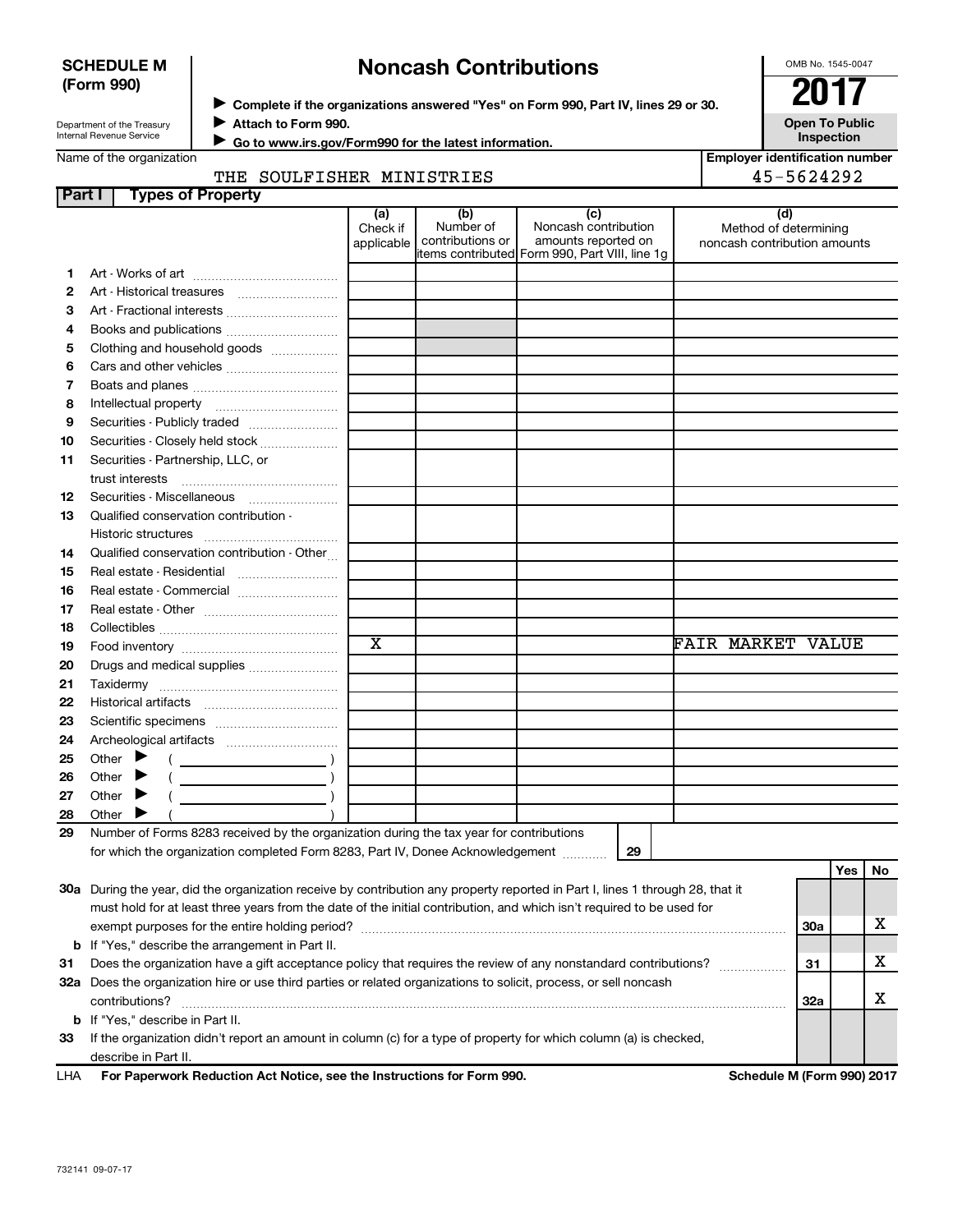Provide the information required by Part I, lines 30b, 32b, and 33, and whether the organization is reporting in Part I, column (b), the number of contributions, the number of items received, or a combination of both. Also complete this part for any additional information. **Part II Supplemental Information.**